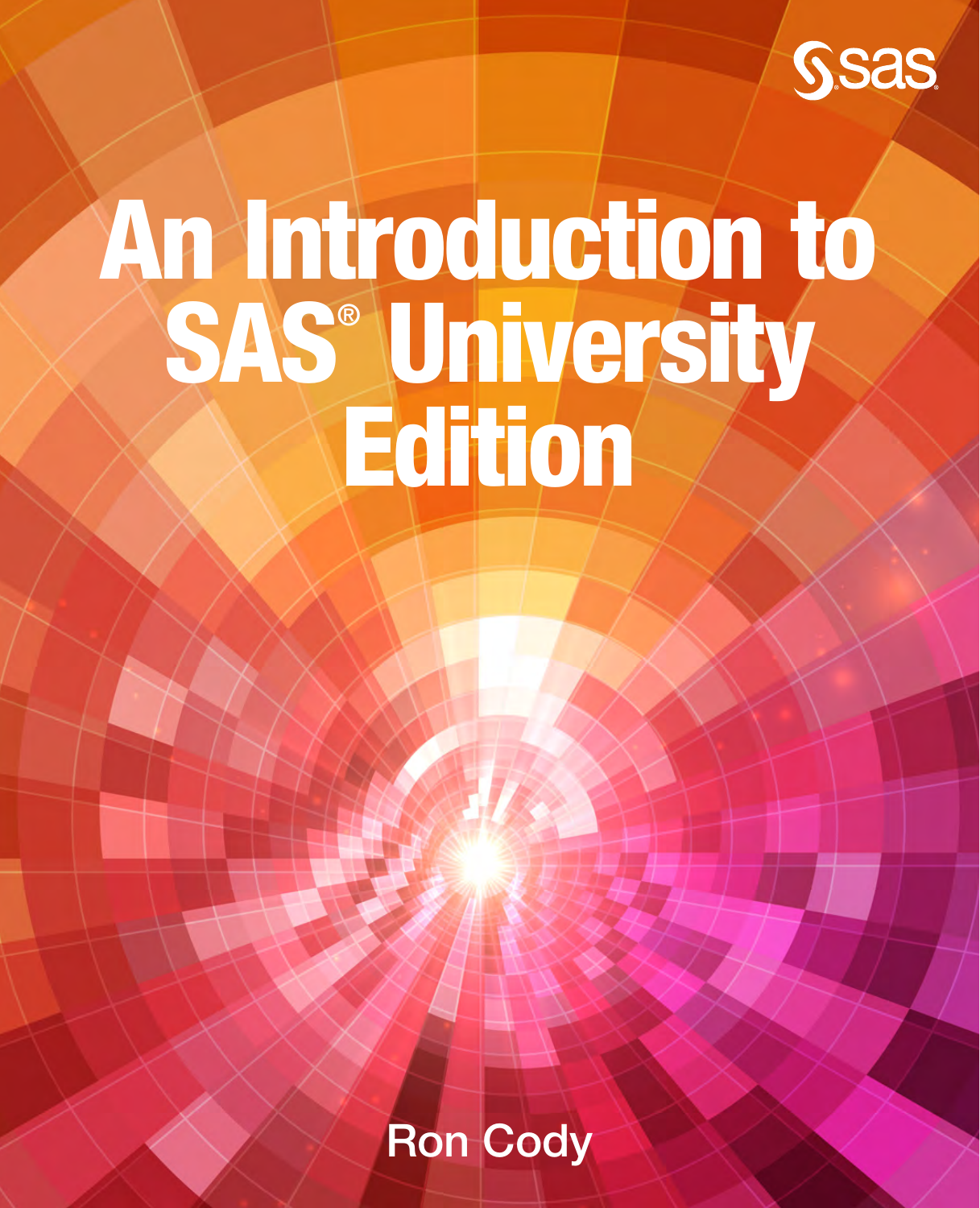From An Introduction to SAS® University Edition.<br>Full book available for purchase here.

## **Contents**

An Introduction to<br>SAS' University<br>Edition

 $\blacktriangleleft$ 

#### Part 1: Getting Acquainted with the SAS Studio **Environmant**

| Chapter 1: Introduction to the SAS University Edition  3 |  |
|----------------------------------------------------------|--|
|                                                          |  |
|                                                          |  |
|                                                          |  |
|                                                          |  |
|                                                          |  |
|                                                          |  |
|                                                          |  |
|                                                          |  |
|                                                          |  |
|                                                          |  |
|                                                          |  |
|                                                          |  |
|                                                          |  |
|                                                          |  |
|                                                          |  |
|                                                          |  |
|                                                          |  |
|                                                          |  |
|                                                          |  |
|                                                          |  |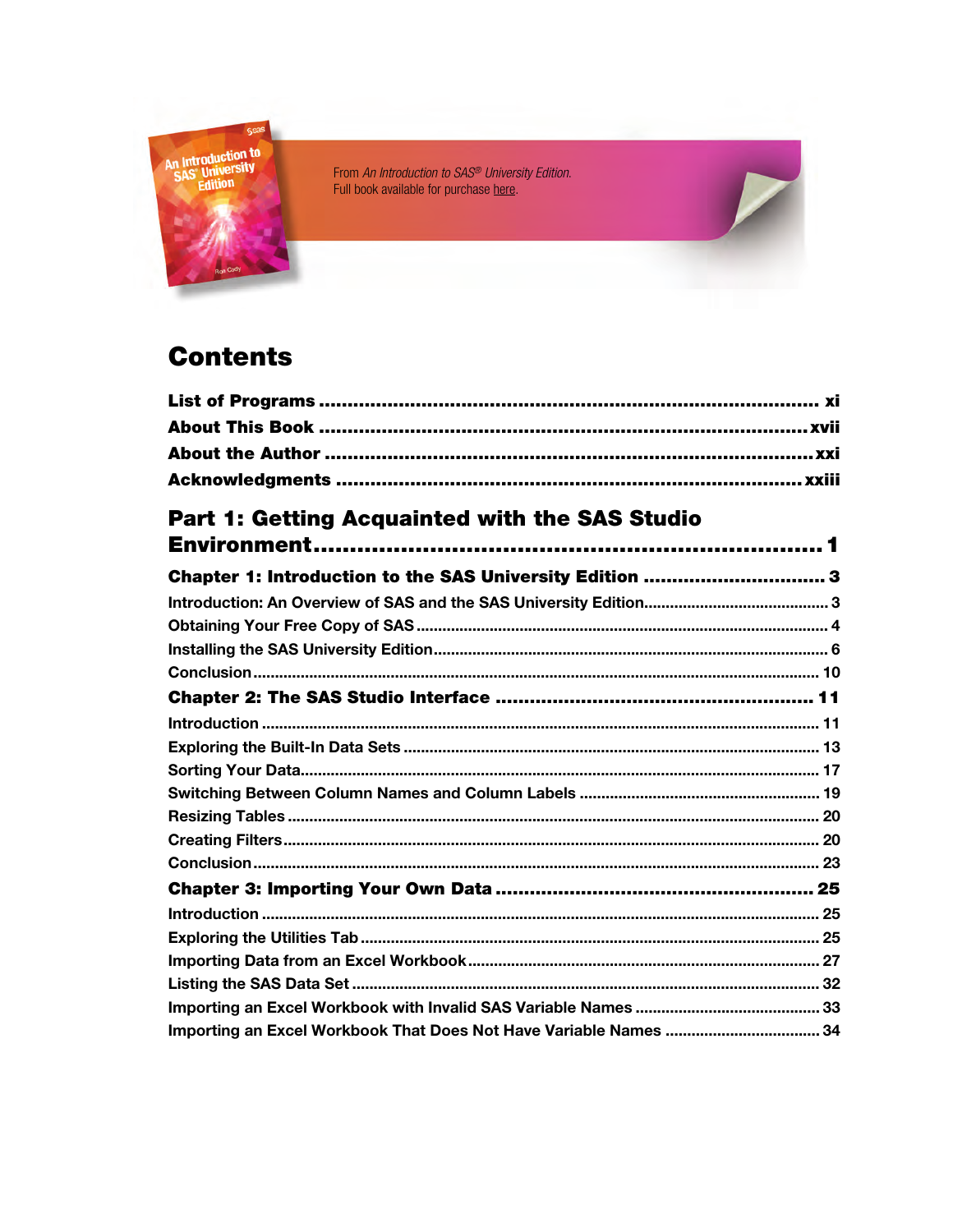## Part 2: Learning How to Write Your Own SAS Programs.. 89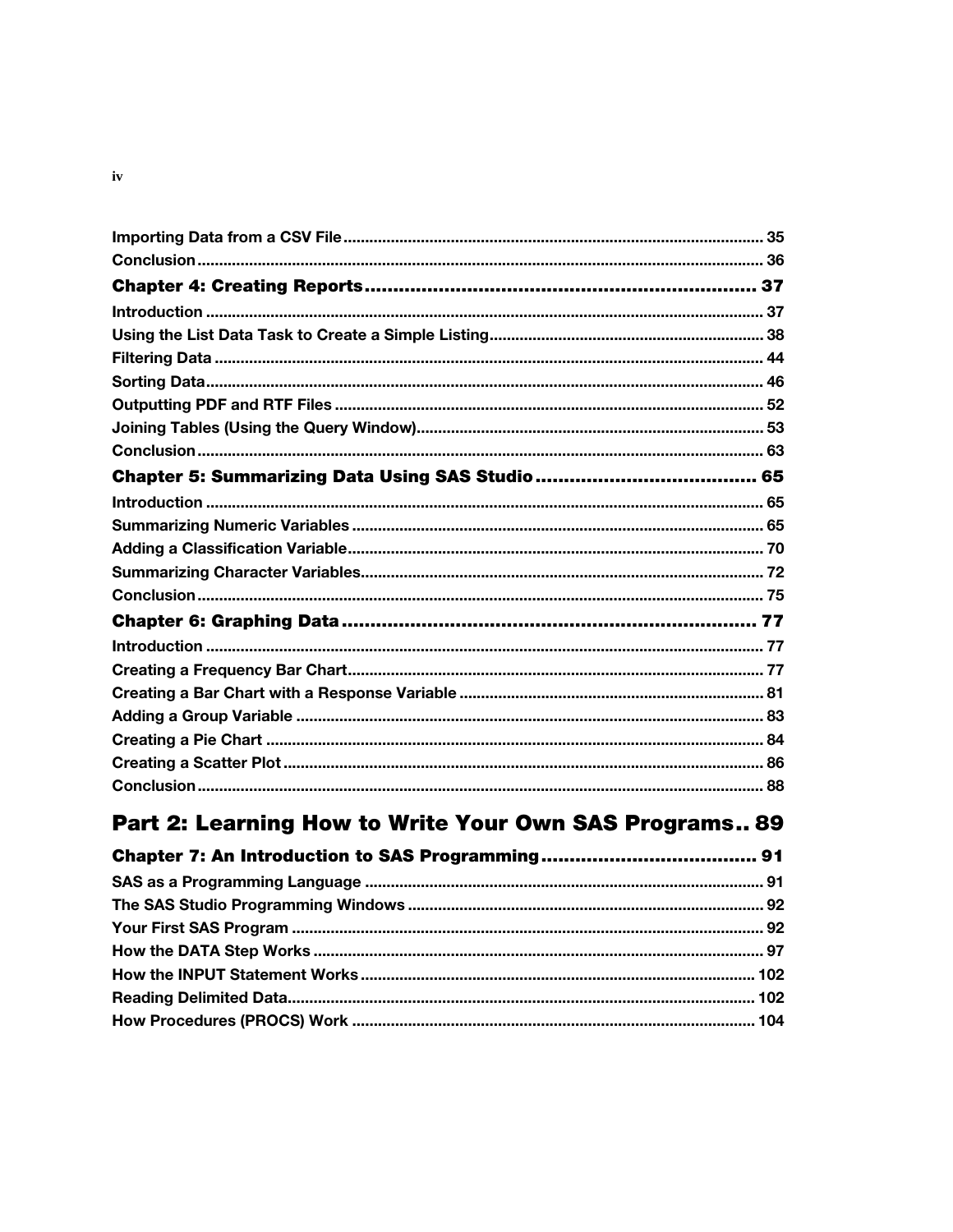| Reading from an Excel Workbook where Column Headings Are Invalid SAS Variable    |  |
|----------------------------------------------------------------------------------|--|
|                                                                                  |  |
|                                                                                  |  |
|                                                                                  |  |
|                                                                                  |  |
|                                                                                  |  |
|                                                                                  |  |
| Shared Folders: Communicating between Your Virtual Computer and Your Real        |  |
|                                                                                  |  |
|                                                                                  |  |
|                                                                                  |  |
|                                                                                  |  |
|                                                                                  |  |
|                                                                                  |  |
|                                                                                  |  |
|                                                                                  |  |
|                                                                                  |  |
| Describing the Difference between a FORMAT Statement in a Procedure and a FORMAT |  |
|                                                                                  |  |
|                                                                                  |  |
|                                                                                  |  |
|                                                                                  |  |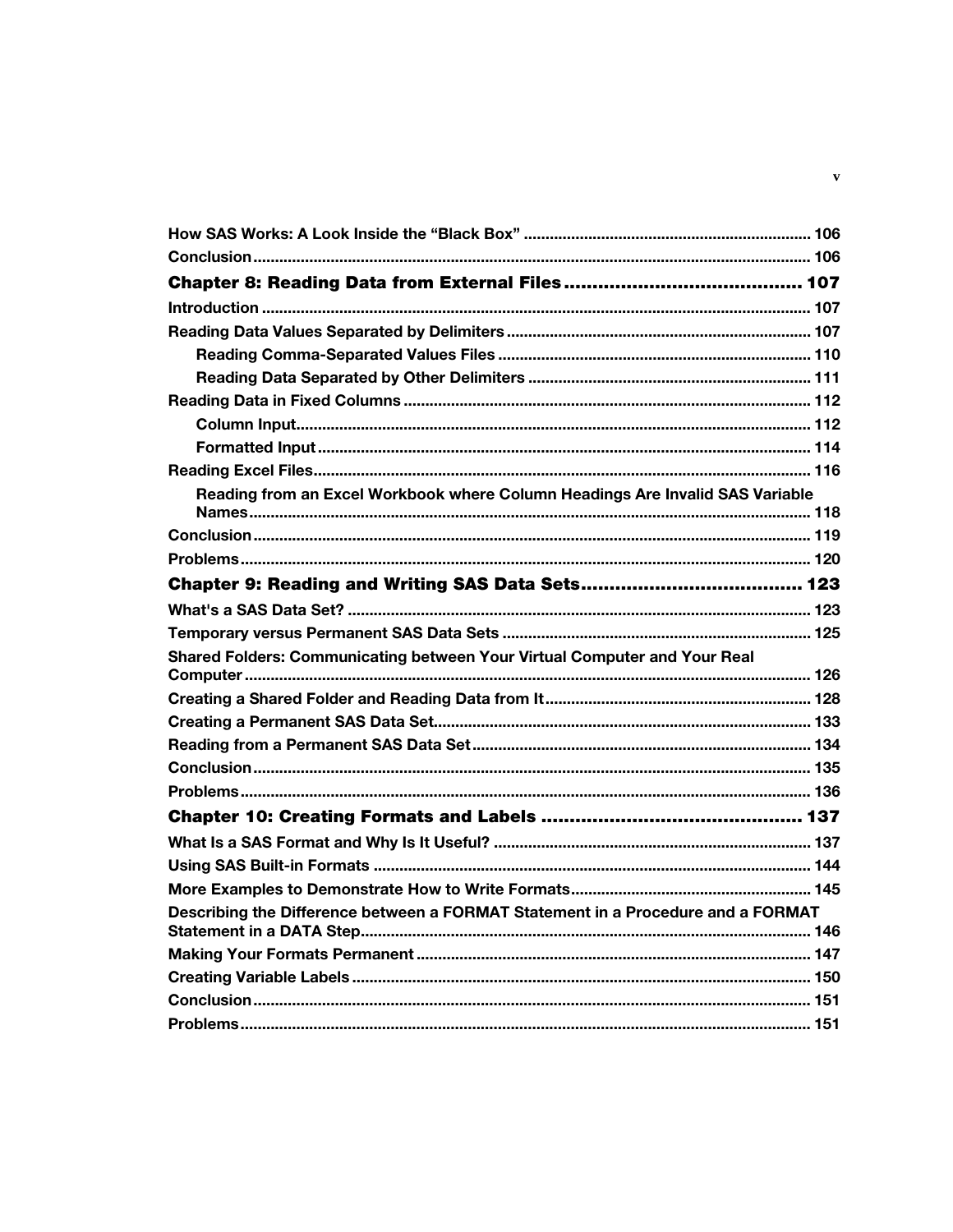${\bf vi}$ 

| Chapter 12: Performing Iterative Processing: Looping  165                       |  |
|---------------------------------------------------------------------------------|--|
|                                                                                 |  |
|                                                                                 |  |
|                                                                                 |  |
|                                                                                 |  |
|                                                                                 |  |
| Leaving a Loop Based on Conditions (DO WHILE and DO UNTIL Statements)  172      |  |
|                                                                                 |  |
|                                                                                 |  |
|                                                                                 |  |
| Demonstrating That a DO UNTIL Loop Executes at Least Once  175                  |  |
|                                                                                 |  |
|                                                                                 |  |
|                                                                                 |  |
|                                                                                 |  |
|                                                                                 |  |
|                                                                                 |  |
|                                                                                 |  |
|                                                                                 |  |
|                                                                                 |  |
| Extracting the Day of the Week, Day of the Month, and Year from a SAS Date  186 |  |
|                                                                                 |  |
|                                                                                 |  |
|                                                                                 |  |
|                                                                                 |  |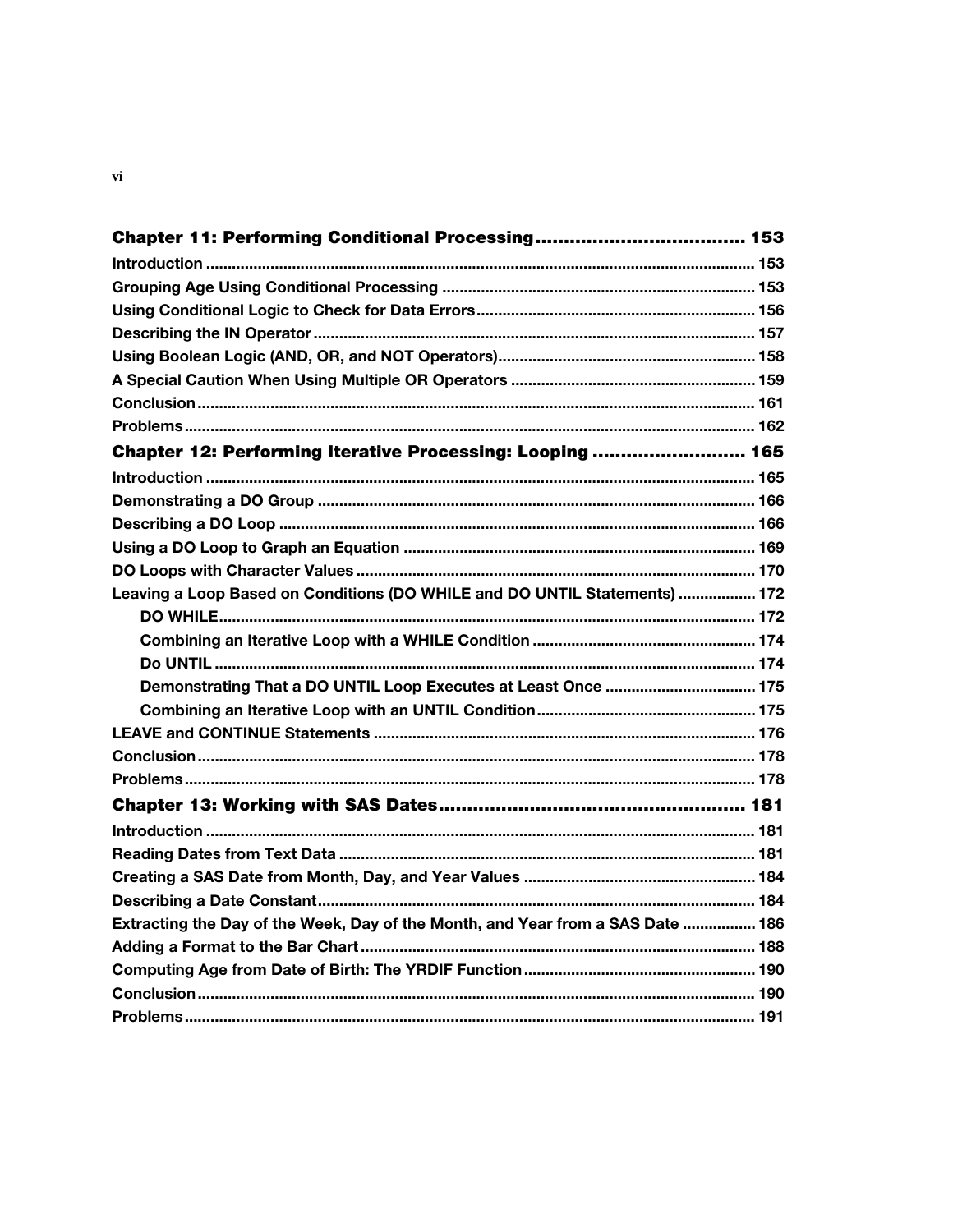| Chapter 14: Subsetting and Combining SAS Data Sets  193                          |     |
|----------------------------------------------------------------------------------|-----|
|                                                                                  |     |
|                                                                                  |     |
|                                                                                  |     |
|                                                                                  |     |
|                                                                                  |     |
|                                                                                  |     |
|                                                                                  |     |
|                                                                                  |     |
|                                                                                  |     |
|                                                                                  |     |
| Controlling Which Observations Are Included in a Merge (IN= Data Set Option) 205 |     |
|                                                                                  |     |
|                                                                                  |     |
| Merging Two Data Sets with One Character and One Numeric BY Variable  211        |     |
| Updating a Master File from a Transaction File (UPDATE Statement) 214            |     |
|                                                                                  |     |
|                                                                                  |     |
|                                                                                  |     |
|                                                                                  |     |
|                                                                                  |     |
|                                                                                  |     |
|                                                                                  |     |
|                                                                                  |     |
|                                                                                  |     |
|                                                                                  |     |
|                                                                                  |     |
|                                                                                  |     |
|                                                                                  |     |
| <b>Function Name: LARGEST</b>                                                    | 225 |
| Programming Example Using the N, NMISS, MAX, LARGEST, and MEAN Functions. 226    |     |
|                                                                                  |     |
|                                                                                  |     |
|                                                                                  |     |
|                                                                                  |     |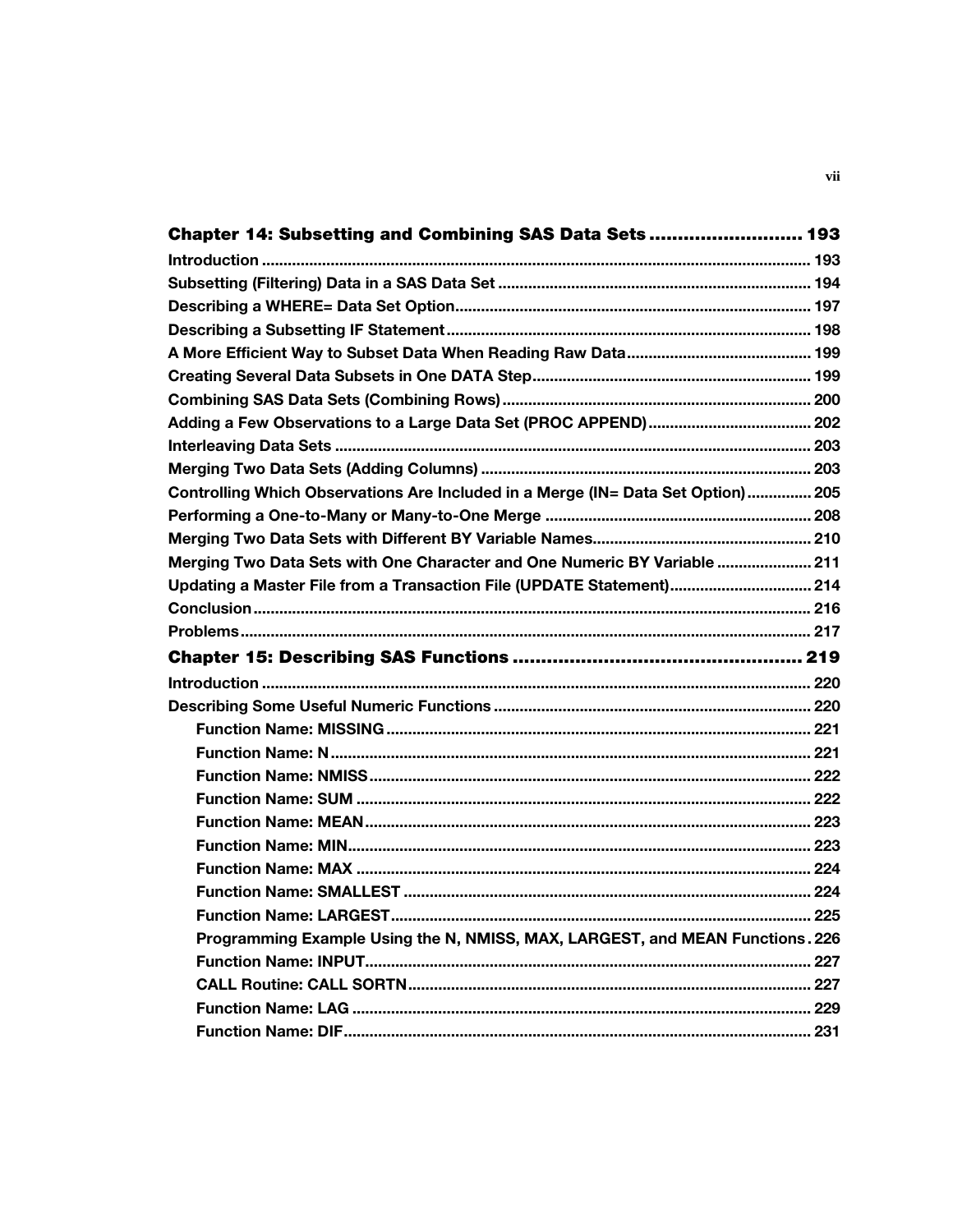| Function Names: UPCASE, LOWCASE, and PROPCASE (Functions That Change   |  |
|------------------------------------------------------------------------|--|
|                                                                        |  |
| Function Name: SUBSTRN (Newer Version of the SUBSTR Function)  236     |  |
|                                                                        |  |
|                                                                        |  |
|                                                                        |  |
|                                                                        |  |
|                                                                        |  |
|                                                                        |  |
|                                                                        |  |
|                                                                        |  |
|                                                                        |  |
|                                                                        |  |
|                                                                        |  |
|                                                                        |  |
| Chapter 16: Working with Multiple Observations per Subject 251         |  |
|                                                                        |  |
|                                                                        |  |
|                                                                        |  |
|                                                                        |  |
|                                                                        |  |
|                                                                        |  |
|                                                                        |  |
|                                                                        |  |
|                                                                        |  |
|                                                                        |  |
|                                                                        |  |
|                                                                        |  |
|                                                                        |  |
| Performing an Operation on Every Character Variable in a Data Set  265 |  |

viii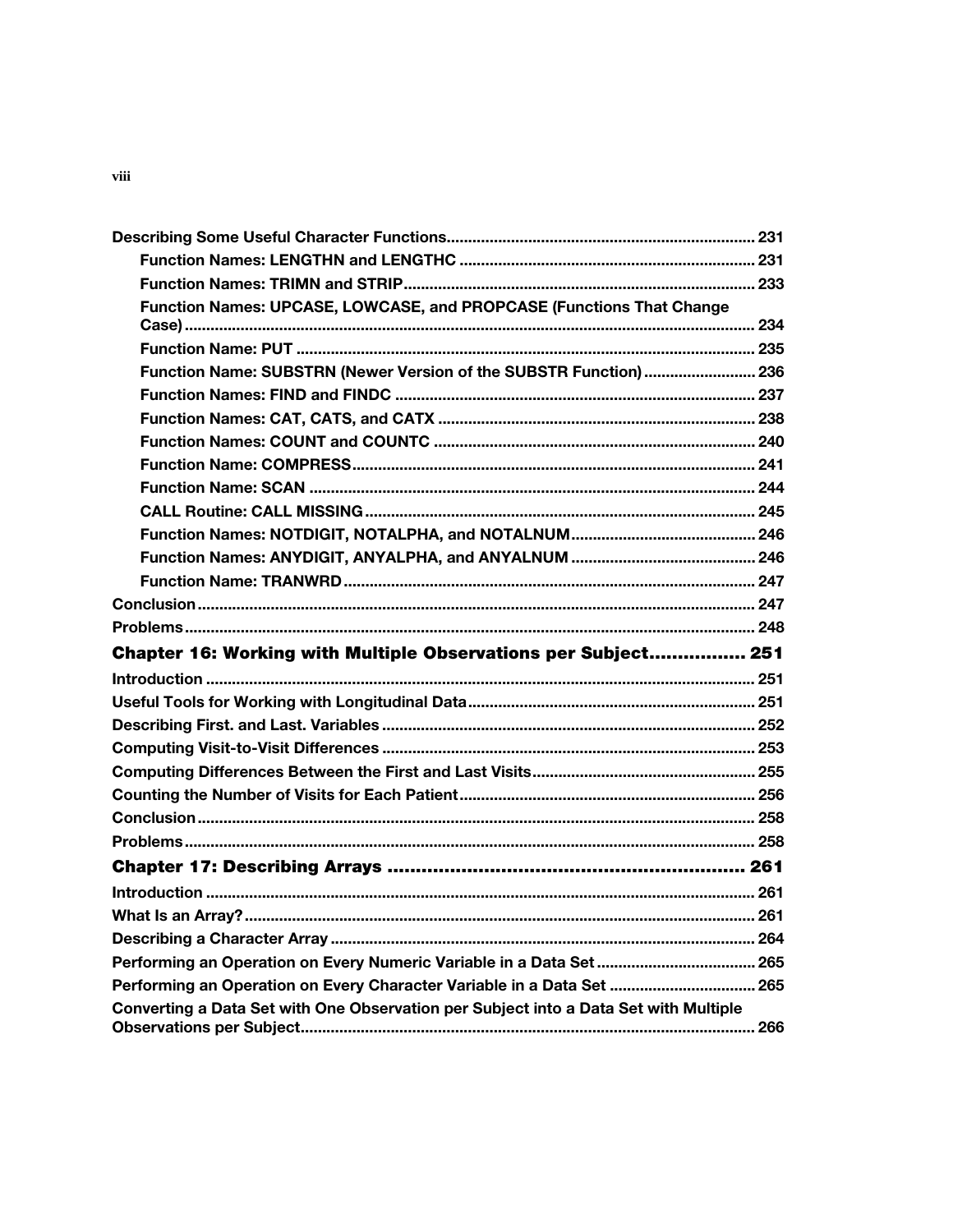| Converting a Data Set with Multiple Observations per Subject into a Data Set with One |  |
|---------------------------------------------------------------------------------------|--|
|                                                                                       |  |
|                                                                                       |  |
|                                                                                       |  |
|                                                                                       |  |
|                                                                                       |  |
|                                                                                       |  |
|                                                                                       |  |
|                                                                                       |  |
|                                                                                       |  |
|                                                                                       |  |
| Chapter 19: Summarizing Data with SAS Procedures  283                                 |  |
|                                                                                       |  |
|                                                                                       |  |
|                                                                                       |  |
|                                                                                       |  |
|                                                                                       |  |
|                                                                                       |  |
|                                                                                       |  |
|                                                                                       |  |
|                                                                                       |  |
|                                                                                       |  |
|                                                                                       |  |
|                                                                                       |  |
|                                                                                       |  |
|                                                                                       |  |
|                                                                                       |  |
|                                                                                       |  |
|                                                                                       |  |
|                                                                                       |  |
|                                                                                       |  |
|                                                                                       |  |
|                                                                                       |  |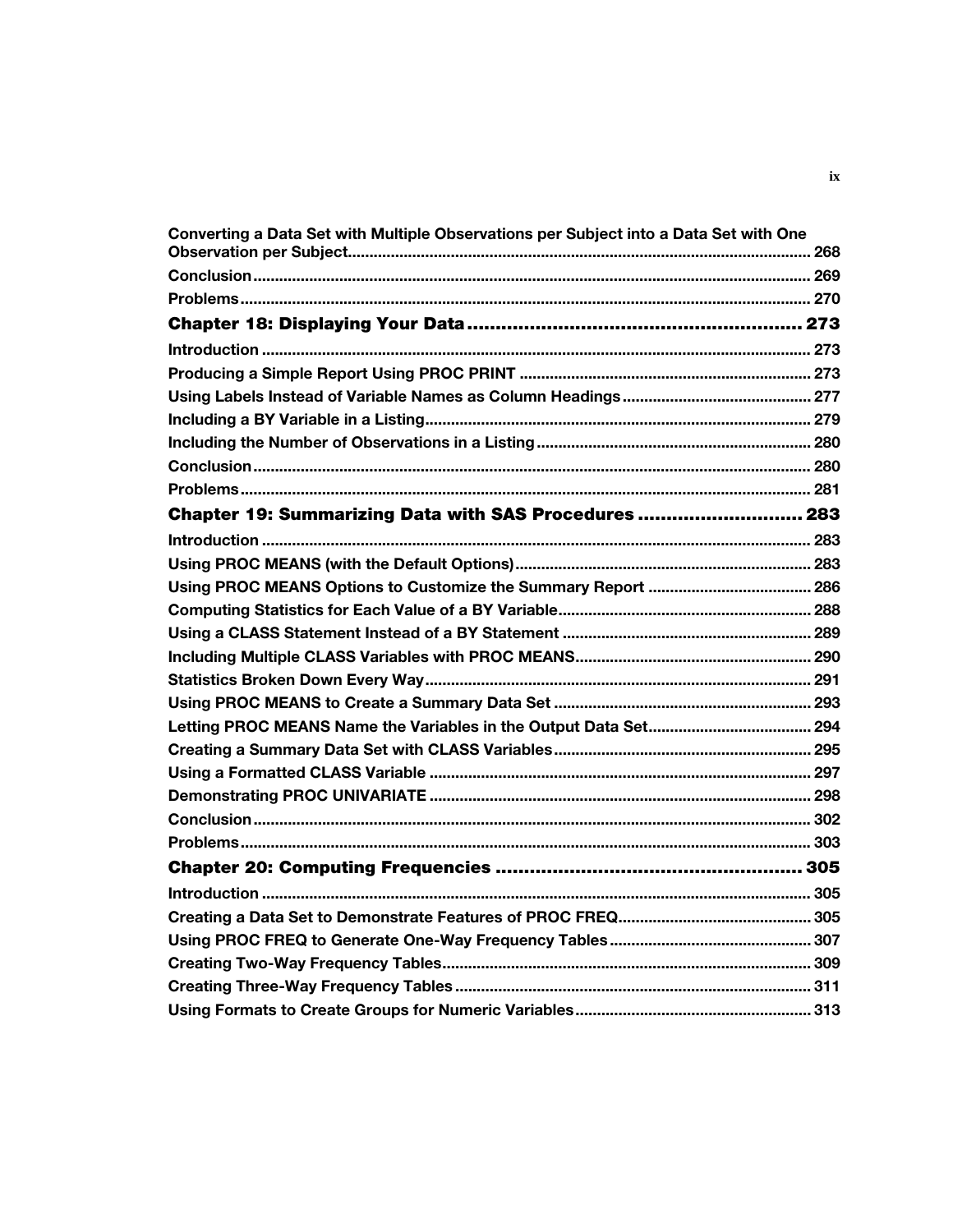| Appendix: Solutions to the Odd-Numbered Problems  315 |  |
|-------------------------------------------------------|--|
|                                                       |  |

**x**

From [An Introduction to SAS® University Edition,](http://www.sas.com/store/prodBK_68380_en.html) by Ron Cody. Copyright © 2015, SAS Institute Inc., Cary, North Carolina, USA. ALL RIGHTS RESERVED.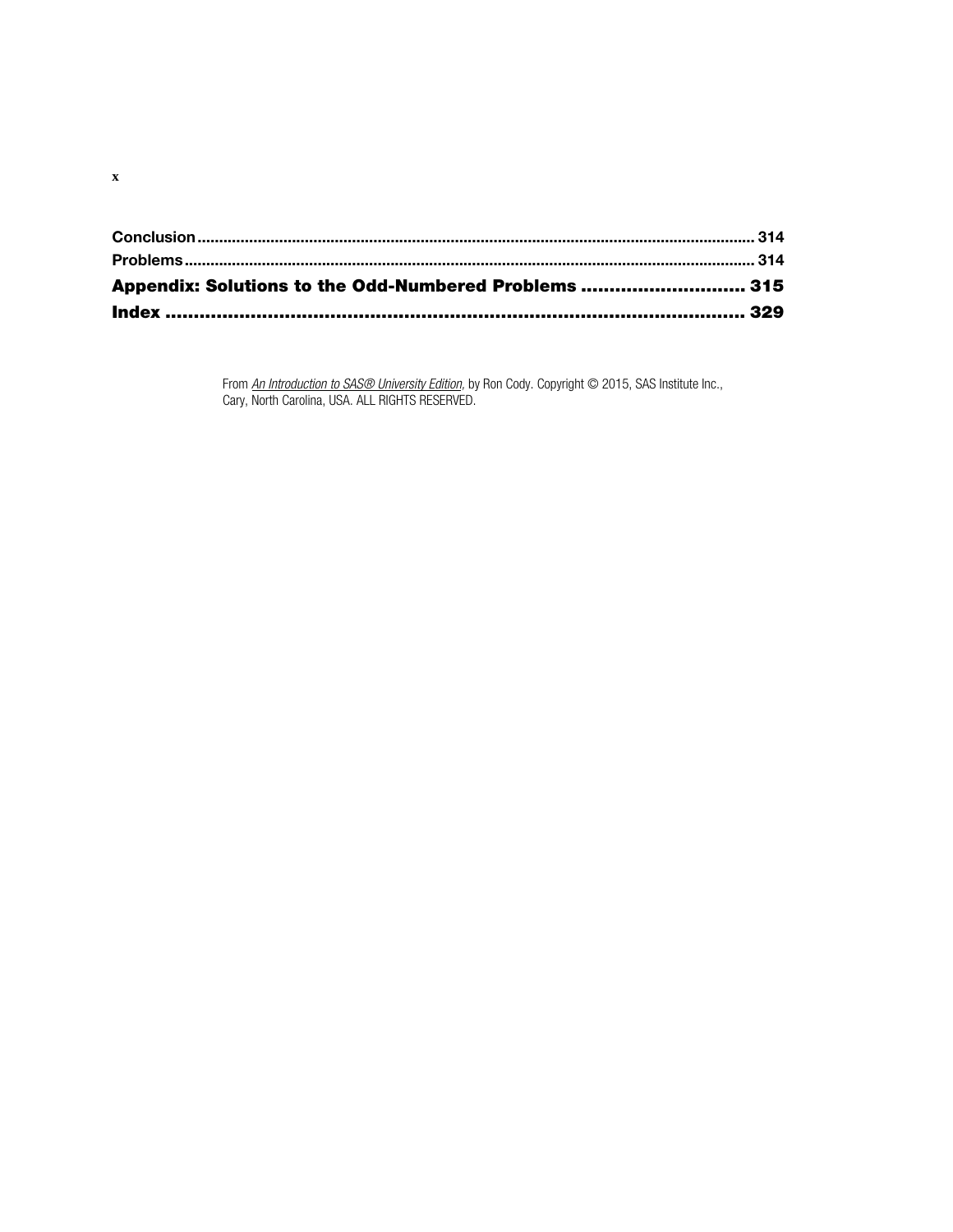From An Introduction to SAS<sup>®</sup> University Edition. Full book available for purchase [here.](http://www.sas.com/store/prodBK_68380_en.html)

## [Chapter 4: Creating Reports](#page-9-1)

| Using the List Data Task to Create a Simple Listing 38 |  |
|--------------------------------------------------------|--|
|                                                        |  |
|                                                        |  |
|                                                        |  |
|                                                        |  |
|                                                        |  |

#### <span id="page-9-0"></span>Introduction

An Introduction to<br>SAS' University Edition

> In the last chapter, you saw how to use the **Import Data** facility on the **Utilities** tab to import data. In this chapter, you will see how to use several of the most useful tasks as well as the Query tool on the **Utilities** tab.

<span id="page-9-1"></span>In this book, as well as in SAS Studio, you will see the terms SAS data set and table used interchangeably as well as these other equivalent terms: variables are also called columns and observations are called rows.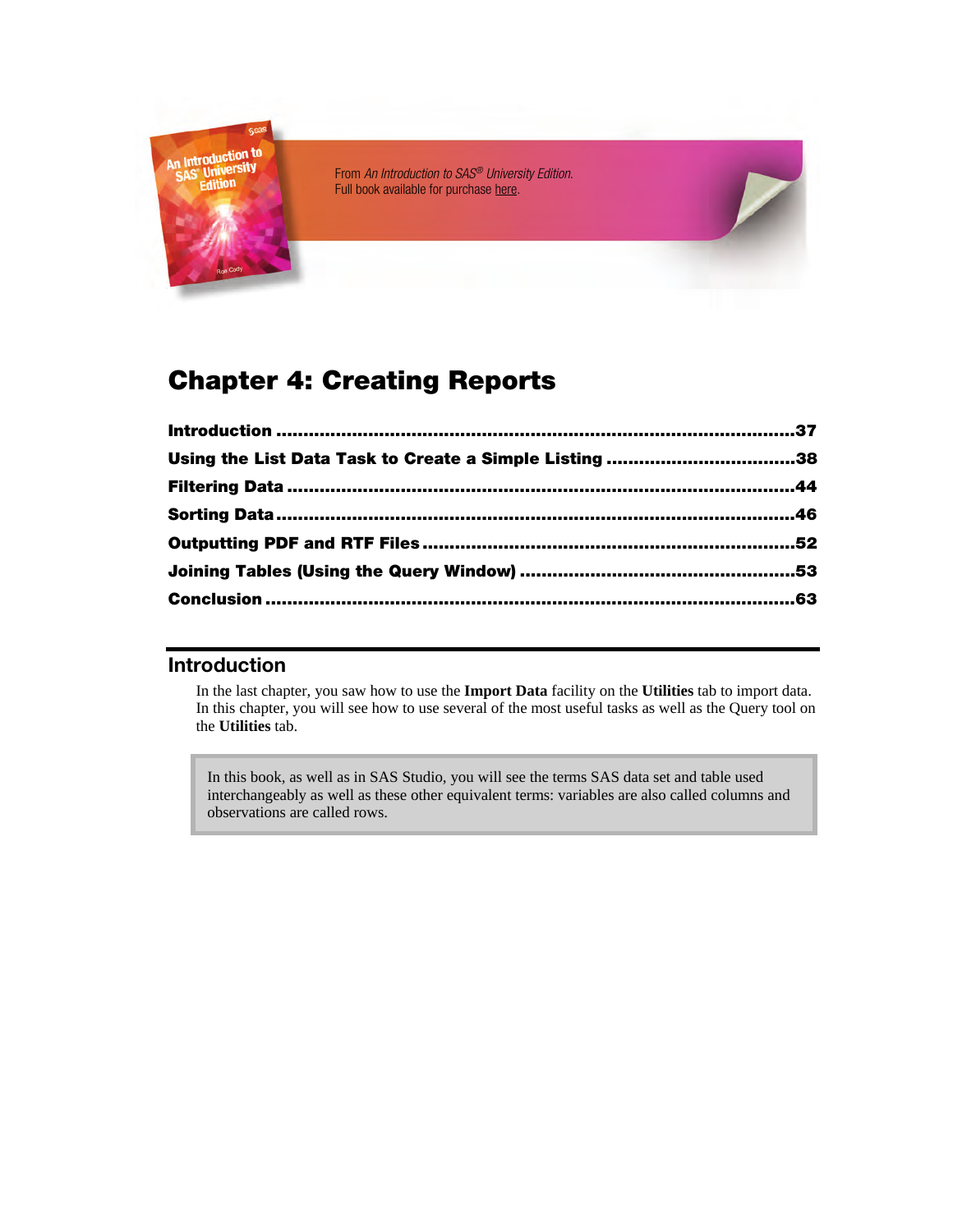#### Using the List Data Task to Create a Simple Listing

SAS Studio has dozens of built-in tasks. If you expand the **Tasks** tab, you will see the following:



#### Figure 4.1: Data Tasks

You can use the **List Data** task to create a listing of your data set. To demonstrate this, we are going to use the built-in Sashelp data set called Fish. This data set contains information on several species of fish, including weight, length, and width. To create a listing of this data set, expand the list of **Data** tasks and double-click on **List Data**. This brings up the screen shown in [Figure 4.2:](#page-11-0)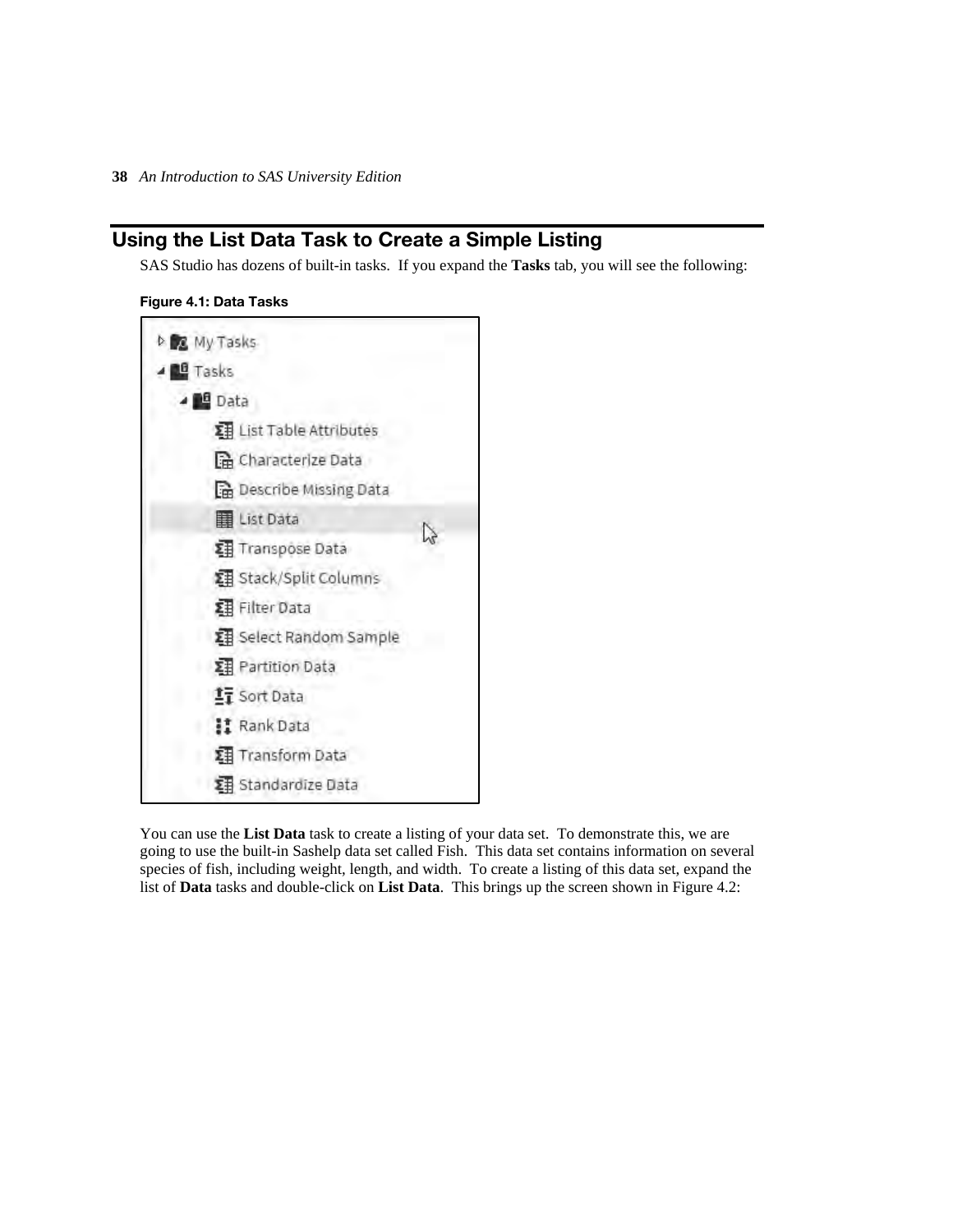| <b>OPTIONS</b><br>DATA | <b>INFORMATION</b> |      |   |       |
|------------------------|--------------------|------|---|-------|
| <b>JDATA</b>           |                    |      |   |       |
|                        |                    |      | ÷ | 鼹     |
| AROLES                 |                    |      |   | لربيه |
| List variables:        |                    | ε    | 而 |       |
| <b>Collinin</b>        |                    |      |   |       |
|                        |                    |      |   |       |
| Group analysis by:     |                    |      | 面 |       |
| <b>Common</b>          |                    |      |   |       |
| Total of:              |                    |      | 而 |       |
| <b>B</b> Country       |                    |      |   |       |
|                        |                    |      |   |       |
| Identifying label:     |                    | 一手一面 |   |       |

<span id="page-11-0"></span>Figure 4.2: The List Data Task Settings Screen

You can click on the icon at the top-right part of this screen to select the library and data set you wish to list. Because you want a listing of Sashelp.Fish, select this data set.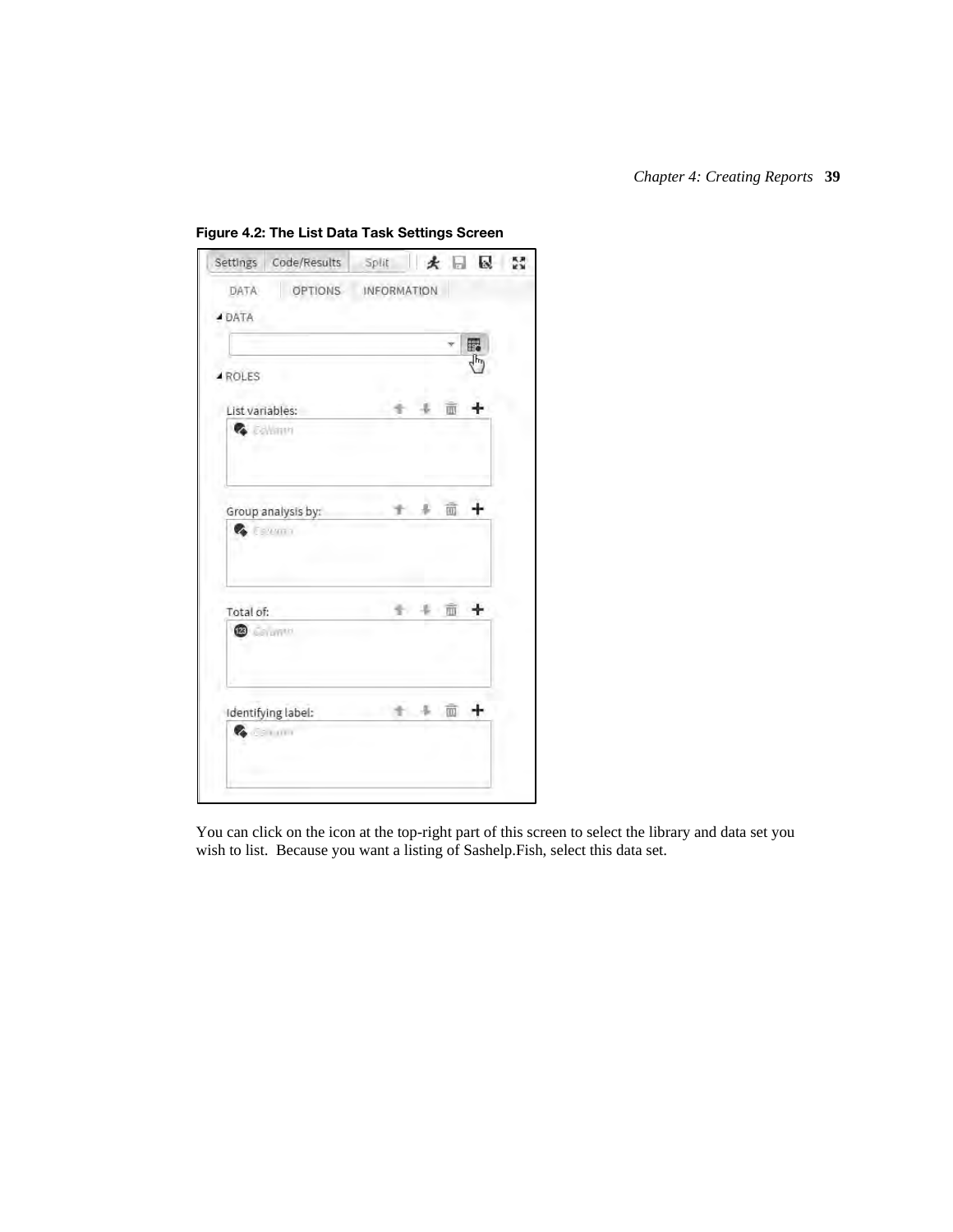#### **40** *An Introduction to SAS University Edition*

| Choose a Table   |        |
|------------------|--------|
| <b>HIFT</b>      |        |
| <b>最 ENSO</b>    |        |
| <b>FAILURE</b>   |        |
| <b>課 FEEDDET</b> |        |
| <b>FREEDER</b>   |        |
| <b>語 FISH</b>    |        |
| <b>ESAUTH</b>    |        |
| FSHEAD           |        |
| ₩ GAS            |        |
| <b>最 GRIDDED</b> |        |
| <b>BEL</b> HEART |        |
|                  | Cancel |
|                  |        |

#### Figure 4.3: Selecting the Fish Data Set in the Sashelp Library

The next step is to click on the plus sign (+) to select which variables you want to include in your listing (see [Figure 4.4\)](#page-12-0):

#### <span id="page-12-0"></span>Figure 4.4: Adding Columns (Variables)

| <b>AROLES</b>   |             |
|-----------------|-------------|
| List variables: |             |
| <b>FOOL</b> IS  |             |
|                 | Add columns |
|                 |             |

When you see the list of variables, you can select them in the usual way (see the instructions below):

To select variables from a list, use one of these two methods: 1) Hold the Ctrl key down and select the variables you want; or 2) click on one variable, hold the Shift key down, and click on another variable—all the variables from the first to the last will be selected.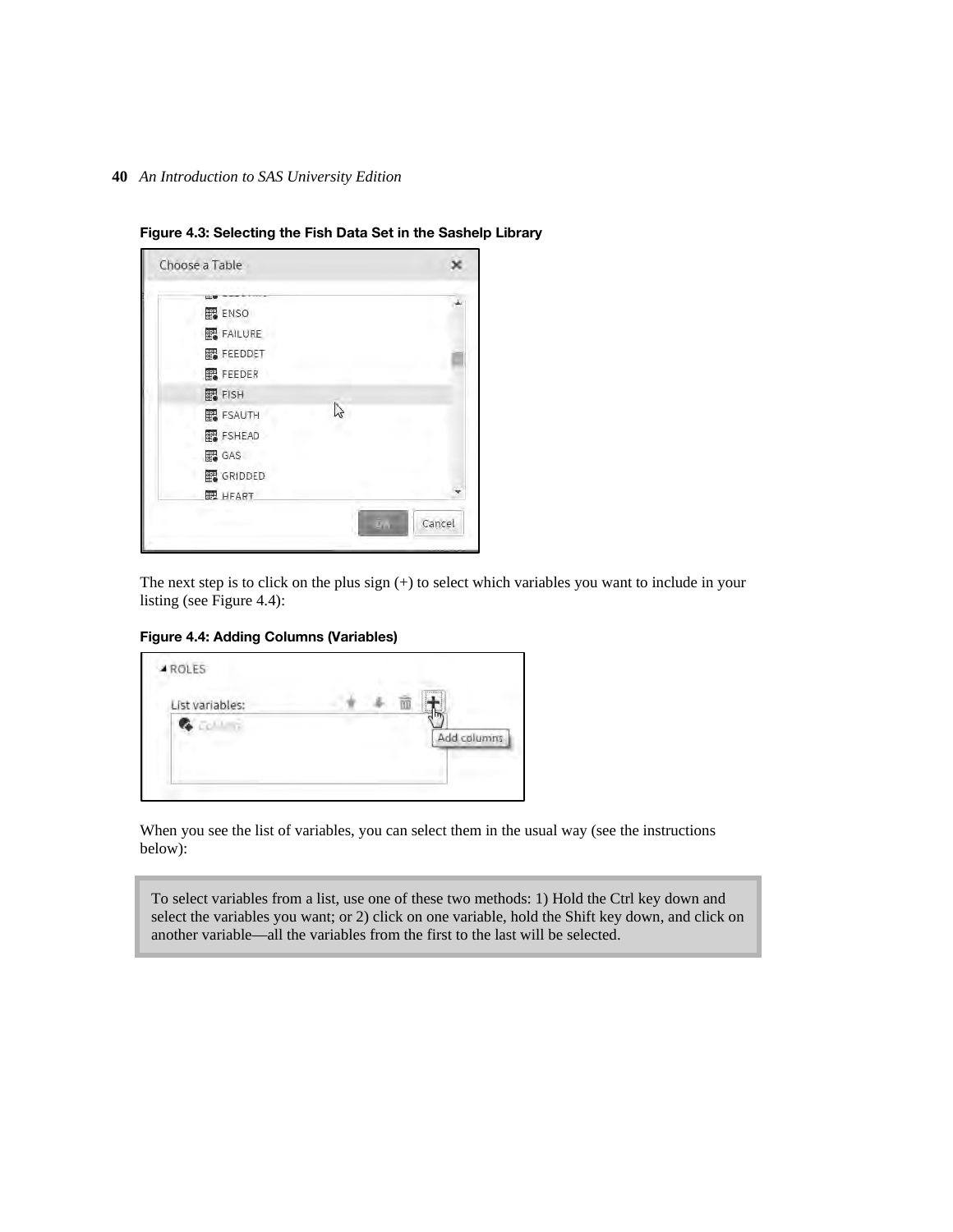In this example, you are selecting **Species**, **Weight**, **Height**, and **Width**.

| A Species                    |  |
|------------------------------|--|
| <b>Weight</b>                |  |
| <b>B</b> Length1             |  |
| <b>B</b> Length <sub>2</sub> |  |
| <b>B</b> Length3             |  |
| <sup>@</sup> Height          |  |
| <b>B</b> Width               |  |

Click **OK** when you are finished. You can create the listing now or click on the **OPTIONS** tab to customize the listing.

Figure 4.6: Using the OPTIONS Tab to Customize the Listing

| Settings <sup>®</sup> | Code/Results   | Split              |  | 大日 园 区 |  |
|-----------------------|----------------|--------------------|--|--------|--|
| DATA<br><b>4 DATA</b> | <b>OPTIONS</b> | <b>INFORMATION</b> |  |        |  |
|                       | SASHELP.FISH   |                    |  | 驛      |  |

Here is the list of options available for the **List Data** task: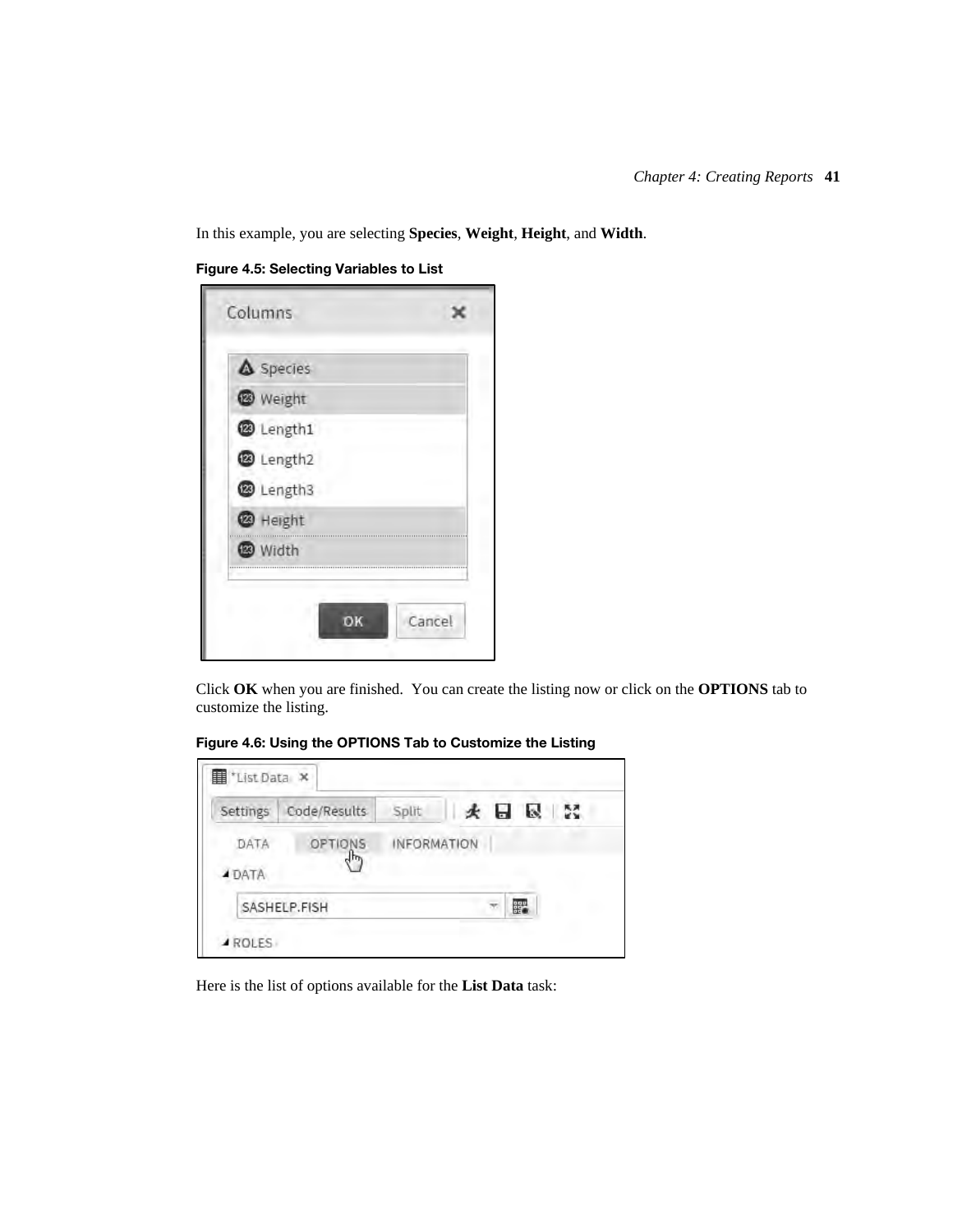#### **42** *An Introduction to SAS University Edition*

<span id="page-14-0"></span>

|  | Figure 4.7: Options for the List Data Task |
|--|--------------------------------------------|
|--|--------------------------------------------|

| <b>INFORMATION</b><br>OPTIONS<br>DATA<br><b>BASIC OPTIONS</b><br>Display row numbers<br>Column label:<br>Use column labels as column headings<br>Display number of rows<br>Round values before summing the variable<br>Heading direction:<br>Default<br>Column width:<br>Default | Settings Code/Results | Split |  | 大日 园 汉 |  |
|----------------------------------------------------------------------------------------------------------------------------------------------------------------------------------------------------------------------------------------------------------------------------------|-----------------------|-------|--|--------|--|
|                                                                                                                                                                                                                                                                                  |                       |       |  |        |  |
|                                                                                                                                                                                                                                                                                  |                       |       |  |        |  |
|                                                                                                                                                                                                                                                                                  |                       |       |  |        |  |
|                                                                                                                                                                                                                                                                                  |                       |       |  |        |  |
|                                                                                                                                                                                                                                                                                  |                       |       |  |        |  |
|                                                                                                                                                                                                                                                                                  | Split labels          |       |  |        |  |
| Split character:                                                                                                                                                                                                                                                                 | Rows to list:         |       |  |        |  |
| All rows                                                                                                                                                                                                                                                                         |                       |       |  |        |  |
| All rows<br>*Amount(i                                                                                                                                                                                                                                                            |                       |       |  |        |  |

You can check or uncheck the **Display row numbers** box to include the Obs column in the listing or omit it. You have a choice of using column labels or column names in the listing. If you are a programmer, you will probably want to see column names as headings—if you are creating the listing for a report, you will probably want to see column labels.

The option displayed at the bottom of [Figure 4.7](#page-14-0) gives you the choice of listing all the rows of the table or the first *n* rows. In this example, you want to see the first seven rows of the Fish data set. This is shown in the next figure: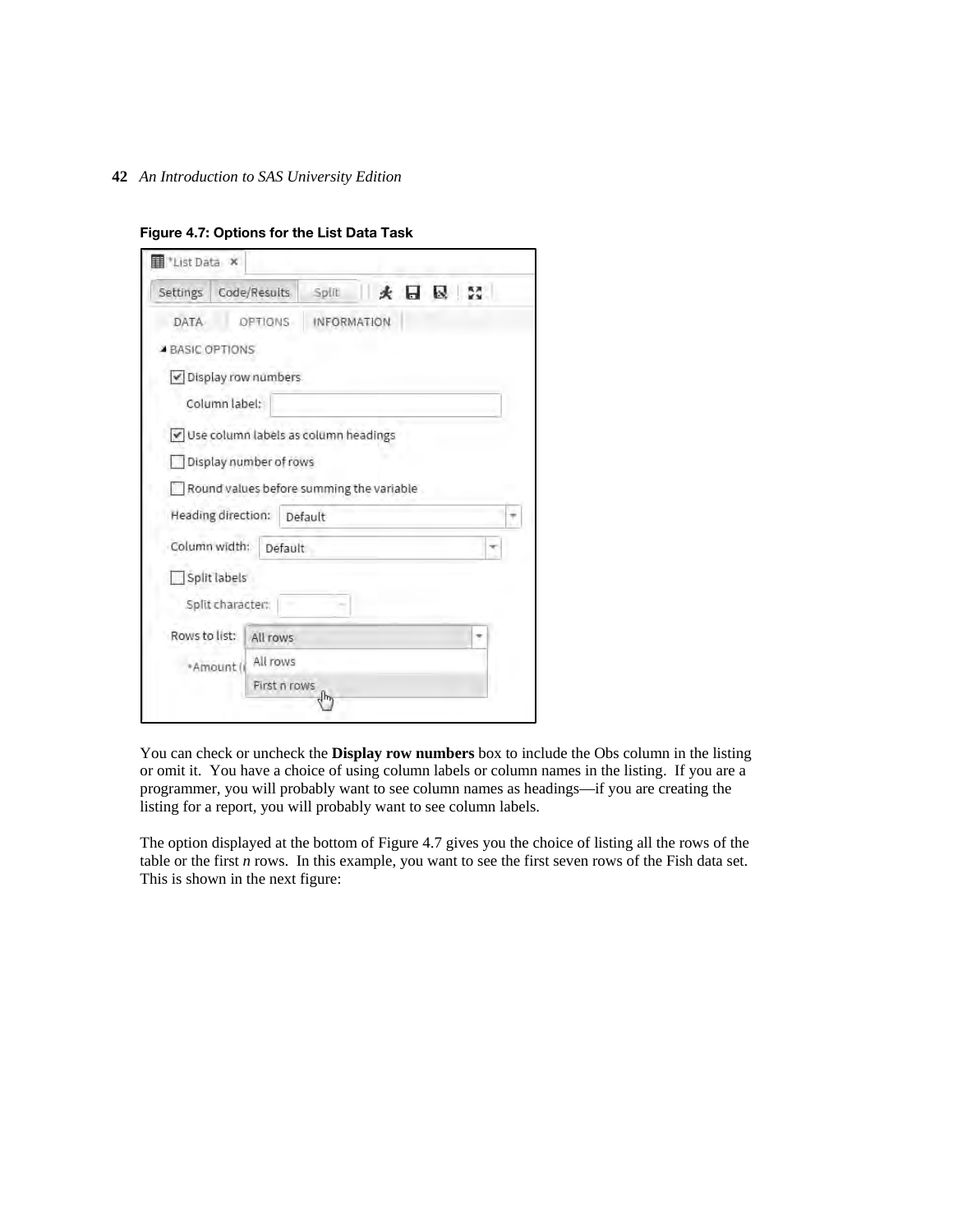|                        | V Display row numbers                    |
|------------------------|------------------------------------------|
| Column label:          |                                          |
|                        | Use column labels as column headings     |
| Display number of rows |                                          |
|                        | Round values before summing the variable |
| Heading direction:     | Default                                  |
| Column width:          | Default                                  |
| Split labels           |                                          |
| Split character;       |                                          |
|                        | First n rows<br>π                        |
| Rows to list:          |                                          |

#### Figure 4.8: Requesting the First Seven Rows to Be Displayed

Clicking on the **Run** icon generates the following listing:

#### Figure 4.9: Listing of the First Seven Rows of the Fish Data Set

#### List Data for SASHELP.FISH

| Obs | <b>Species</b> | Weight | Height  | Width  |
|-----|----------------|--------|---------|--------|
| ٦   | Bream          | 242    | 11.5200 | 4.0200 |
| 2   | Bream          | 290    | 12.4800 | 4,3056 |
| 3   | Bream          | 340    | 12.3778 | 4.6961 |
| а   | <b>Bream</b>   | 363    | 12,7300 | 4,4555 |
| 5   | Bream          | 430    | 12 4440 | 5.1340 |
| ß.  | Bream          | 450    | 13.6024 | 4.9274 |
| 7   | Bream          | 500    | 14.1795 | 5.2785 |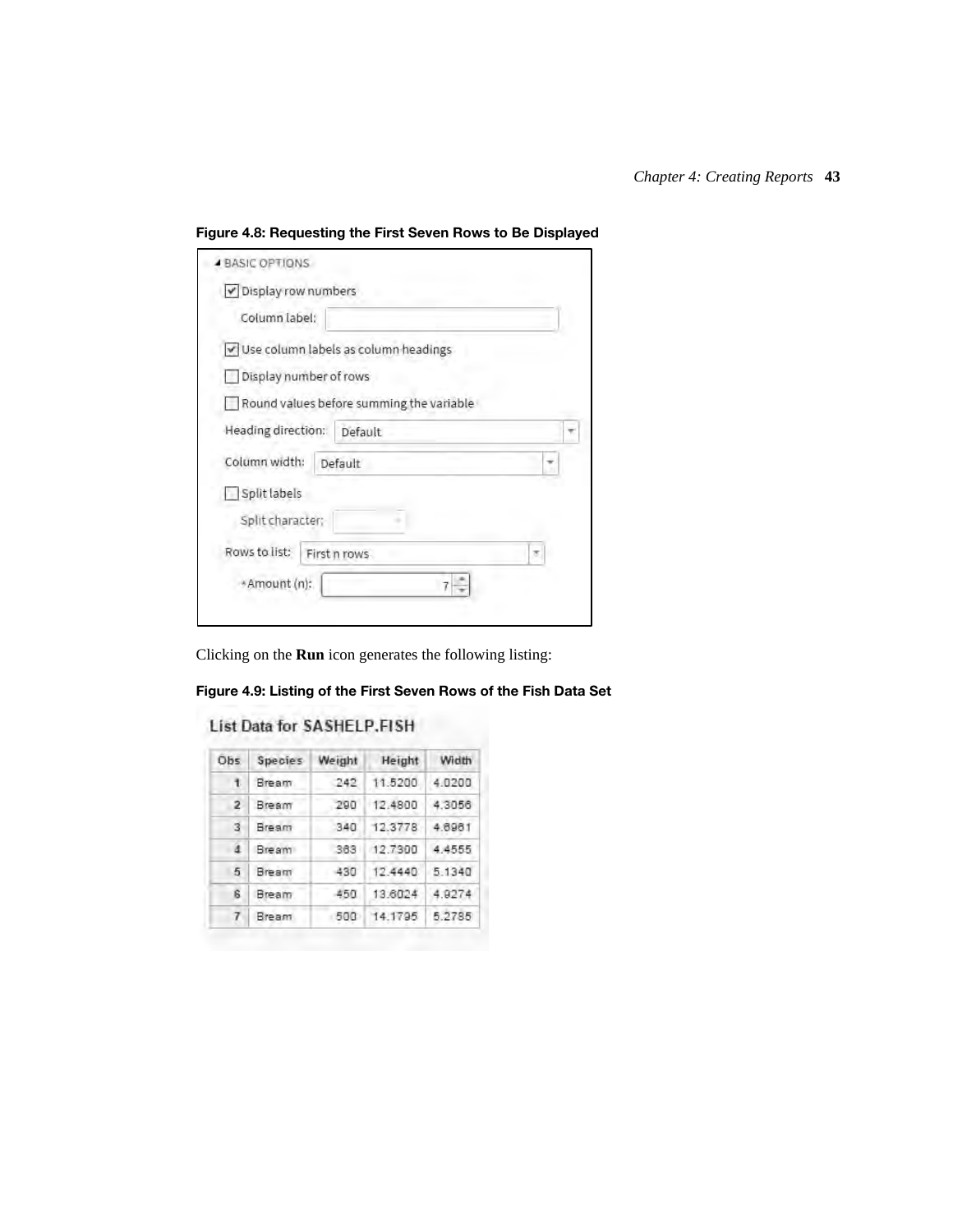#### <span id="page-16-0"></span>Filtering Data

Another useful task is to filter the table—that is, you select rows that meet predefined criteria. To do this, double-click on **Filter Data** in the task list.

Figure 4.10: Selecting Filter Data from the Task List



This brings up the following:

#### Figure 4.11: Selections for Filtering Data

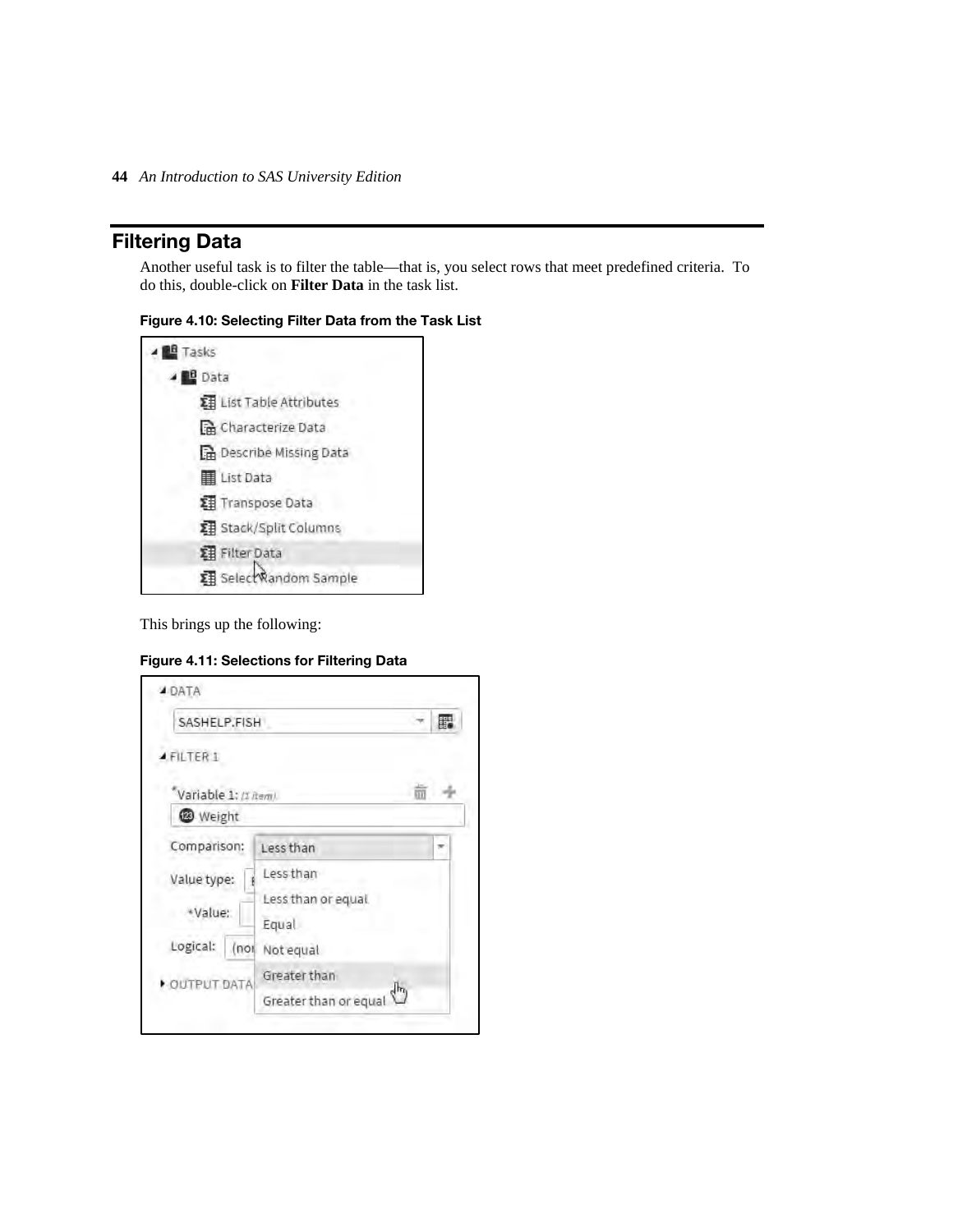You select the data set as before. Next, you select a variable and a condition for your filter. In this example, you are selecting **Weight** as your variable and **Greater than** as your condition. You can now enter a value for the filter. In this example, you want to see rows in the table where the variable Weight is greater than 1,100.

| Variable 1: (1 item)     |                             | 荋 |
|--------------------------|-----------------------------|---|
| <b>Weight</b>            |                             |   |
| Comparison:              | Greater than                |   |
|                          | Value type:   Enter a value |   |
| +Value:                  | 1100                        |   |
| Logical: (none)          |                             |   |
| <b>4 OUTPUT DATA SET</b> |                             |   |
| Data set name:           |                             |   |
| Big_Fish                 |                             |   |
| Show Output Data         |                             |   |
|                          | Show output data            |   |
|                          |                             |   |

Figure 4.12: Selecting Rows Where the Weight Is Greater Than 1,100

You can also expand the **OUTPUT DATA SET** option to override a default data set name. In most cases, you will want to supply your own data set name. Here you are naming the data set Big\_Fish. You can also check or uncheck the **Show Output Data** box. Selecting it (as in this example) generates a listing of the filtered data set: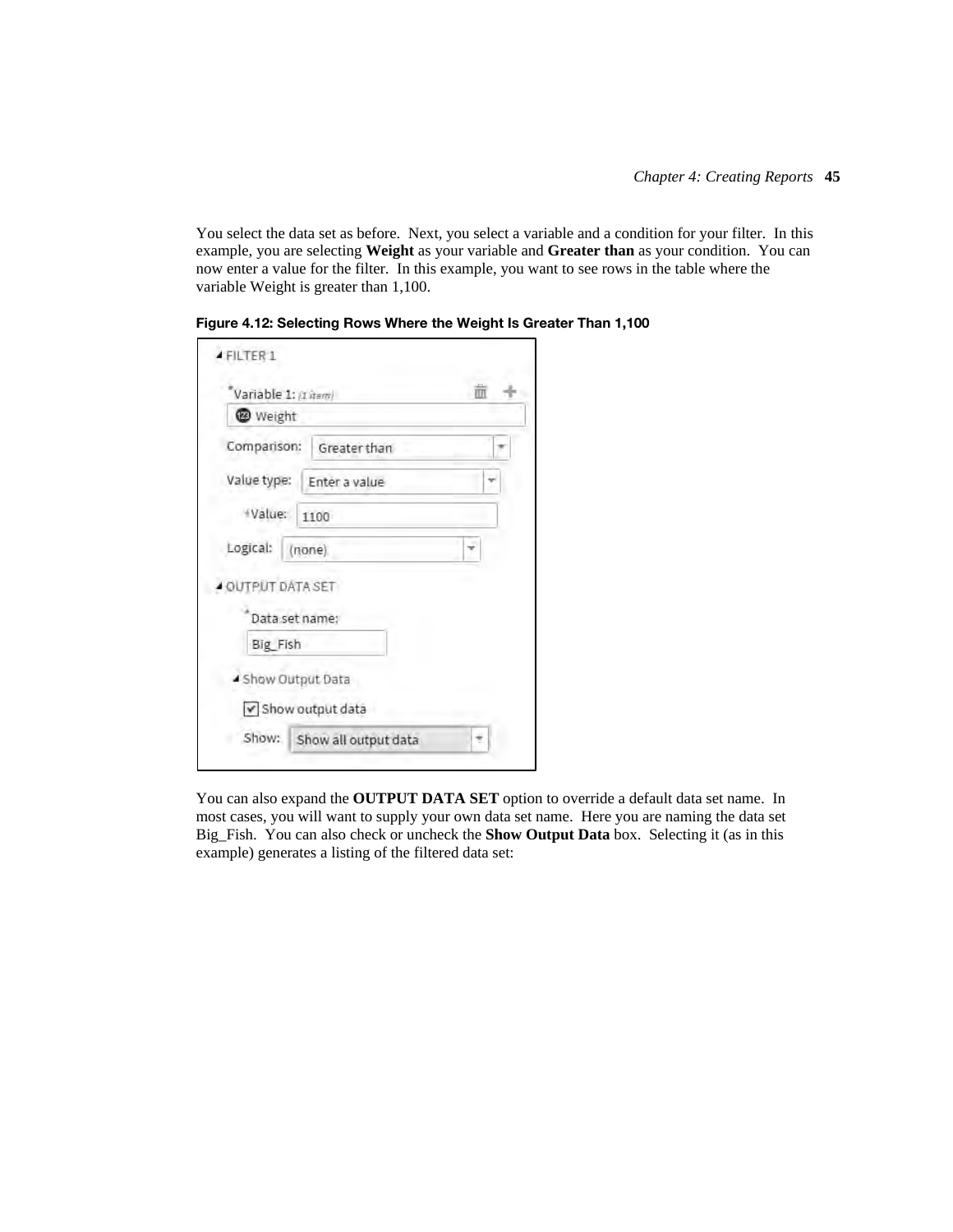#### Figure 4.13: Listing of the Filtered Data Set (Big\_Fish)

| Obs            | <b>Species</b> | Weight | Length1 | Length <sub>2</sub> | Length <sub>3</sub> | Height  | <b>Width</b> |
|----------------|----------------|--------|---------|---------------------|---------------------|---------|--------------|
|                | Pike           | 1250   | 52      | 56.0                | 59.7                | 10.6863 | 6.9849       |
| $\overline{2}$ | Pike           | 1600   | 56      | 60.0                | 84.0                | 9,6000  | 0.1440       |
| 3.             | Pike           | 1550   | 56      | 60.0                | 64.0                | 9.6000  | 6,1440       |
| 4              | Pike           | 1650   | 59      | 63.4                | 88.0                | 10.8120 | 7,4800       |

#### Filtered data set - WORK.Big Fish

#### <span id="page-18-0"></span>Sorting Data

To sort data, select **Sort Data** from the list:

#### Figure 4.14: The Sort Data Task



Just as in the previous tasks, you can now choose a data set and options.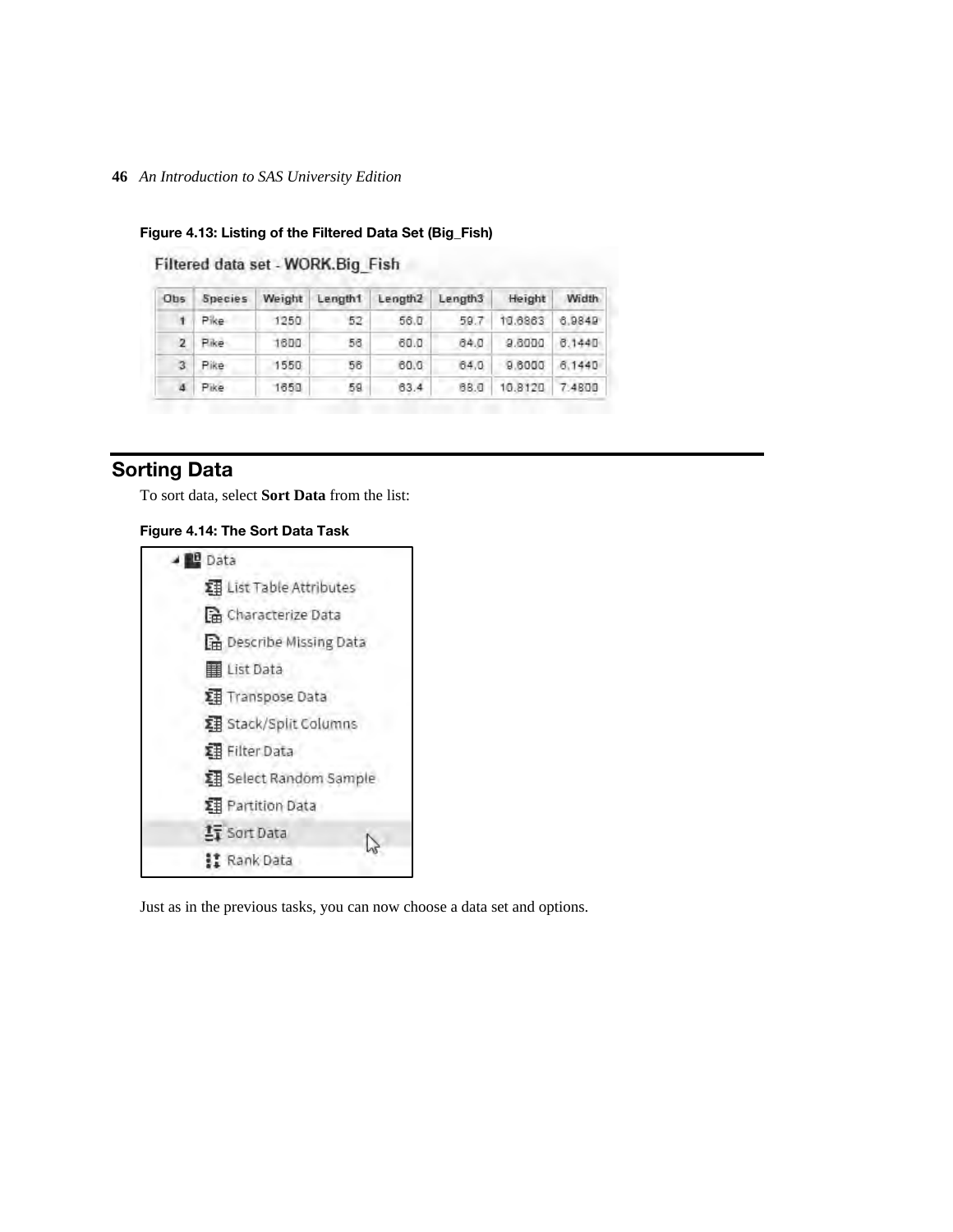

Figure 4.15: Selecting a Data Set and Variables for the Sort

You are starting with the Sashelp.Fish data set and requesting a sort based on the variable Weight. You can also choose columns to drop: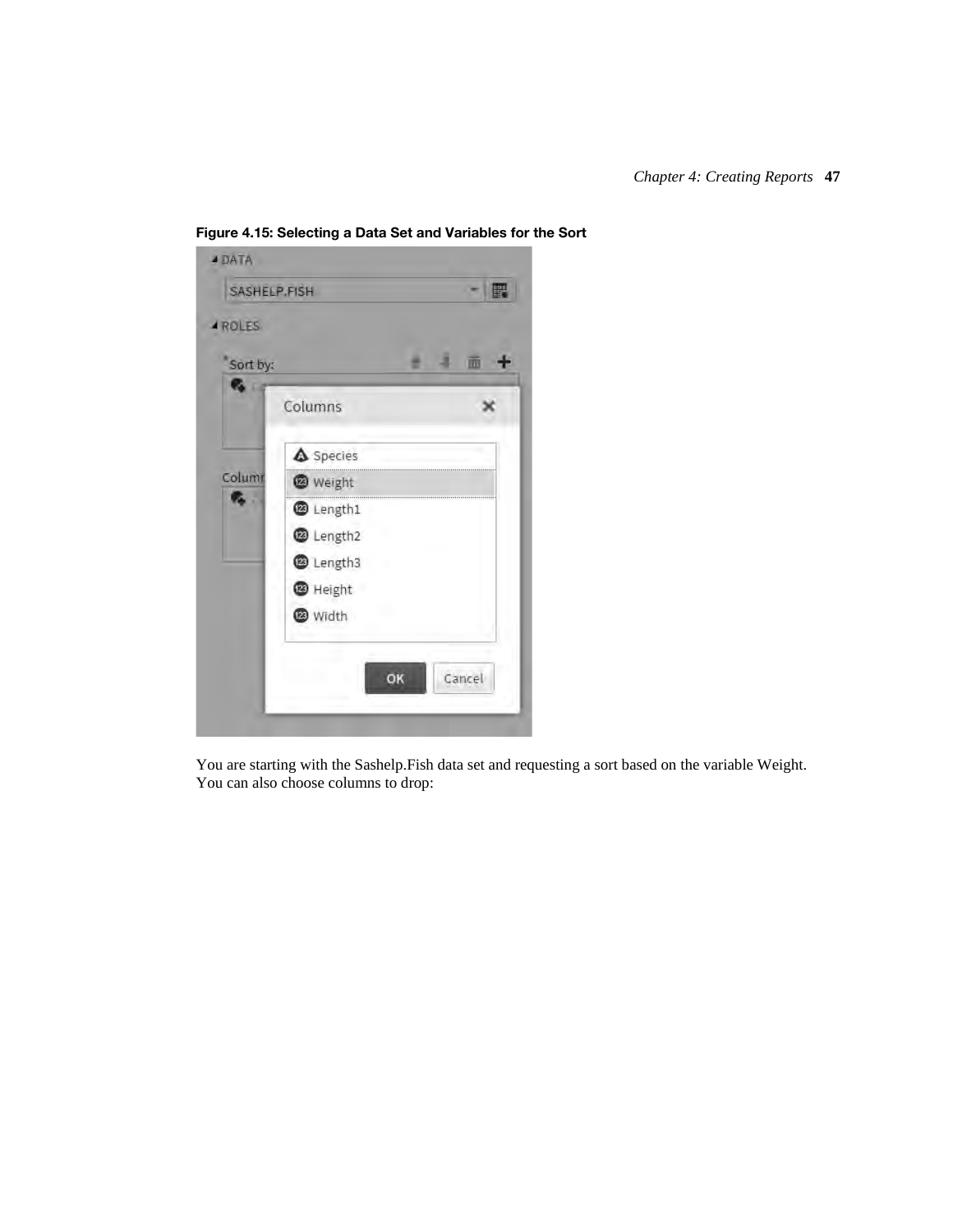| SASHELP.FISH              | 噩                            |        |  |
|---------------------------|------------------------------|--------|--|
| <b>AROLES</b><br>Sort by: | Columns                      |        |  |
| Weight.                   | <b>A</b> Species             |        |  |
|                           | <b>B</b> Length1             |        |  |
|                           | <b>B</b> Length <sub>2</sub> |        |  |
| Columns to drop:          | <b>B</b> Length3             |        |  |
| <b>COLUMN</b>             | <b>B</b> Height<br>Width     |        |  |
|                           | OK                           | Cancel |  |

Figure 4.16: Selecting Columns to Drop

You are dropping the three Length variables.

Before you execute the sort, there are several options you should consider. The default sort order is ascending (from smallest to largest). In this case, you want to see the heavier fish at the top of the list, so you choose **Descending** as the sort order.

Figure 4.17: Selecting a Descending Sort

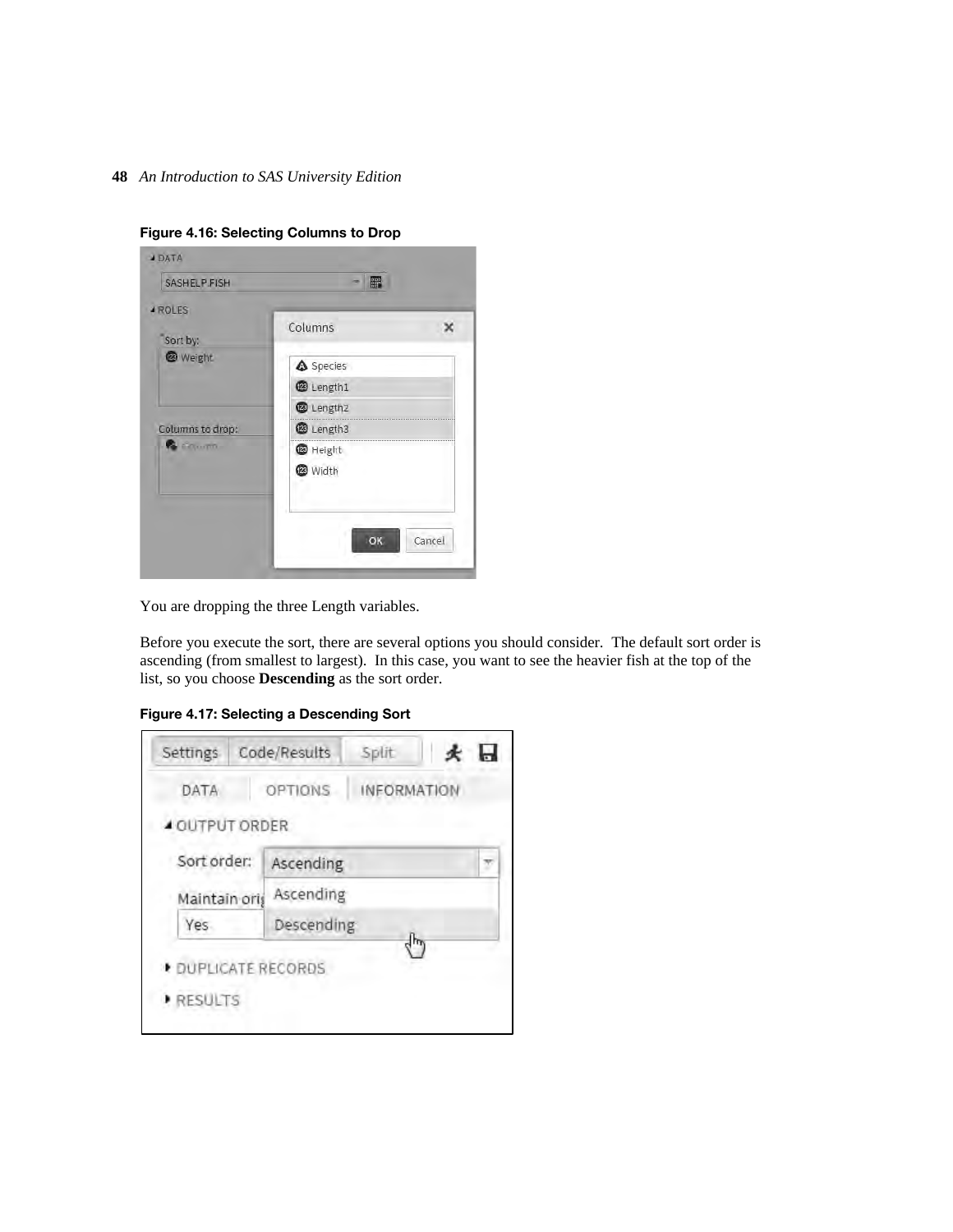Expand the **RESULTS** option to either sort in place or create a new data set with the sorted data.

CAUTION: Sorting in place replaces the original data set with the sorted data. If you drop columns, they will no longer be in the sorted data set.

In this example, you want to create a new data set called Sorted\_Fish:

Figure 4.18: Naming the Output Data Set



Click on the **Run** icon to see the following screen: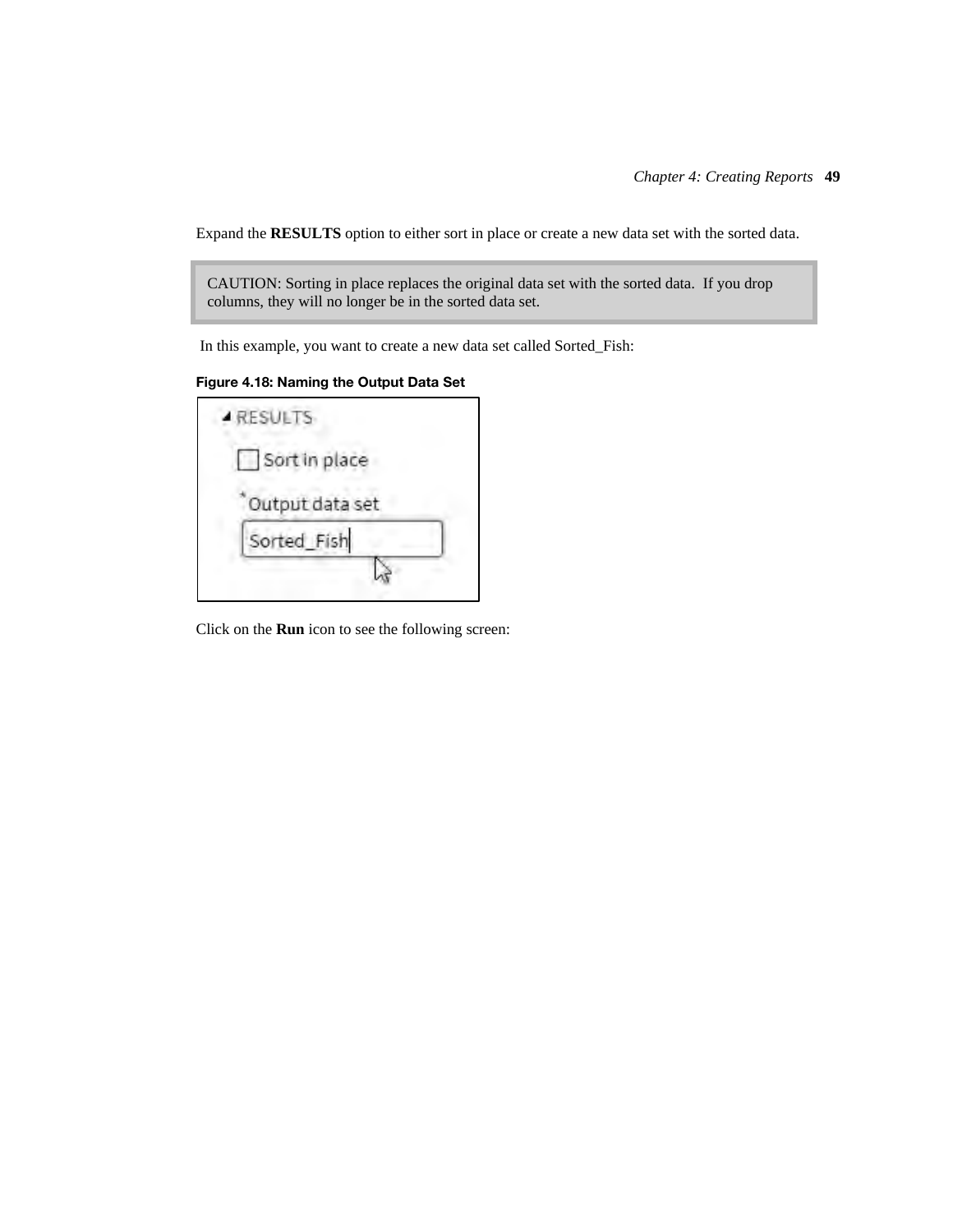| CODE                     | LOG                 |            |                | RESULTS                          | OUTPUT DATA |                                         |        |            |  |   |
|--------------------------|---------------------|------------|----------------|----------------------------------|-------------|-----------------------------------------|--------|------------|--|---|
| Table:                   | WORK.SORTED_FISH ~  |            |                | View:                            |             | Column names ▼ <b>B</b> B S H Y Filter: |        |            |  |   |
| (none)                   |                     |            |                |                                  |             |                                         |        |            |  |   |
| Columns                  |                     | $^{\circ}$ |                | Total rows: 159 Total columns: 4 |             |                                         | NH)    | Rows 1-100 |  |   |
| $\checkmark$             | Select all          |            |                | <b>Species</b>                   |             |                                         | Weight |            |  |   |
| $\checkmark$             | Species             |            | $\frac{1}{2}$  | Pike                             |             |                                         | 1650   |            |  |   |
| V.                       | <sup>2</sup> Weight |            | $\overline{2}$ | Pike                             |             |                                         | 1600   |            |  |   |
| $\overline{\mathcal{L}}$ | <b>B</b> Height     |            | 3              | Pike                             |             |                                         | 1550   |            |  |   |
| $\mathcal{L}$            | <b>2</b> Width      |            | 4              | Pike                             |             |                                         | 1250   |            |  |   |
|                          |                     |            | 5              | Perch                            |             |                                         | 1100   |            |  |   |
|                          |                     |            | 6              | Perch                            |             |                                         | 1100   |            |  |   |
|                          |                     |            | $\overline{7}$ | Perch                            |             |                                         | 1015   |            |  |   |
|                          |                     |            | 8              | Bream                            |             |                                         | 1000   |            |  |   |
|                          |                     |            | 9              | Whitefish                        |             |                                         | 1000   |            |  |   |
|                          |                     |            | 10             | Perch                            |             |                                         | 1000   |            |  |   |
|                          |                     |            | 11             | Perch                            |             |                                         | 1000   |            |  |   |
|                          | Value               |            | 12             | Perch                            |             |                                         | 1000   |            |  |   |
| Property                 |                     |            | 13             | Bream                            |             |                                         | 975    |            |  |   |
| Label                    |                     |            | 14             | Bream                            |             |                                         | 955    |            |  |   |
| Name                     |                     |            | 15             | Bream                            |             |                                         | 950    |            |  |   |
| Length                   |                     |            | 16             | Pike                             |             |                                         | 950    |            |  |   |
| Type                     |                     |            | 17             | Bream                            |             |                                         | 925    |            |  |   |
| Format                   |                     |            | 18             | Bream                            |             |                                         | 920    |            |  |   |
| Informat                 |                     |            | 10             | Dorch                            |             |                                         | nnn    |            |  | ۶ |

Figure 4.19: Result of Executing the Sort

To see a nicer listing of this data set, go back to the **List Data** selection and proceed as you did in the first section of this chapter. Once you have opened the **List Data** task, choose a table to display and any options that you want.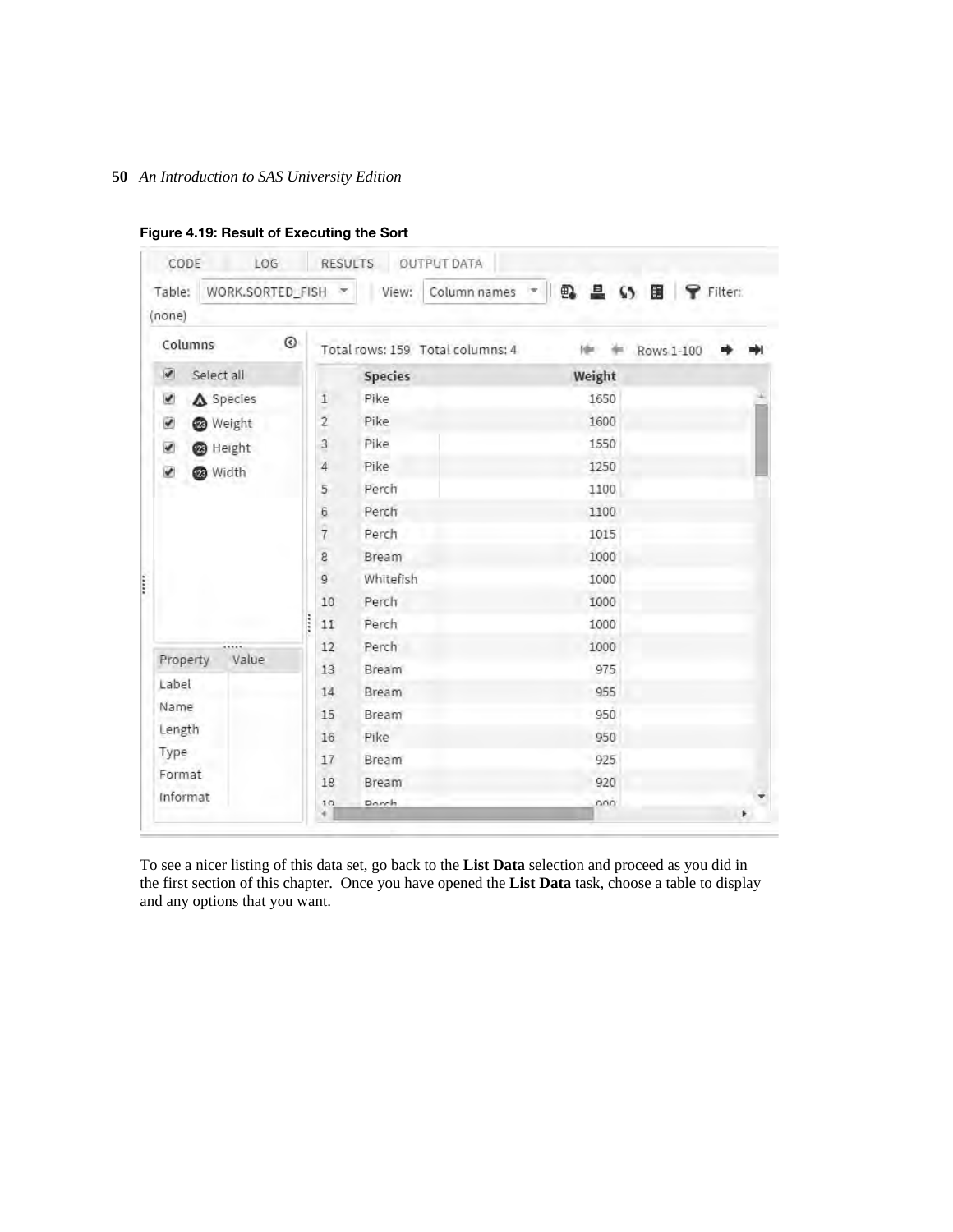Figure 4.20: Choose a Table to List

| Choose a Table        |              |
|-----------------------|--------------|
| ▲ a by Libraries      |              |
| <b>▶ 司 BOOK</b>       |              |
| <b>ト音 MYFMTS</b>      |              |
| ▷ SASHELP             |              |
| <b>D an SASUSER</b>   |              |
| <b>D a WEBWORK</b>    |              |
| ▲ T WORK              |              |
| <b>眼 BIG_FISH</b>     |              |
| <b>BR</b> SORTED_FISH |              |
|                       | Cancel<br>0ø |

Next, choose which variables to include in the listing.

Figure 4.21: Choosing Variables to List

| List variables:                |  |  |
|--------------------------------|--|--|
| Species                        |  |  |
| <sup><sup>®</sup> Weight</sup> |  |  |
| <sup>@</sup> Height            |  |  |

Finally, select any options that you want. In this example, you want to see the first eight rows of the table.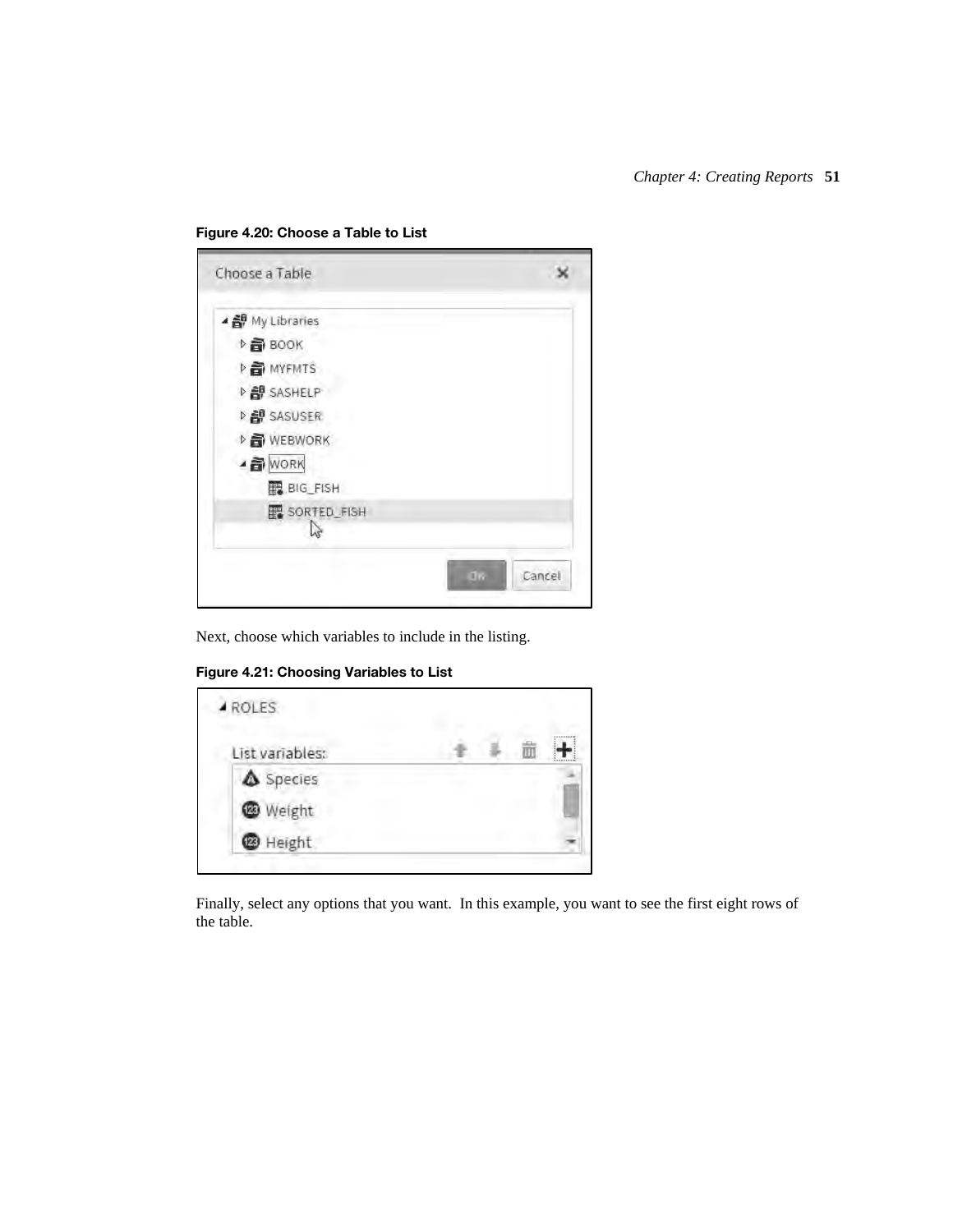#### **52** *An Introduction to SAS University Edition*

| Rows to list: | First n rows |  |
|---------------|--------------|--|
| *Amount (n):  |              |  |
|               |              |  |

Figure 4.22: Option to List the First Eight Rows of the Table

Here is the listing:

#### Figure 4.23: First Eight Rows of the Sorted\_Fish Data Set

| Obs | <b>Species</b> | Weight | Height  | Width  |
|-----|----------------|--------|---------|--------|
| 1   | Pike           | 1650   | 10.8120 | 7,4800 |
| 2   | Pike           | 1600   | 9.6000  | 6,1440 |
| 3   | Pike           | 1550   | 9 6000  | 6.1440 |
| 4   | Pike           | 1250   | 10.6863 | 6,9849 |
| 5   | Perch          | 1100   | 12,8002 | 6.8684 |
| 6   | Perch          | 1100   | 12.5125 | 7,4165 |
| 7   | Perch          | 1015   | 12,3808 | 7.4624 |
| B   | Bream          | 1000   | 18,9570 | 6.6030 |

#### List Data for WORK. SORTED FISH

#### <span id="page-24-0"></span>Outputting PDF and RTF Files

If you want either PDF or RTF (rich text format) output, first click on the SAS Studio **Options** icon.

#### Figure 4.24: Click on More Application Options



Click on **Preferences**, then **Results**, and then check or uncheck **PDF** and/or **RTF**. (Note: These preferences will remain in effect unless you change them later.)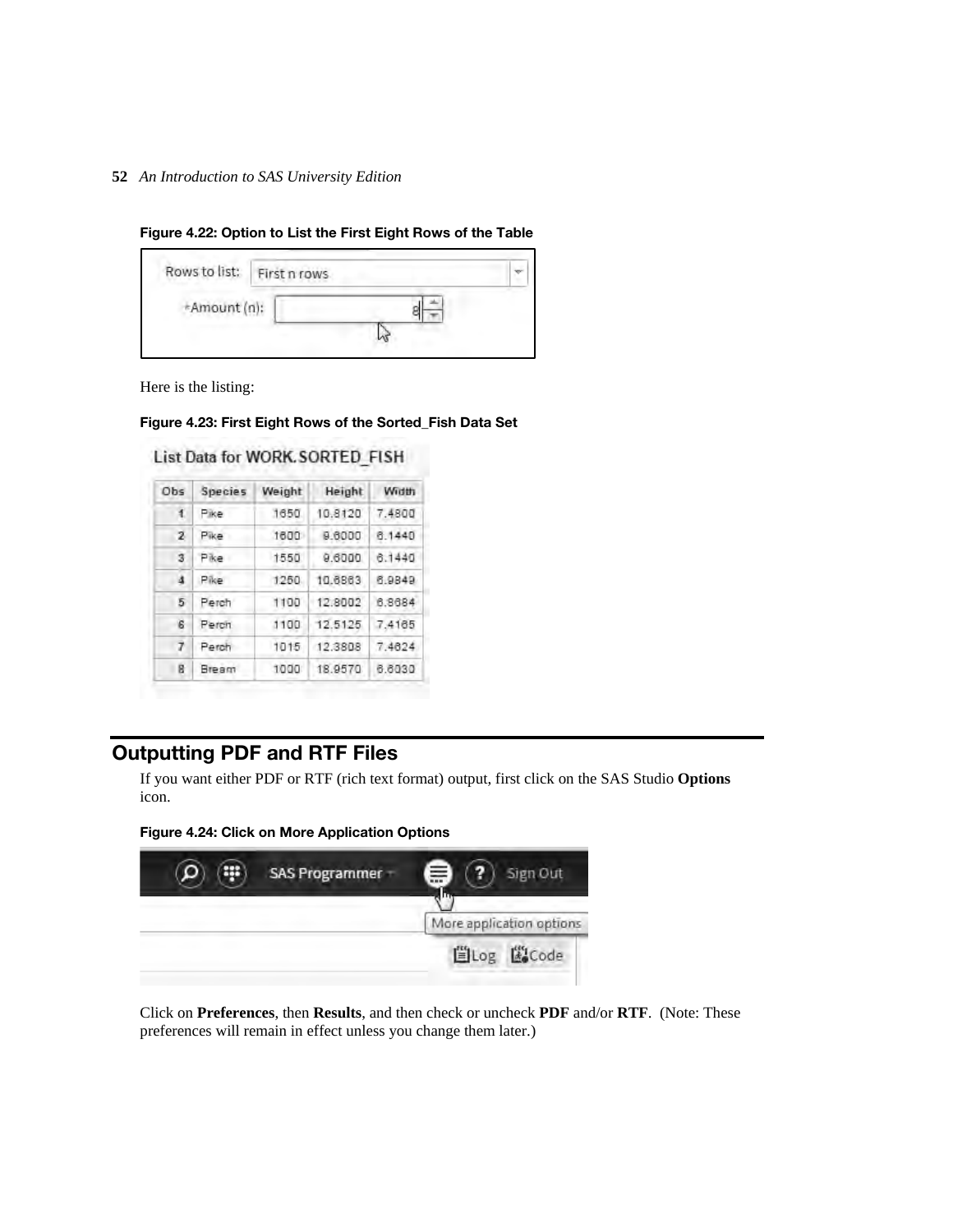If you have checked one of these file types, after you produce a listing, the two icons **Download results as a PDF file** or **Download results as an RTF file** will be displayed right above your listing (see [Figure 4.25\)](#page-25-1). Clicking on either of these icons will output the appropriate file type to a location of your choice.

| CODE              |                              | LOG                            | <b>RESULTS</b> |
|-------------------|------------------------------|--------------------------------|----------------|
| િ                 | $\mathbb{R}$ or $\mathbb{R}$ | ■                              |                |
| List <sub>D</sub> |                              | Download results as a PDF file |                |
| <b>Species</b>    | Weight                       | Height                         | Width          |
| Bream             | 242                          | 11.5200                        | 4.0200         |
| Bream             | 290                          | 12,4800                        | 4.3056         |
|                   |                              |                                |                |
| Bream             | 340                          | 12,3778                        | 4.6961         |
| Bream             | 363                          | 12,7300                        | 4.4555         |

#### <span id="page-25-1"></span>Figure 4.25: Downloading a PDF File

Here is a listing of the PDF file:

#### Figure 4.26: Listing of the PDF File

#### **List Data for SASHELP.FISH**

| <b>Species</b> | Weight | Height  | Width  |
|----------------|--------|---------|--------|
| Bream          | 242    | 11.5200 | 4.0200 |
| Bream          | 290    | 12,4800 | 4.3056 |
| <b>Bream</b>   | 340    | 12.3778 | 4.6961 |
| Bream          | 363    | 12,7300 | 4.4555 |
| Bream          | 430    | 12,4440 | 5.1340 |

#### <span id="page-25-0"></span>Joining Tables (Using the Query Window)

The last topic in this chapter describes how to use the **Query** utility to join two tables. Two data sets, ID\_Name and Grades, were created to explain how the joining process works. Here is a listing of these two data sets: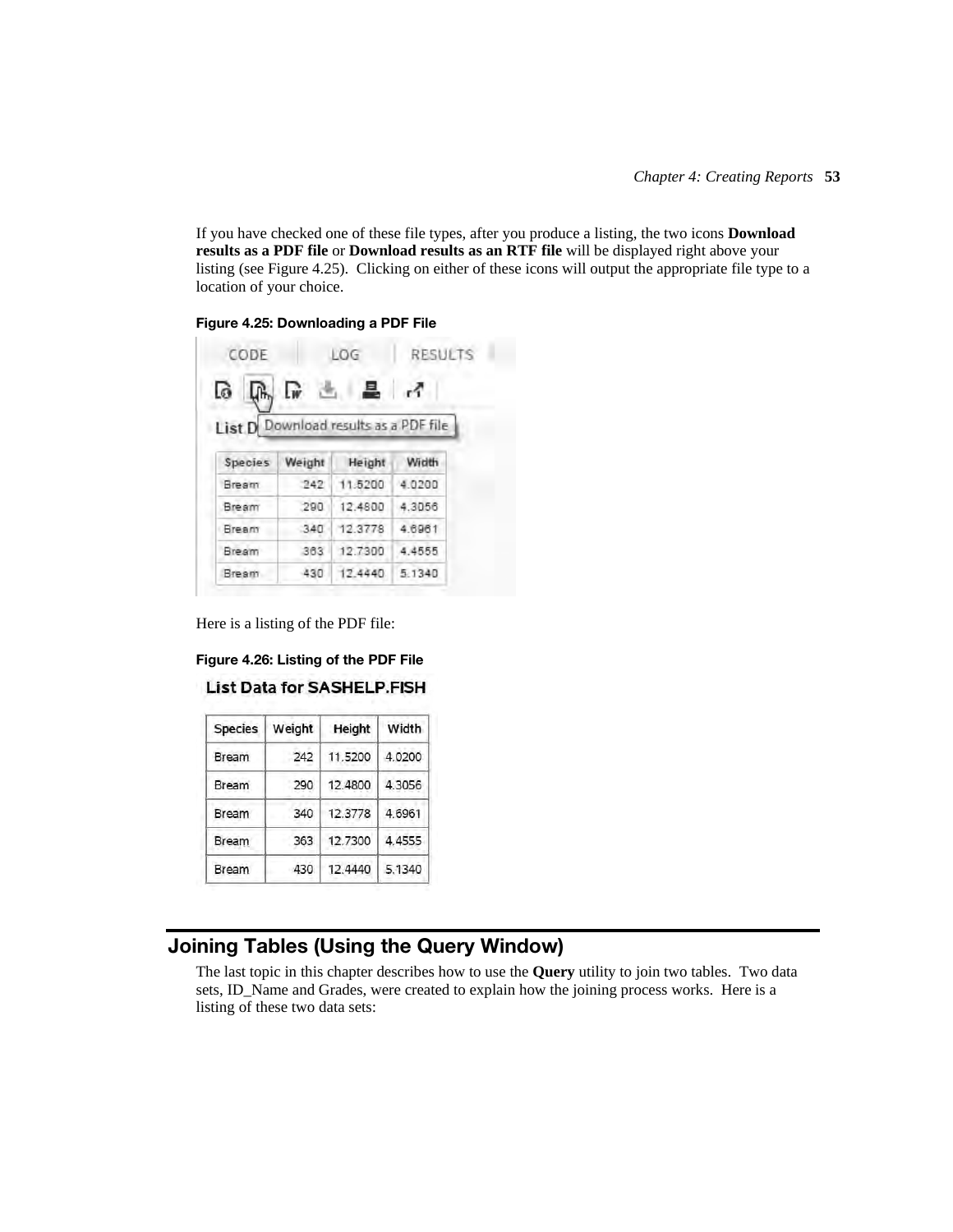#### Figure 4.27: Listing of Data Sets ID\_Name and Grades

|     | List Data for WORK.ID NAME |     | <b>List Data for WORK.GRADES</b> |                    |        |
|-----|----------------------------|-----|----------------------------------|--------------------|--------|
| ID  | Name                       | ID  | Grade 1                          | Grade <sub>2</sub> | Grade3 |
| 001 | Ron                        | 005 | 78                               | 80                 | 82     |
| 002 | Jan                        | 002 | 100                              | 90                 | 95     |
| 003 | Peter                      | 001 | 99                               | 95                 | 98     |
| 004 | Paul                       | 006 | 65                               | 67                 | 69     |
| 005 | Mary                       | 004 | 85                               | 86                 | 84     |

There are several features of these two data sets that are important for you to notice. First, the ID variable in the ID\_Name data set is in order—in the data set Grades, it is not. As you will see, this does not cause a problem—the Query tool automatically sort the data sets. Also, ID 003 is in data set ID\_Name and not in data set Grades; ID 006 is in Grades but not in ID\_Name. The goal is to join these two tables based on the ID column.

If you want to play along with this demonstration, you can run the program shown next to create these two tables (you may need to refer to the programming chapters to see how to do this):

#### Figure 4.28: Program to Create Data Sets ID\_Name and Grades

```
data ID Name;
    informat ID $3. Name $12.; 
    input ID Name; 
datalines; 
001 Ron 
002 Jan 
003 Peter 
004 Paul 
005 Mary 
; 
data Grades; 
    informat ID $3.; 
    input ID Grade1-Grade3; 
datalines; 
005 78 80 82 
002 100 90 95 
001 99 95 98 
006 65 67 69 
004 85 86 84 
;
```
The first step in joining these two tables is to select **Query** from the **Utilities** tab.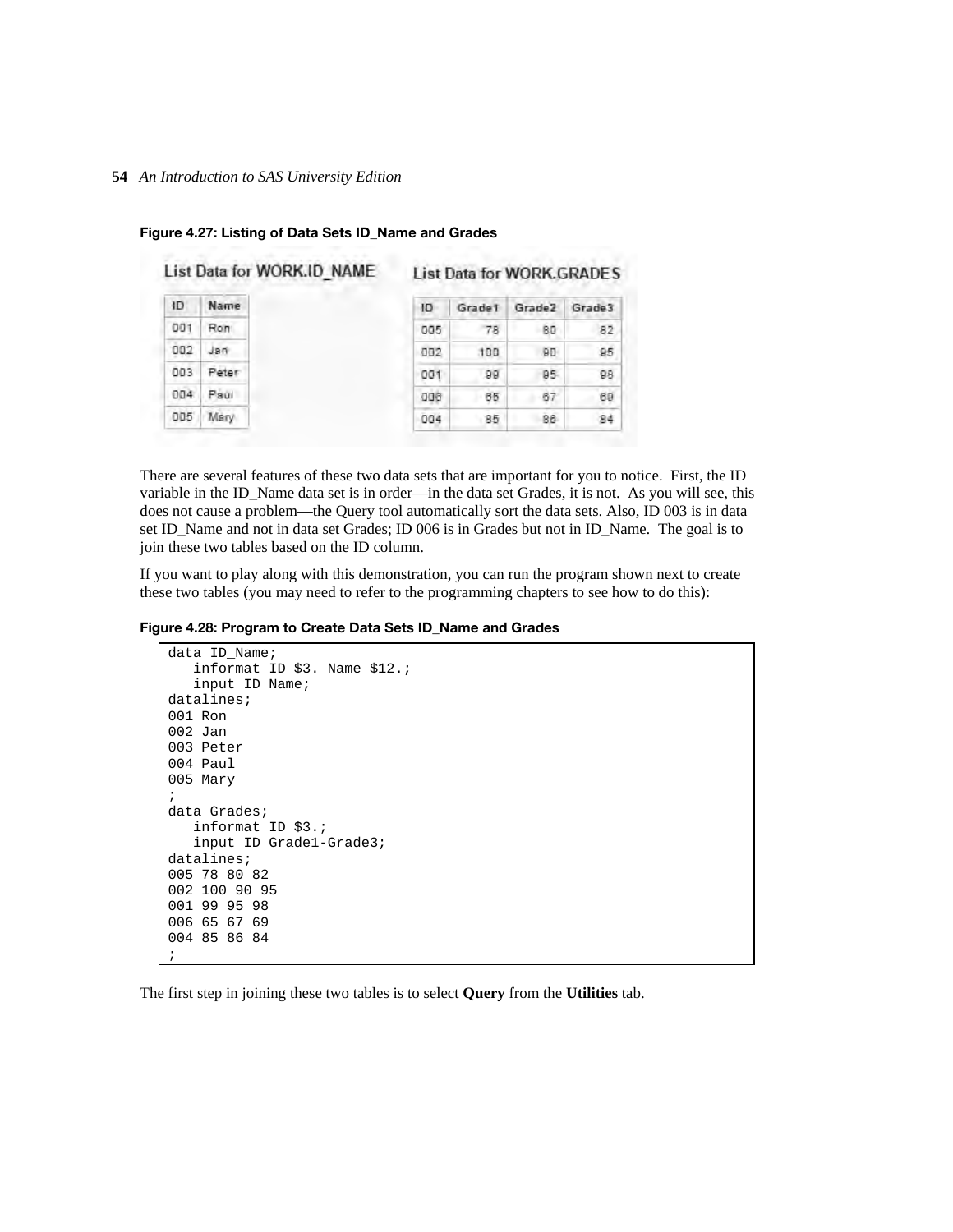Figure 4.29: The Query Task in the Utilities Tab



This brings up the following screen:

Figure 4.30: The Query Window

| Server Files and Folders                                                       | 图 *Program 1 × 图 *List Data × 0 Query 1 ×                       |
|--------------------------------------------------------------------------------|-----------------------------------------------------------------|
| a Tasks                                                                        | ΚN <sub>Σ</sub><br>Code/Results<br>Split<br>b.<br>Settings<br>8 |
| 轮 面 区 图 S                                                                      | <b>COLUMNS</b><br><b>PROPERTIES</b><br>TABLES                   |
| <b>DE</b> My Tasks<br><b>DE</b> Tasks<br>4 % Utilities<br><b>九</b> Import Data | + - 亩 子 毛 竜 註 計 目                                               |
| <b>O Query</b>                                                                 |                                                                 |
| SAS Program                                                                    | Add a table to the query to<br>begin<br>مشمشم شمشم شمشم شمشمشم  |

The next step is to open the **Libraries** tab and find the **Work** library.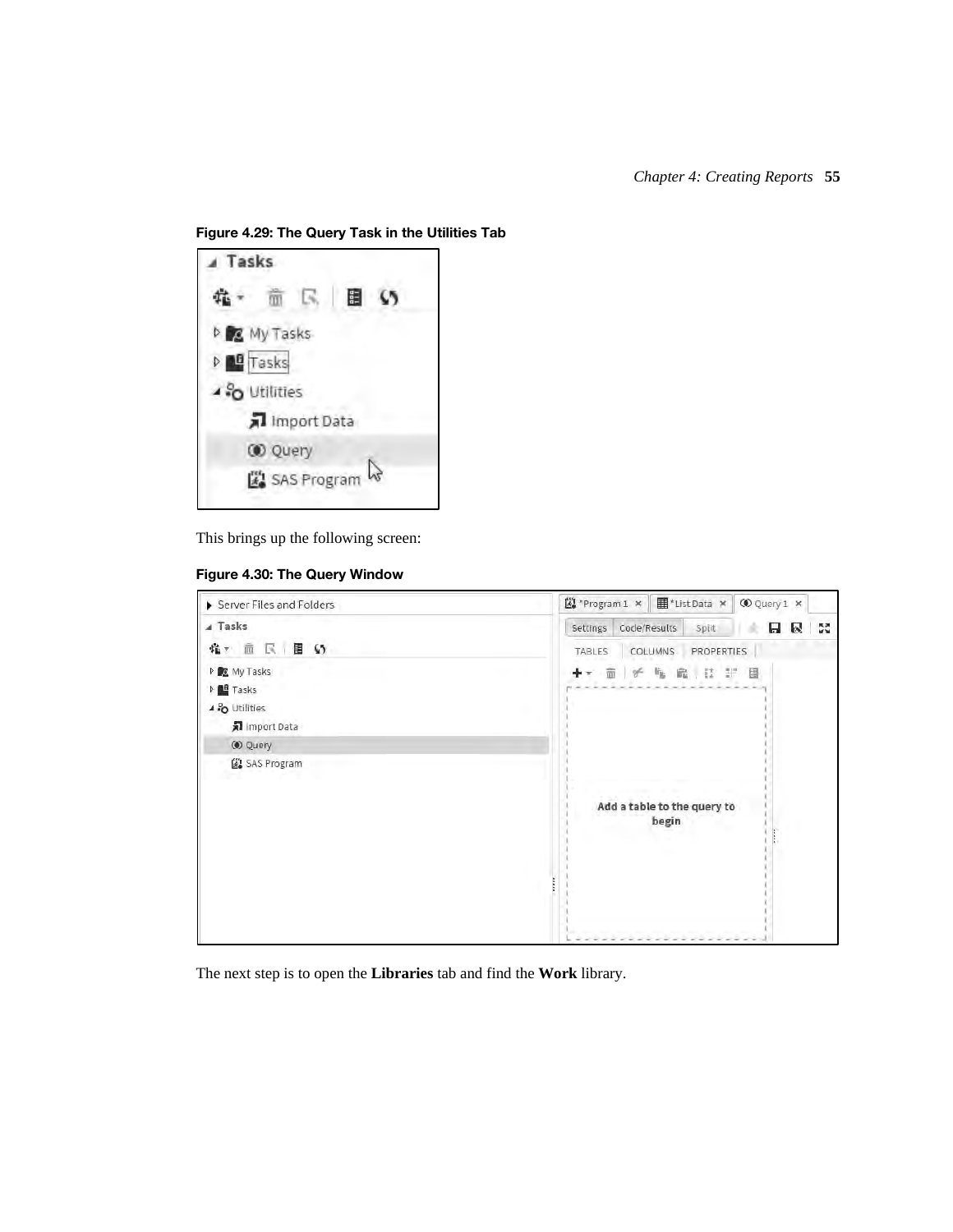

Figure 4.31: Locate the Two Tables in the Work Library

Left-click on each file and drag it into the Query window. (If you drag the second file on top of the first file, SAS Studio automatically assumes that you want to perform a join operation.)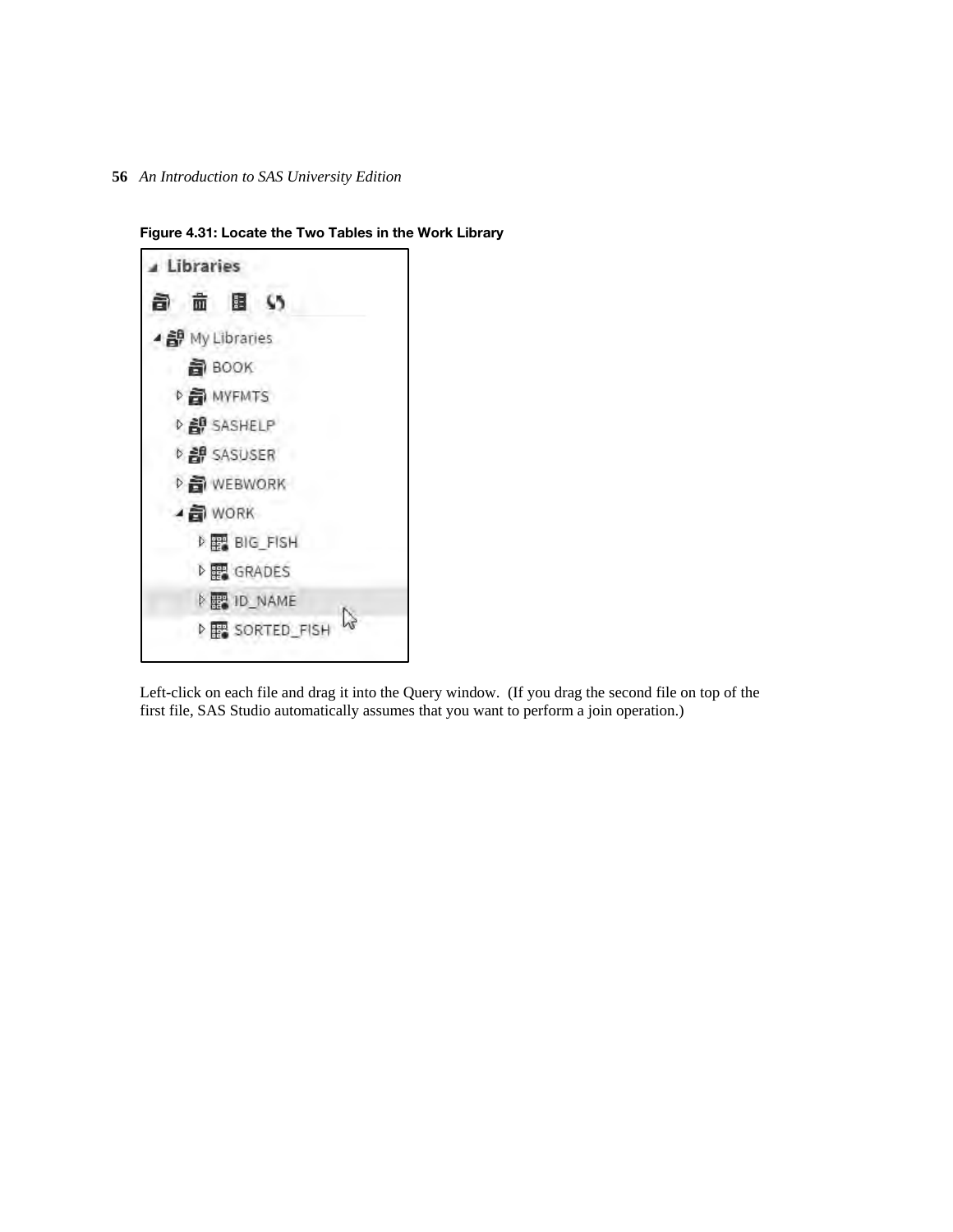

Figure 4.32: Drag the Two Files into the Query Window

In the pull-down menu on the **TABLES** tab, select **Join** (unless you dragged the second file on top of the first, in which case the Query tool assumes that you want a join).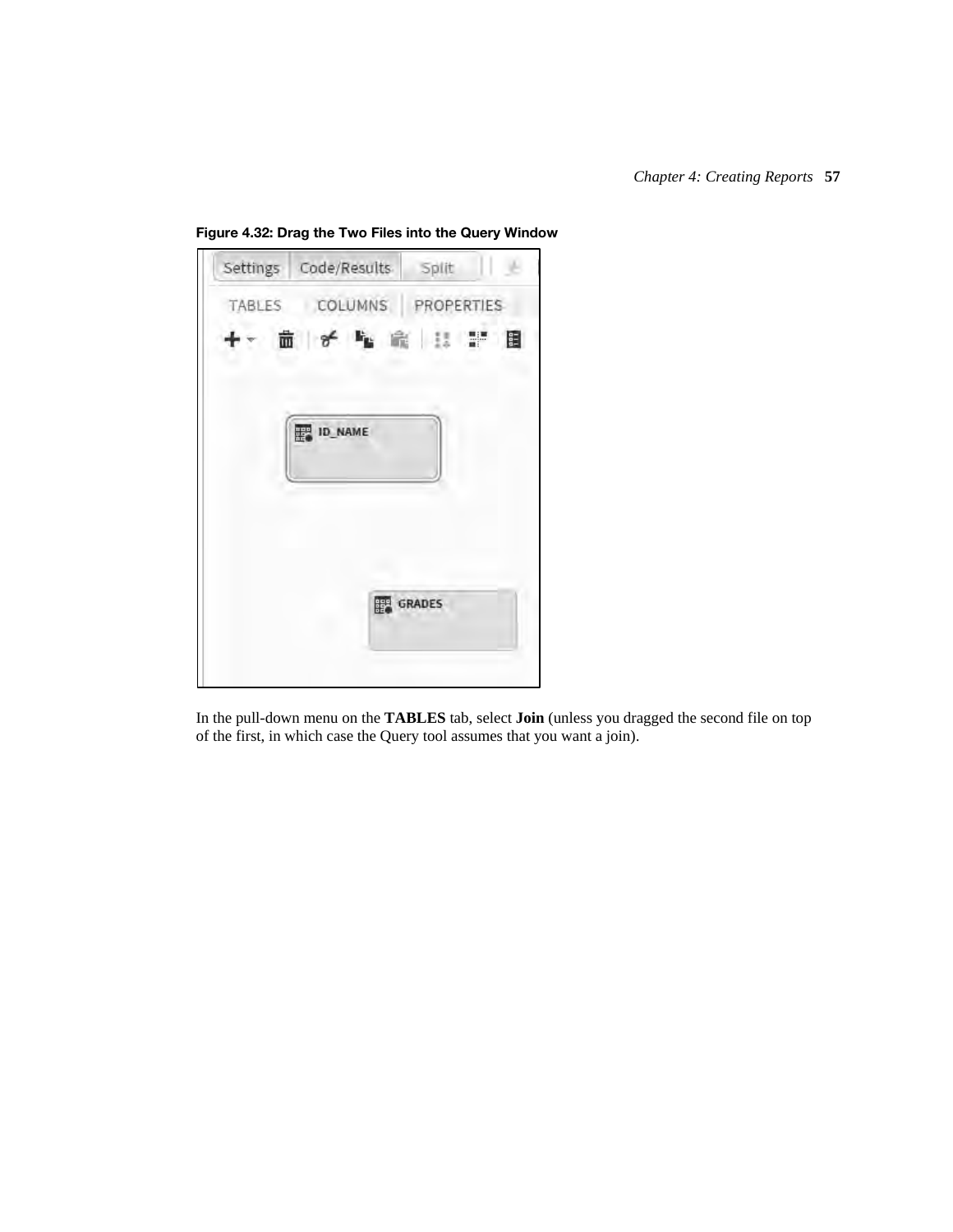|                                    | Settings Code/Results Split |          |   |
|------------------------------------|-----------------------------|----------|---|
| TABLES                             | COLUMNS PROPERTIES          |          |   |
| 十一亩子<br>Table<br>Join <sup>-</sup> |                             | N 命 13 計 | E |
| لربرا                              | <b>ID_NAME</b>              |          |   |
|                                    |                             |          |   |
|                                    |                             |          |   |
|                                    |                             | GRADES   |   |
|                                    |                             |          |   |
|                                    |                             |          |   |

Figure 4.33: Selecting Join in the Pull-down Menu

This brings up the following screen:

Figure 4.34: Getting Ready to Join the Two Tables

| New Join                              |     |                                 |                | $\mathbf{x}$ |
|---------------------------------------|-----|---------------------------------|----------------|--------------|
| Alexander Market Corp.<br>Left table: |     | <b>Processing</b><br>Join type: | Right table:   |              |
| Select a table                        | re- | Inner join<br>$\frac{1}{2}$     | Select a table | ÷            |

Select **ID\_Name** for the **Left table** and **Grades** for the **Right table**. For **Join type**, select **Inner join**.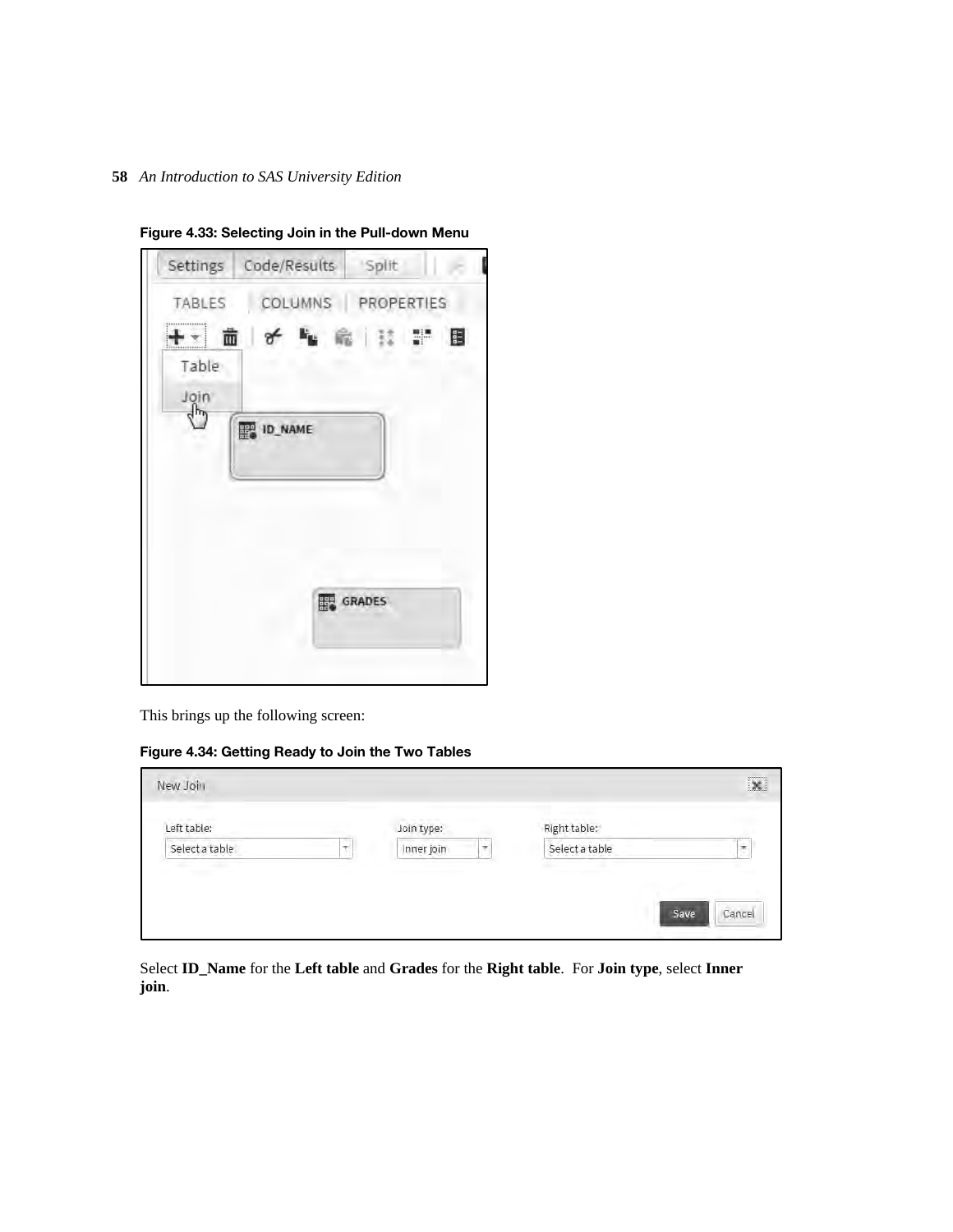| New Join        |               |                                         |                | × |
|-----------------|---------------|-----------------------------------------|----------------|---|
| Left table:     | <b>Silver</b> | Join type:                              | Right table:   |   |
| ID_NAME.ID_NAME | $\pi$         | -<br>Inner join<br>$\frac{1}{2}$<br>o a | GRADES, GRADES | ٠ |

Click **Save**. You now see the two tables with a Venn diagram that represents an inner join. If you are familiar with SQL, you already know the four types of joins. For those readers who are not, here is the explanation:

Because some IDs are only in one table, you have some decisions to make about how you want to handle the join. The most common join, selected in this example, is an *inner join*. This type of join includes only those rows where there is a matching ID in both files. An *outer join* includes all rows from both tables (with missing values in the rows from the table that does not contain an ID). Finally, the other two joins are a *left join* and a *right join*. In a left join, all IDs from the left table are included—in a right join, all IDs from the right table are included.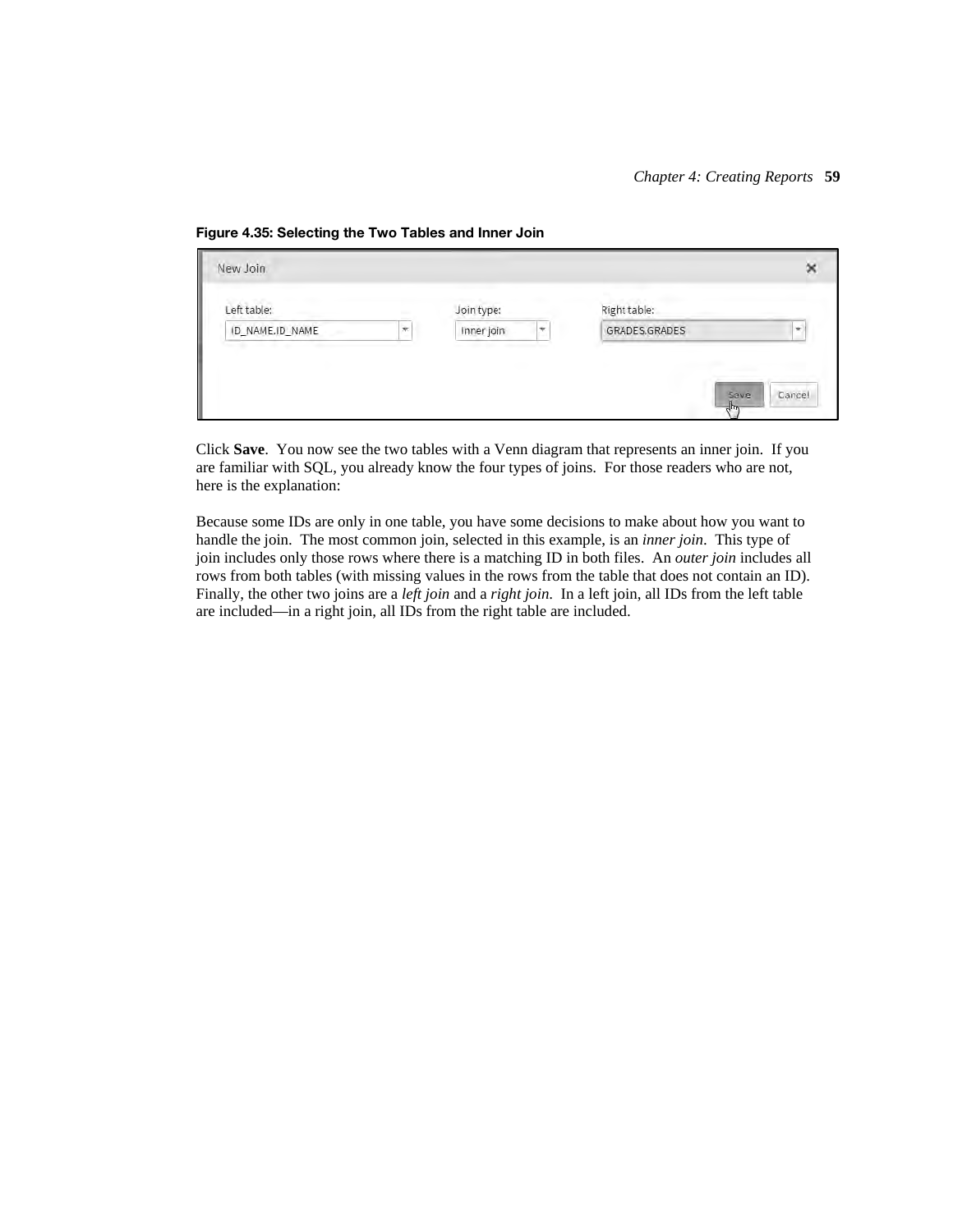| 亩 → →<br>● 日本<br>畐 |
|--------------------|
|                    |
| <b>ID_NAME</b>     |
|                    |
| 1                  |
| <b>GRADES</b><br>睤 |
|                    |

Figure 4.36: Venn Diagram Showing an Inner Join of the Two Tables

The next step is to name the columns that you want to use to join the tables. In this example, because ID is in both tables, the Query tool automatically selects ID for the join variables. You are free to select any variable from each file to construct the join, even if the variable names are not the same in the two files.

|  |  |  |  | <b>Figure 4.37: Selecting the Join Conditions</b> |
|--|--|--|--|---------------------------------------------------|
|--|--|--|--|---------------------------------------------------|

| Order: 1        |                                     |            |            |    |              |                   |        |
|-----------------|-------------------------------------|------------|------------|----|--------------|-------------------|--------|
| Left table:     | <b>CONTRACTOR</b><br><b>ID_NAME</b> | Join type: | Inner join | ļ. | Right table: | <b>GRADES</b>     |        |
|                 | <b>CONTRACT</b>                     |            |            |    |              | <b>CONTRACTOR</b> |        |
| Join conditions |                                     |            |            |    |              |                   |        |
| JD.             |                                     |            |            | Æ  | Ξ<br>ID.     |                   | 하<br>面 |

Next, select which columns you want in the joined table. To do this, click on the **COLUMNS** tab. Select the columns in the usual way, and drag them to the Add columns area.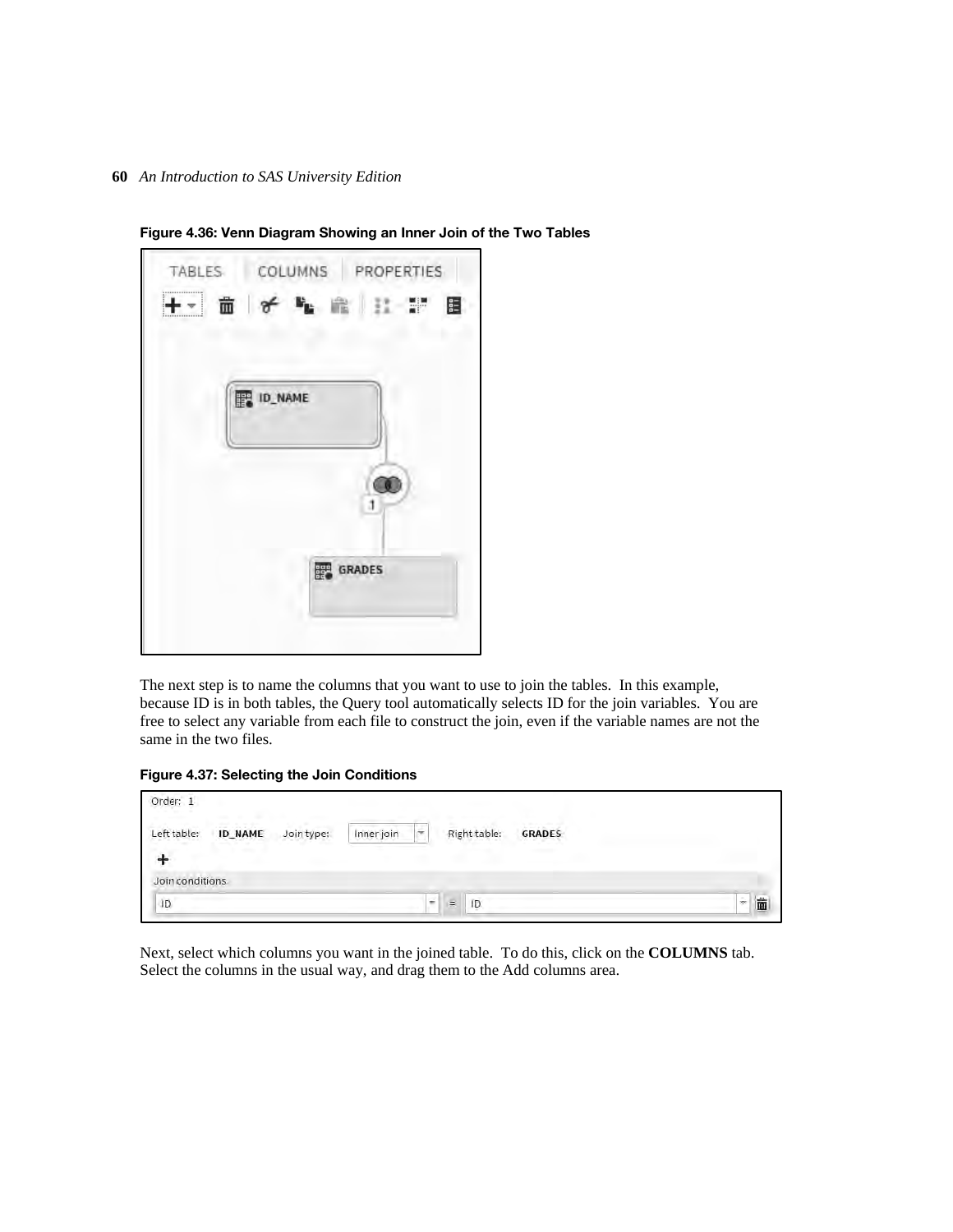Figure 4.38: Selecting Columns for the Final Table

| PROPERTIES<br><b>COLUMNS</b><br>TABLES           |                                                |
|--------------------------------------------------|------------------------------------------------|
| $\overline{\mathbf{v}}$<br>Column names<br>View: | SELECT<br>FILTER<br>GROUP<br>SORT              |
| ▲ R ID_NAME                                      | ÷<br>-8<br>÷                                   |
| A ID                                             |                                                |
| A Name<br>$\mathbb{Z}$                           |                                                |
| D # GRADES                                       |                                                |
|                                                  | Add columns to include in the query (required) |

The figure below shows the final list of columns in the joined table.

Figure 4.39: Variables in the Joined Table

| SELECT        | <b>FILTER</b> | SORT | GROUP               |
|---------------|---------------|------|---------------------|
| $+$ $+$       |               |      |                     |
| Table         |               |      | Source Column       |
| ID_NAME       |               | A ID |                     |
| ID_NAME       |               |      | $\triangle$ Name    |
| GRADES        |               |      | A ID                |
| GRADES        |               |      | <sup>3</sup> Grade1 |
| l<br>GRADES   |               |      | <sup>2</sup> Grade2 |
| <b>GRADES</b> |               |      | Grade3              |

The last step is to click on the **PROPERTIES** tab and indicate if you want a table or a report. If you choose a table, you can name the location (the Work library in this example) and the table name.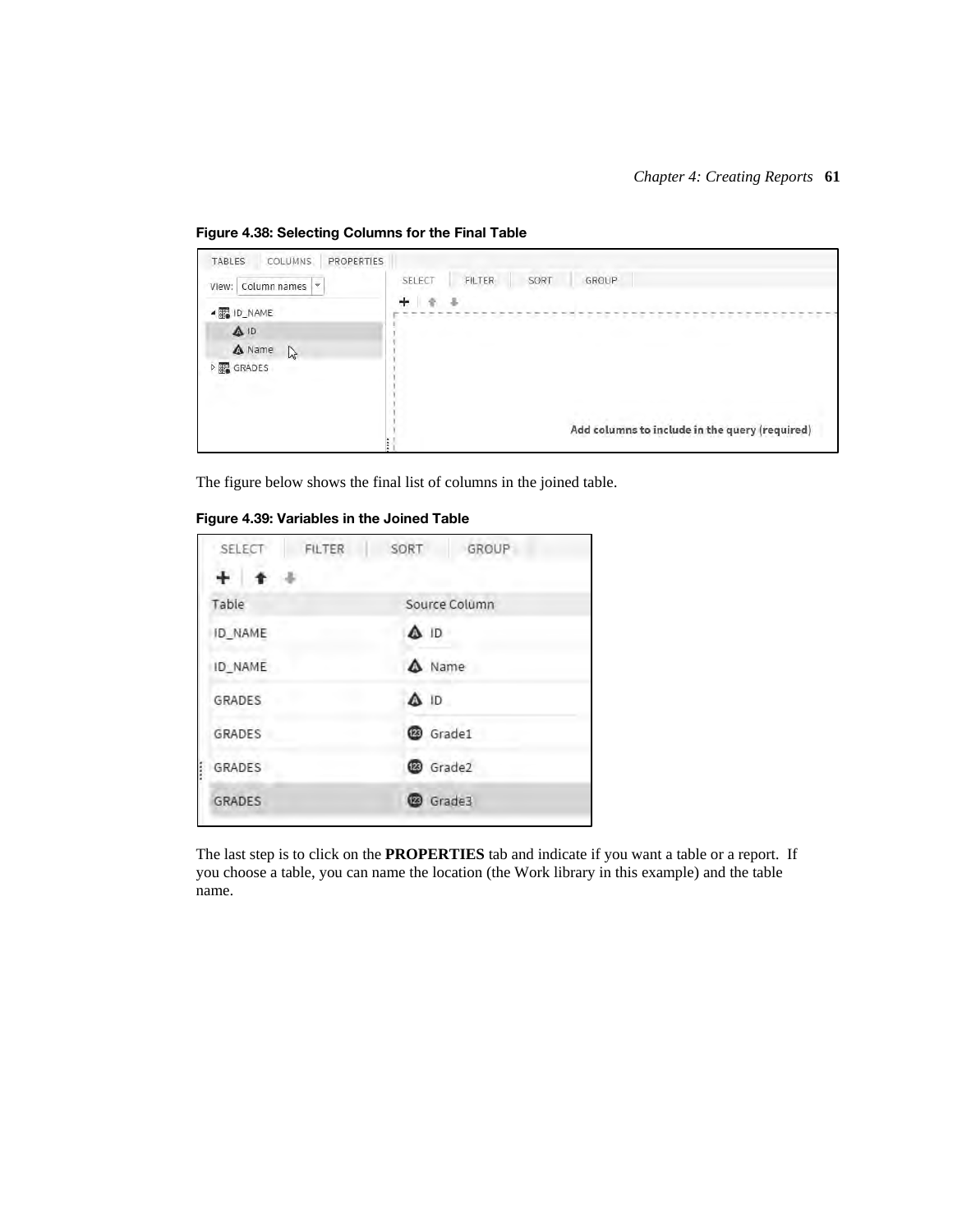| <b>TABLES</b>           | COLUMNS | <b>PROPERTIES</b> |
|-------------------------|---------|-------------------|
| <b>IDENTIFICATION</b>   |         |                   |
| Name:                   | Query 1 |                   |
| Location:               |         |                   |
| <b>ARESULTS</b>         |         |                   |
| Output type:            |         |                   |
| Table                   |         |                   |
| <b>Output location:</b> |         |                   |
| WORK                    |         |                   |
| Output name:            |         |                   |
| Combined                |         |                   |

#### Figure 4.40: Options in the PROPERTIES Tab

Clicking on the **Run** icon finishes the join. A snapshot view of the resulting table is produced.

#### Figure 4.41: View of the Resulting Table

| WORK.COMBINED ~<br>Table: | View:      |          | Column names <b>× B</b> 晶 S 图  | Filter: (none) |        |             |                                |
|---------------------------|------------|----------|--------------------------------|----------------|--------|-------------|--------------------------------|
| Columns                   | $^{\circ}$ |          | Total rows: 4 Total columns: 6 |                |        | dia.<br>144 | Rows 1-4<br>48.7<br><b>HOL</b> |
| Select all                |            | ID       | Name                           | ID2            | Grade1 | Grade2      | Gra                            |
| <b>D</b> A                |            | 005      | Mary                           | 005            | 78     | 80          |                                |
| ■ △ Name                  |            | 002<br>g | Jan                            | 002            | 100    | 90          |                                |
| <b>MA</b> in              | r.         | 001      | Ron                            | 001            | 99     | 95          |                                |

You can use the **List Data** task to create a listing of the resulting table. It is shown in [Figure 4.42:](#page-35-1)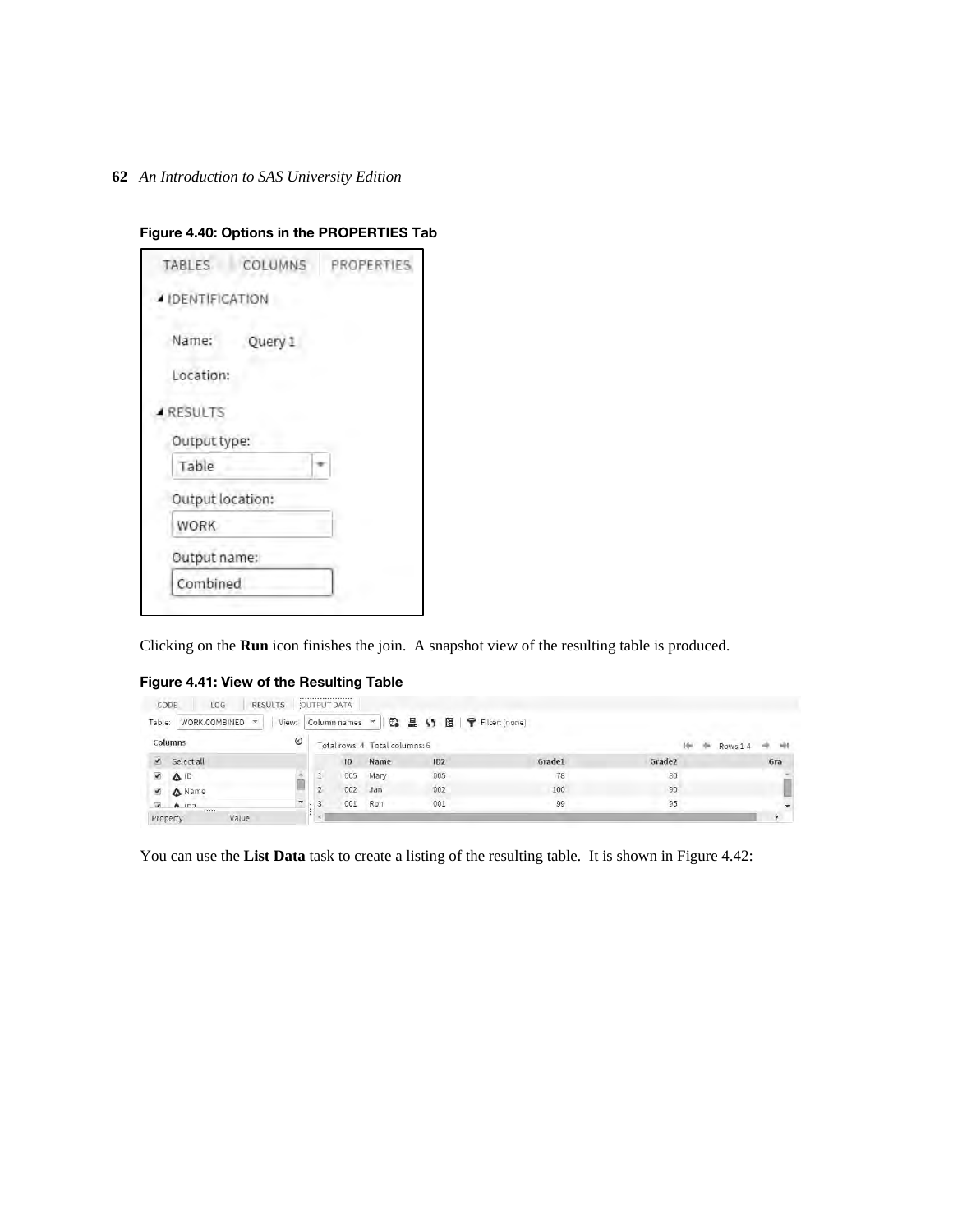#### <span id="page-35-1"></span>Figure 4.42: Listing of Combined Data Set

#### Listing of Data Set COMBINED

| ID  | Name | 1D2 | Grade1 | Grade2 | Grade3 |
|-----|------|-----|--------|--------|--------|
| 005 | Mary | 005 | 78     | 80     | 82     |
| 002 | Jan  | 002 | 100    | 90     | 05     |
| 001 | Ron  | 001 | 99     | 95     | 98     |
| 004 | Paul | 004 | 85     | 86     | 84     |

Because this was an inner join, only those IDs that were in both tables are listed in the final table.

#### <span id="page-35-0"></span>**Conclusion**

Only a few of the more popular data tasks were described in this chapter. Once you get the knack of running a task, you should feel confident in trying out some of the other data tasks in the list. The decision to use a task or write a SAS program is a personal choice. For those with programming experience, writing a program may be the way to go—for those folks who are new to SAS and just want to get things done, using the tasks is a great way to go. Or you can do both! Use a task or a utility to get the basic program written for you, and then take that and edit it to do more.

From [An Introduction to SAS® University Edition,](http://www.sas.com/store/prodBK_68380_en.html) by Ron Cody. Copyright © 2015, SAS Institute Inc., Cary, North Carolina, USA. ALL RIGHTS RESERVED.



From An Introduction to SAS® University Edition. Full book available for purchase [here.](http://www.sas.com/store/prodBK_68380_en.html)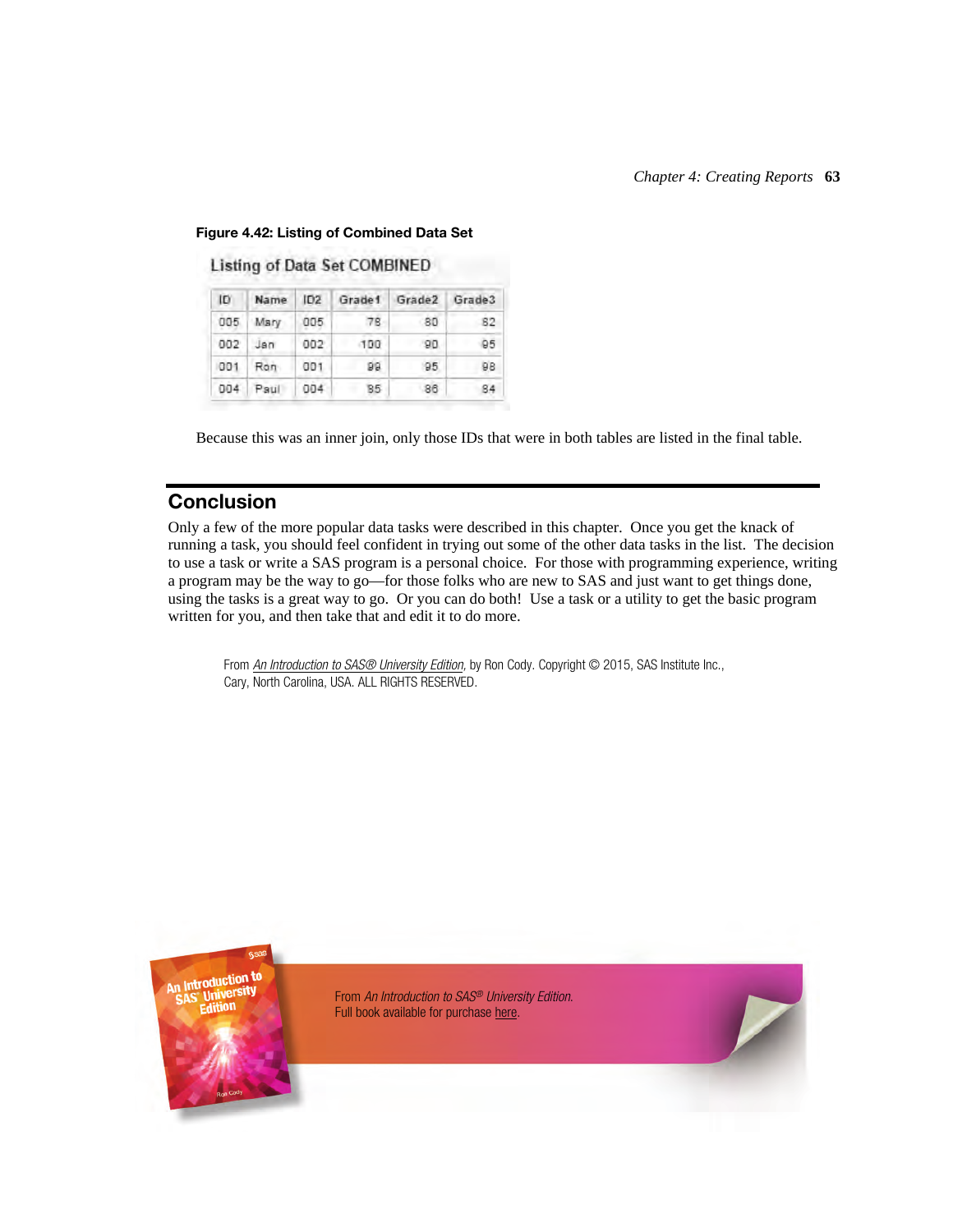## Index

#### A

age computing from date of birth 190 grouping using conditional processing 153–156 AND operator 158–159, 196 ANYALNUM function 246–247 ANYALPHA function 246–247 ANYDIGIT function 246–247 APPEND procedure 202 arguments 156 ARRAY statement 263, 264, 267–268 arrays about 261–263 character 264 converting data sets 266–268, 268–269 performing operations on character variables in data sets 265–266 performing operations on numeric variables in data sets 265 problems 270–271 ascending sort 18 ASSIGNMENT statement 173 @ sign 115, 199 Autocomplete feature (SAS Studio) 93, 94 AUTONAME option 294–295

#### B

backslash  $(\)$  126 Bar Chart task, DATA tab 81–83 bar charts adding formats to 188–189 creating with response variables 81–83 "black box" 106 Boolean logic, using in conditional processing 158–159 brackets 263 built-in data sets (SAS Studio) 13–17 built-in formats 144–145

BY statement 203, 205, 253, 257, 289–290 BY variable computing statistics for values of 288–289 including in listing 279

#### C

CALL MISSING function 245 CALL routines 220 CALL SORTN function 227–229 Carpenter, Art *Carpenter's Complete Guide to the PROC REPORT Procedure 281 Carpenter's Complete Guide to the PROC REPORT Procedure* (Carpenter) 281 case-sensitivity, in variable names 95 CAT function 238–240 CATS function 238–240 CATX function 238–240 Change button 30 character arrays 264 character functions 231–247 character values, DO loops with 170–172 character variables performing operations on 265–266 summarizing 72–75 CHISQ TABLES option 310 CLASS statement 289–290 CLASS variables creating summary data set with 295–297 formatted 297–298 including with MEANS procedure 290–291 classification variables 70–72 CLM function 286 CODE tab 100–101 Cody, Ronald P. *Learning SAS by Example* 119 *SAS Functions by Example, Second Edition* 190 *SAS Statistics by Example* 303 column input 112–114 column pointer 115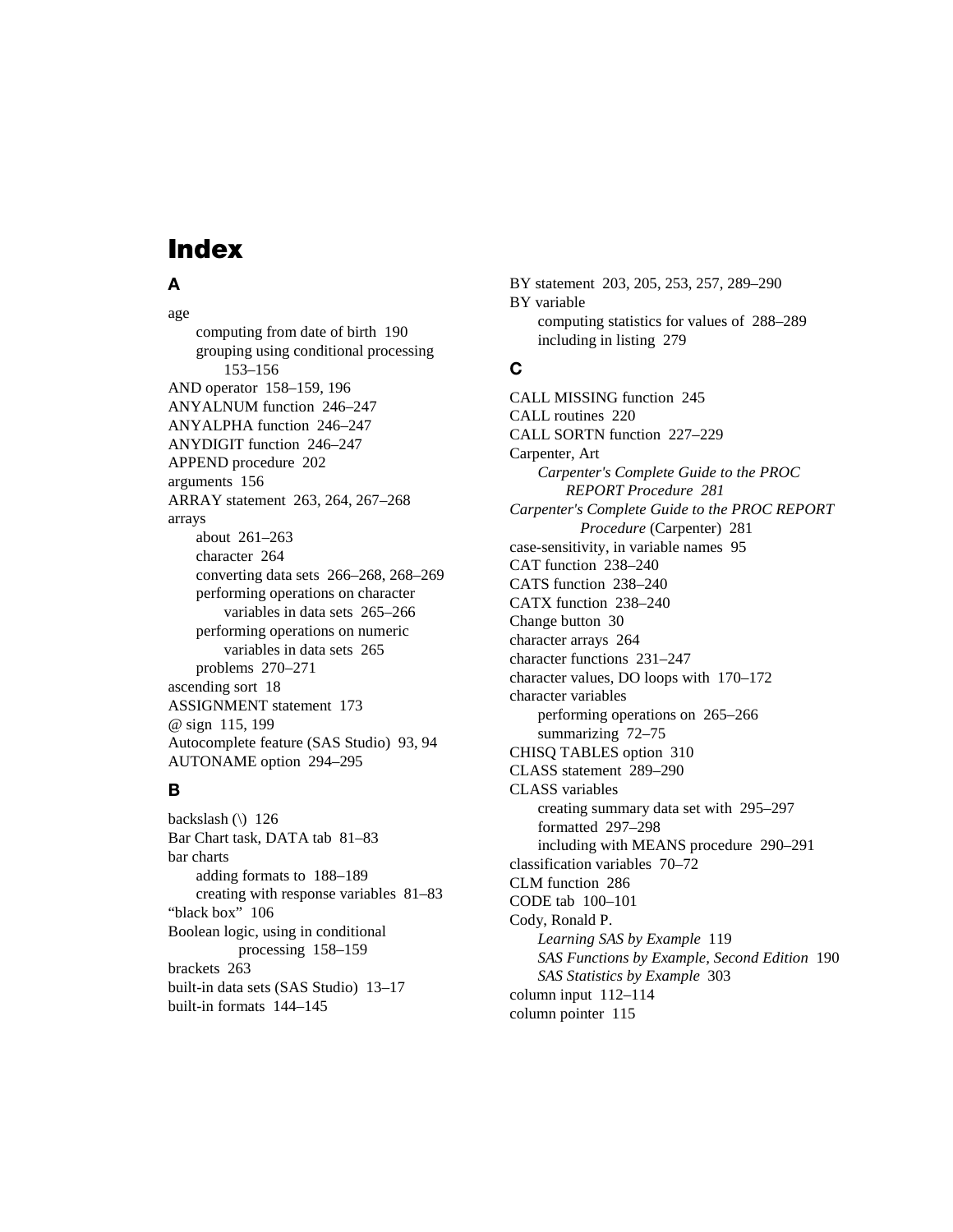columns adding 40 switching between names and labels 19– 20 COLUMNS tab 60–61 comma-separated values files, reading data in 110–111 compile stage 106 COMPRESS function 241–244 concatenation 200–201 conditional processing about 153 checking data errors using 156–157 grouping age using 153–156 IN operator 157–158 OR operators 159–161 problems 162–163 using Boolean logic 158–159 constants, date 184–185 CONTENTS procedure 123–124, 212 CONTINUE statement 176–177 contributor variables 205–206 COUNT function 240–241 COUNTC function 240–241 CSV files, importing data from 35–36 curly braces ({}) 263 CV function 286

#### D

```
data
    See also displaying data
    See also graphing data
    See also importing data
    See also reading data
    See also summarizing data
    checking errors using conditional 
        processing 156–157
    filtering 44–46, 194–197
    sorting 17–19, 46–52
DATA= procedure 124
data sets
    See also permanent data sets
    about 123–125, 193–194
```
APPEND procedure 202 combining 200–201 controlling observations included in 205–207 converting 266–269 creating permanent 133–134 creating shared folders 128–132 creating subsets in one DATA step 199–200 creating to demonstrate features of FREQ procedure 305–307 IF statement 198 interleaving 203 listing 32–33 many-to-one merge 208–209 merging 203–214 merging with different BY variable names 210–211 merging with one character and one numeric BY variable 211–214 names of 95 one-to-many merge 208–209 performing operations on character variables in 265–266 performing operations on numeric variables in 265 problems 136, 217–218 reading from permanent 134–135 renaming 30 shared folders 126–128 subsetting (filtering) data in 194–197, 199 temporary *versus* permanent 125–126 UPDATE statement 214–216 WHERE= option 197–198 DATA statement 128, 200 DATA steps about 91 creating data subsets in 199–200 FORMAT statement in 146 how it works 97–101 DATA tab Bar Chart task 81–83 Statistics task 66 Data Table icon 67 DATALINES statement 138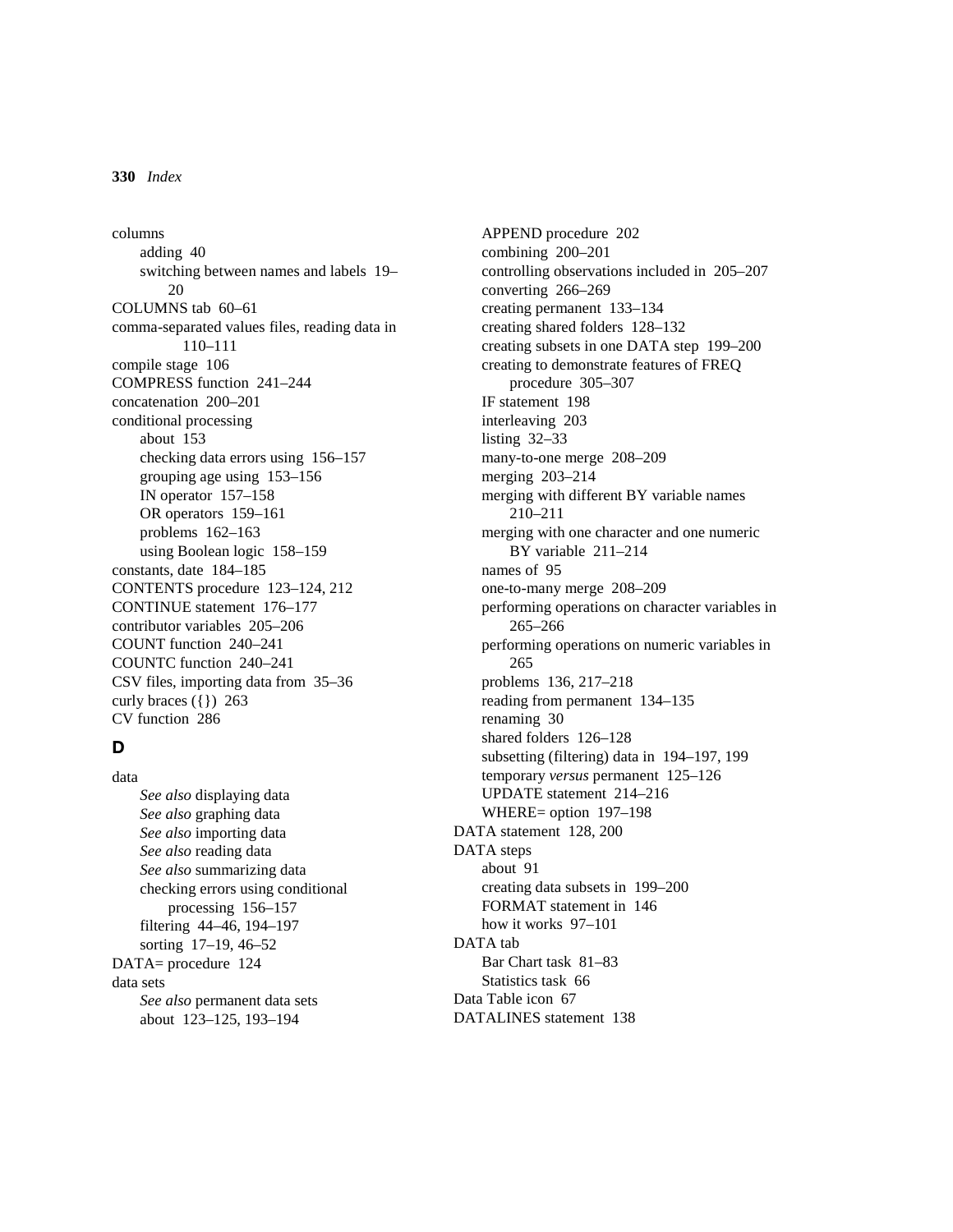data-set-name 125–126 dates about 181 adding formats to bar charts 188–189 constants 184–185 creating from month, day, and year values 184 extracting day of the week, day of the month, and year from 186–188 problems 191–192 reading from text data 181–184 YRDIF function 190 day, creating dates from values for 184 DAY function 186–188 day of the month, extracting from 186–188 day of the week, extracting from 186–188 delimited data, reading 102–103 delimiters reading data separated by other 111–112 reading values separated by 107–110 descending sort 18, 19, 48 DIF function 231, 254 displaying data about 273 including BY variables in listing 279 including number of observations in listing 280 PRINT procedure 273–277 problems 281 using labels as column headings 277– 278 DLM= option, INFILE statement 111–112 DO group 166 DO loops *See also* looping about 166–169, 263 with character values 170–172 graphing equations with 169–170 DO UNTIL statement 174–175 DO WHILE statement 172–174 dollar sign (\$) 102, 264 downloading SAS University Edition 6 DROP statement 213

#### E

ELSE IF statement 154 END statement 167 equations, graphing with DO loops 169–170 *The Essential Guide to SAS Dates and Times, Second Edition* (Morgan) 190 Excel files, reading 116–119 Excel workbooks importing data from 27–32 importing data from with invalid SAS variable names 33–34 importing data from with no variable names 34–35 execute stage 106 expression 172 external files, reading data from *See* reading data

#### F

FILE PRINT statement 185, 207, 253 files, supported 26 filtering data 44–46, 194–197 filters about 20 creating 20–23 removing 22–23 FIND function 237–238 FINDC function 237–238 First. variable 252–253 first visits, computing difference between last visit and 255–256 FIRSTOBS= option 277 fixed columns, reading data in 112–116 FMTLIB option 148 folders, shared 126–128 FORMAT procedure 139, 147–148 FORMAT statement 142, 146, 184, 297–298, 313 formats about 137–144 adding to bar charts 188–189 built-in 144–145 comparing FORMAT statements in procedures and DATA steps 146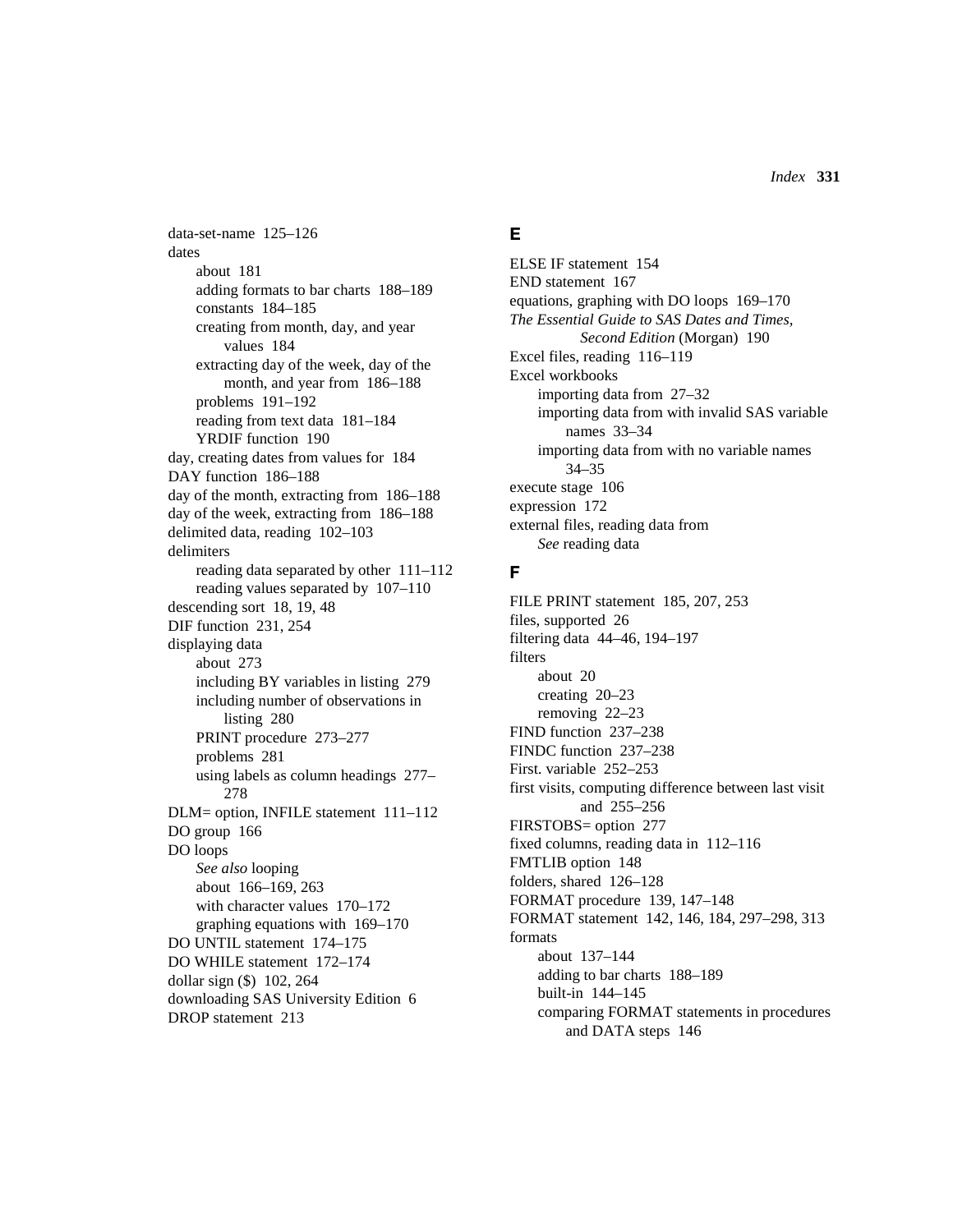formats *(continued)* creating groups for numeric variables using 313 examples of 145–146 making permanent 147–149 formatted input 112, 114–116 formatting 139 forward slash (/) 126 FREQ procedure 104–105, 140, 142–143, 146, 305–307, 307–309 frequencies about 305 creating data sets to demonstrate FREQ procedure 305–307 creating groups for numeric variables using formats 313 creating three-way frequency tables 311–312 creating two-way frequency tables 309– 311 generating one-way frequency tables with FREQ procedure 307–309 problems 314 frequency bar charts, creating 77–81 frequency tables 74 full join 205 functions about 220 ANYALNUM 246–247 ANYALPHA 246–247 ANYDIGIT 246–247 CALL MISSING 245 CALL SORTN 227–229 CAT 238–240 CATS 238–240 CATX 238–240 character 231–247 CLM 286 COMPRESS 241–244 COUNT 240–241 COUNTC 240–241

CV 286 DAY 186–188 DIF 231 FIND 237–238 FINDC 237–238 INPUT 227 LAG 229–231 LARGEST 225, 226–227 LENGTHC 231–233 LENGTHN 231–233 LOWCASE 234–235 MAX 224, 226–227, 286 MAXDEC=*n* 286–287 MDY 184 MEAN 223, 226–227, 286 MEDIAN 286 MIN 223–224, 286 MISSING 156, 185, 221 N 221–222, 226–227, 286 NMISS 222, 226–227, 286 NOTALNUM 246 NOTALPHA 246 NOTDIGIT 246 numeric 220–231 problems 248–250 PROPCASE 234–235 PUT 235–236 RAND 284 ROUND 190 SCAN 244–245 SMALLEST 224–225 STD 286 STDERR 286 STRIP 233–234 SUBSTRN 236–237 SUM 222–223 TRANWRD 247 TRIMN 233–234 UPCASE 234–235 WEEKDAY 186–188, 220 YEAR 186–188 YRDIF 190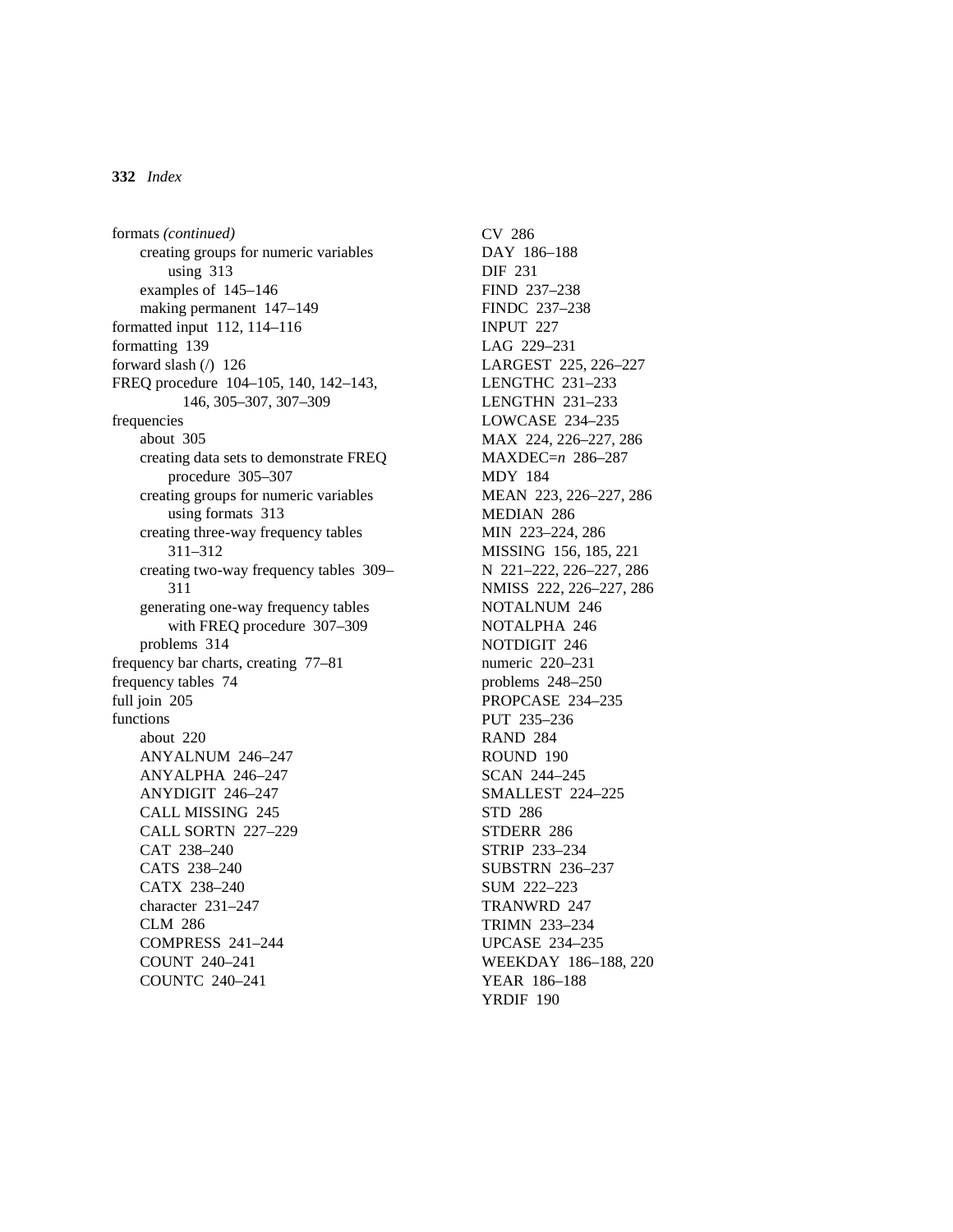#### G

Graph tasks 78 graphing data about 77 adding group variables 83–84 creating bar charts with response variables 81–83 creating frequency bar charts 77–81 creating pie charts 84–86 creating scatter plots 86–88 graphing equations, with DO loops 169–170 group variables 83–84

#### H

histogram 69 HISTOGRAM statement 299, 302 home screen (SAS Studio) 13

#### I

ID statement 139, 274–275, 299 IF statement 154–156, 198 IF-THEN-ELSE logic, checking for data errors using 156–157 Import Data task 26, 27–28 Import window 29–30 importing data from CSV files 35–36 from Excel workbooks 27–32 Excel workbooks with invalid SAS variable names 33–34 Excel workbooks with no variable names 34–35 listing SAS data sets 32–33 Utilities tab 25–27 IN operator 157–158, 196 INFILE statement 96, 108, 110, 111–112, 114, 127, 132, 138 informat 112 INFORMAT statement 109 inner join 59, 206 INPUT CSV tab (SAS Studio) 118 INPUT function 227

INPUT statement 96–97, 98, 102, 108–109, 171, 199 INPUT XLSX tab (SAS Studio) 118 installing SAS University Edition 6–9 interleaving data sets 203 invalid SAS names 95, 118–119 iterative processing *See* looping

#### J

joining defined 203 tables 53–63

#### L

LABEL procedure 277–278 LABEL statement 150 labels creating variable 150–151 using instead of variable names 277–278 LAG function 229–231 LARGEST function 225, 226–227 Last. variable 252–253 last visits, computing difference between first visit and 255–256 *Learning SAS by Example* (Cody) 119 LEAVE statement 176–177 left join 59 LENGTH statement 109, 158, 264 LENGTHC function 231–233 LENGTHN function 231–233 LIBNAME statement 126, 127–128, 147 libraries creating with SAS Studio 127–128 defined 125 LIBRARIES tab 103, 194–195 library-reference (libref) 125–126, 149 Likert scale 139 Linux, virtualization software for 5 List Data task about 32–33 creating listings with 38–43 options for 41–42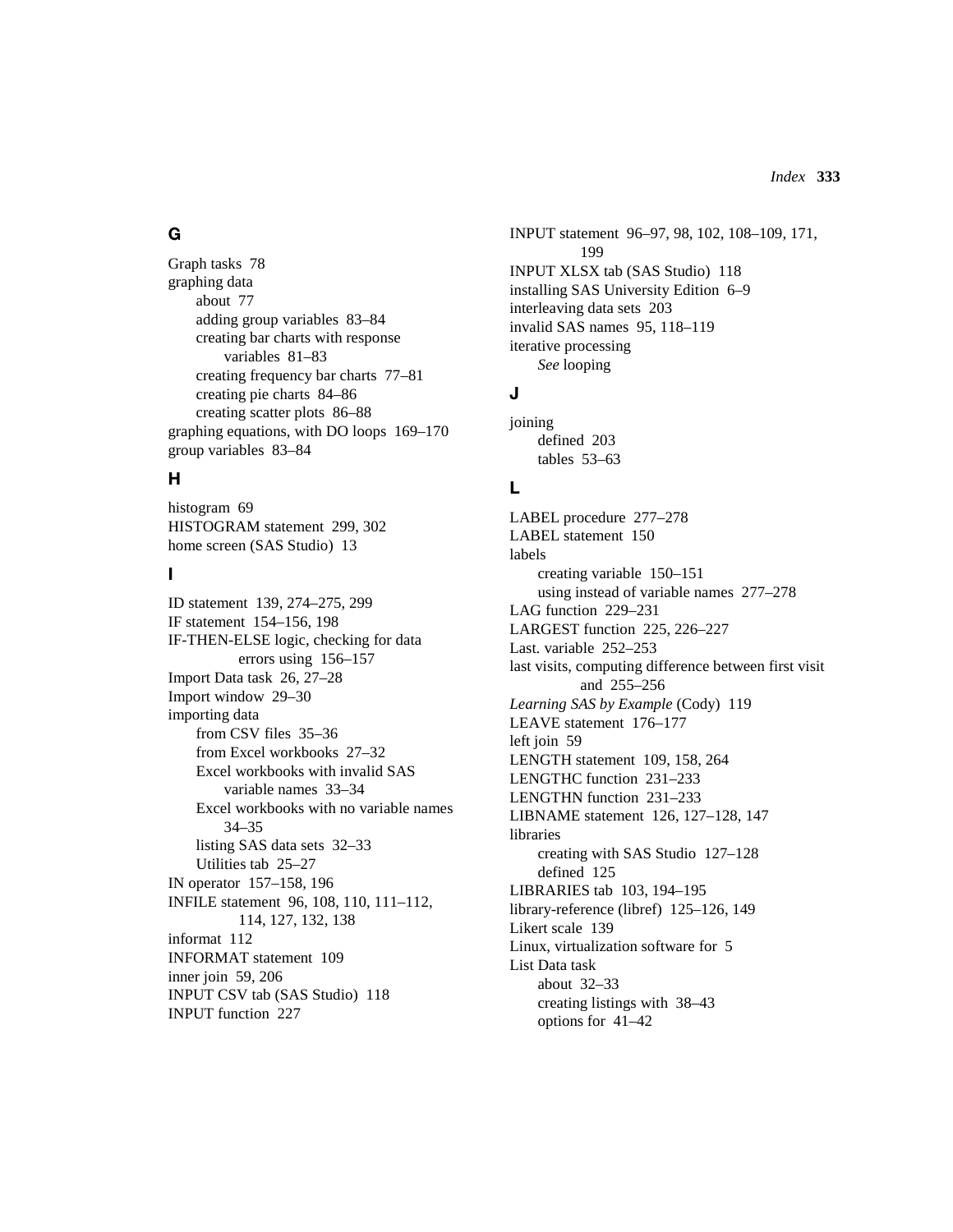list input 107 listings creating with List Data task 38–43 SAS data sets 32–33 LOG window 99 logical comparison operators 154 longitudinal data, tools for working with 251–252 looping about 165 CONTINUE statement 176–177 DO group 166 DO loops 166–172 DO loops with character values 170– 172 DO UNTIL statement 174–175 DO WHILE statement 172–174 graphing equations with DO loop 169– 170 LEAVE statement 176–177 problems 178–179 UNTIL condition 175–176 WHILE condition 174 LOWCASE function 234–235

#### M

many-to-one merge 208–209 MAX function 224, 226–227, 286 MAXDEC=*n* function 286–287 MDY function 184 MEAN function 223, 226–227, 286 MEANS procedure about 146 breaking down statistics 291–292 CLASS statement 289–290 computing statistics for values of BY variables 288–289 creating summary data set with 293–294 creating summary data set with CLASS variables 295–297

including CLASS variables with 290–291 naming variables in output data set with 294– 295 BY statement 289–290 using formatted CLASS variables 297–298 using to customize Summary reports 286–287 using with default options 283–285 MEDIAN function 286 MERGE statement 205, 216 merging data sets 203–205, 210–214 metadata 123 MIDPOINTS= option 302 MIN function 223–224, 286 MISSING function 156, 185, 221 MISSOVER option 108, 110 month, creating dates from values for 184 Morgan, Derek *The Essential Guide to SAS Dates and Times, Second Edition* 190 My Folders tab 133–134 My Libraries tab (SAS Studio) 14

#### N

N function 221–222, 226–227, 286 navigation pane (SAS Studio) 13, 25 NMISS function 222, 226–227, 286 NOCUM statement 308 NOOBS option, PRINT procedure 160 NOPRINT option, MEANS procedure 293–294 NOT operator 158–159 NOTALNUM function 246 NOTALPHA function 246 NOTDIGIT function 246 Notifications box 12 number of visits per patient, counting 256–258 numeric functions 220–231 numeric variables creating groups for using formats 313 performing operations on 265 summarizing 65–70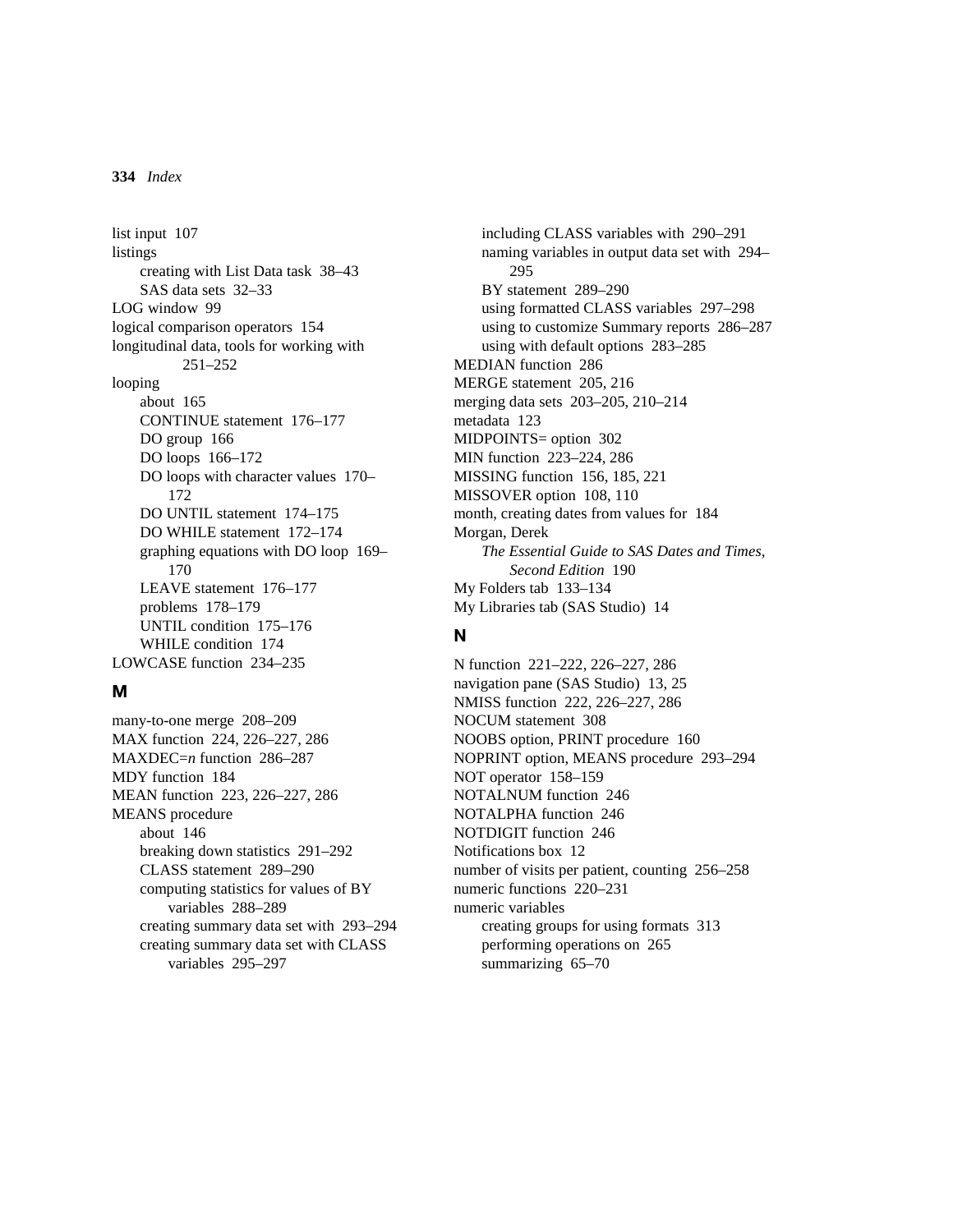#### O

OBS= option 276–277 observations about 251 computing differences between first and last visits 255–256 computing visit-to-visit differences 253–255 controlling included 205–207 counting number of visits per patient 256–258 defined 99 First. variable 252–253 including number of in listing 280 Last. variable 252–253 longitudinal data 251–252 problems 258–259 one-to-many merge 208–209 One-Way Frequencies task 72–75 one-way frequency tables, generating using FREQ procedure 307–309 open code 98 operations performing on character variables in data sets 265–266 performing on numeric variables in data sets 265 options AUTONAME 294–295 CHISQ TABLES 310 DLM= 111–112 FIRSTOBS= 277 FMTLIB 148 MIDPOINTS= 302 MISSOVER 108, 110 NOOBS 160 NOPRINT 293–294 OBS= 276–277 ORDER= 313 PLOTS 73 PRINTALLTYPES 291–292 RENAME= 210–214

TABLES 140–141 WHERE= 197–198 Options icon (SAS Studio) 52 OPTIONS statement 100 OPTIONS tab Graphs tasks 79–80 One-Way Frequencies task 73 Statistics task 66–68 OR operators 158–159, 159–161 ORDER= option 313 OS X, virtualization software for 5 outer join 59 OUTPUT statement 167, 177, 200, 268, 293–297 outputting PDF and RTF files 52–53

#### P

parentheses (()) 263 PDF files, outputting 52–53 permanent data sets compared with temporary data sets 125–126 creating 133–134 reading from 134–135 pie charts, creating 84–86 plots 68–69 PLOTS option 73 plus sign  $(+)$  40, 67 PRINT procedure 98, 100, 103, 109, 139, 146, 160, 185, 196, 273–278, 279, 280, 293–294 PRINTALLTYPES option 291–292 problems arrays 270–271 conditional processing 162–163 displaying data 281 frequencies 314 looping 178–179 observations 258–259 procedures 303 reading data 120–122 SAS data sets 136, 217–218 SAS dates 191–192 SAS functions 248–250 procedure options 105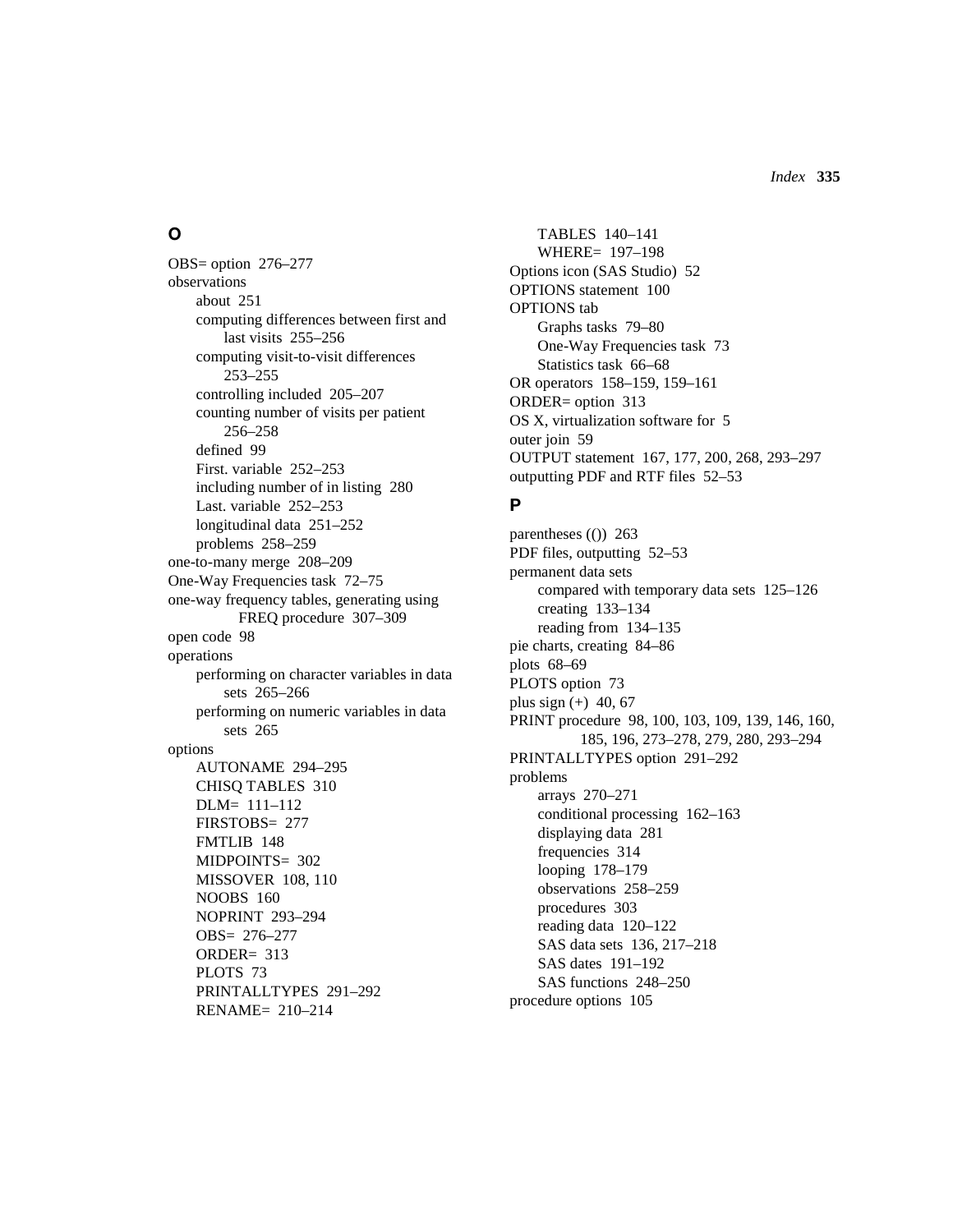procedures *See also* MEANS procedure about 283 APPEND 202 CONTENTS 123–124, 212 DATA= 124 FORMAT 139, 147–148 FORMAT statement in 146 FREQ 104–105, 140, 142–143, 146, 305–307, 307–309 how they work 104–106 LABEL 277–278 PRINT 98, 100, 103, 109, 139, 146, 160, 185, 196, 273–278, 279, 280, 293–294 problems 303 SGPLOT 170 SORT 205, 291 TRANSPOSE 267, 268 UNIVARIATE 298–302 processing *See* conditional processing *See* looping programming about 91 "black box" 106 DATA step 97-101 INPUT statement 102 procedures 104–106 reading delimited data 102–103 SAS Studio programming windows 92 writing 92–97 PROPCASE function 234–235 PROPERTIES tab 61–62 PUT function 235–236 PUT statement 157, 185, 206, 207, 213, 253

#### Q

QQPLOT statement 299, 302 Query task (Utilities tab) 54–55 Query window, joining tables using 53–63 QUIT statement 91

#### R

RAND function 284 reading data about 107 comma-separated values files 110–111 Excel files 116–119 in fixed columns 112–116 problems 120–122 separated by other delimiters 111–112 values separated by delimiters 107–110 reading SAS data sets *See* data sets removing filters 22–23 RENAME= option 210–214 renaming SAS data set 30 reports about 37 creating simple listings with List Data task 38– 43 filtering data 44–46 joining tables 53–63 outputting PDF and RTF files 52–53 producing using PRINT procedure 273–277 sorting data 46–52 resizing tables 20 response variables, creating bar charts with 81–83 RESULTS window 99–100 RETAIN statement 255–256, 269 right join 59 ROUND function 190 rows, combining 200–201 RTF files, outputting 52–53 RUN icon 31, 98 RUN statement 91, 97, 138

#### S

SAS data sets *See* data sets SAS dates *See* dates SAS functions *See* functions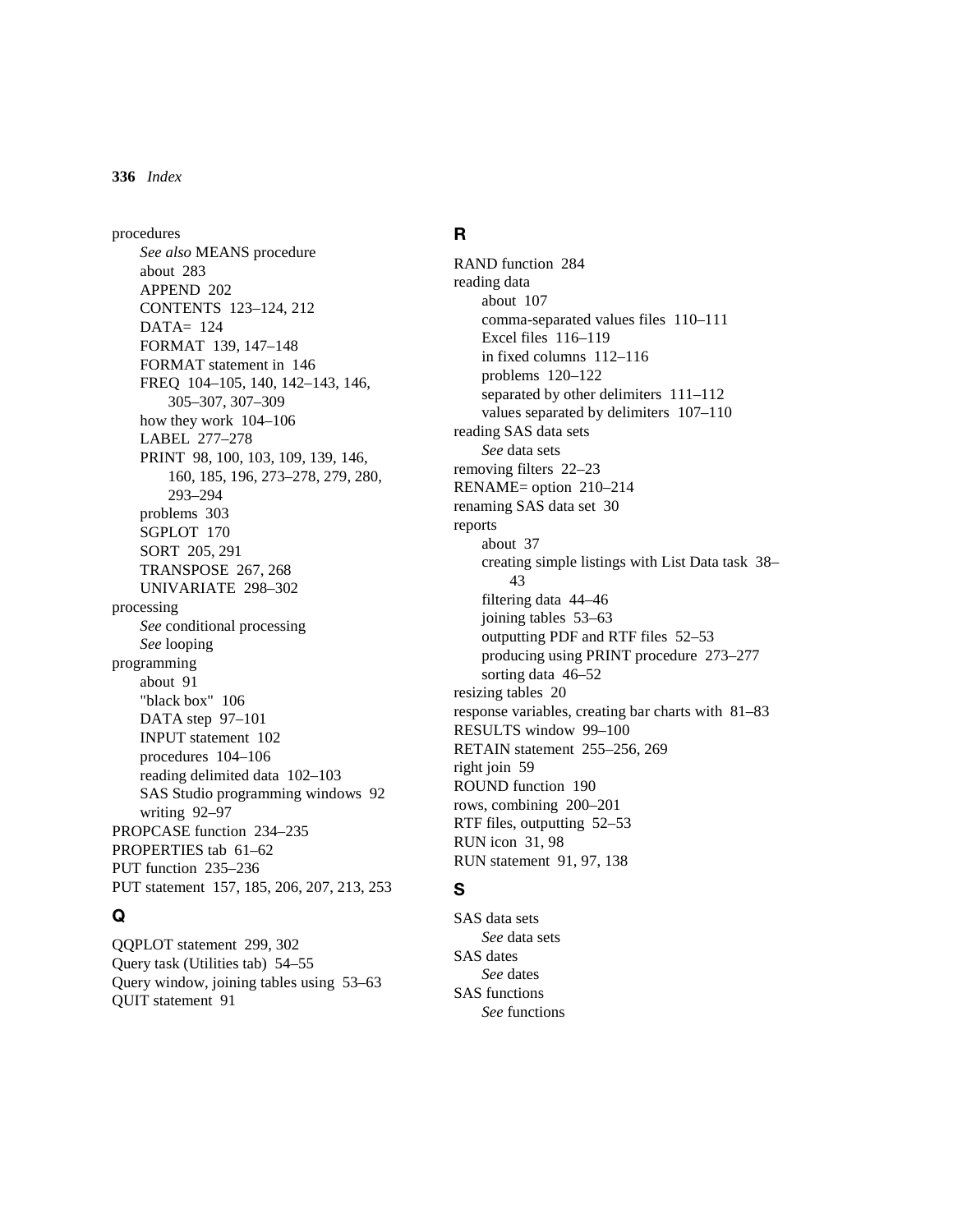*SAS Functions by Example, Second Edition* (Cody) 190 SAS Log 109–110 SAS procedures *See* procedures SAS programming *See* programming *SAS Statistics by Example* (Cody) 303 SAS Studio about 11–13 Autocomplete feature 93, 94 built-in data sets 13–17 creating filters 20–23 creating libraries with 127–128 INPUT CSV tab 118 INPUT XLSX tab 118 LIBRARIES tab 103, 194–195 navigation pane 13, 25 options 93 preferences 94 programming windows 92 resizing tables 20 Snippets tab 117 sorting data 17–19 summarizing data using 65–75 switching between column names and labels 19–20 SAS University Edition *See also specific topics* about 3 downloading 6–9 installing 6–9 obtaining a free copy of 4–6 updates for 9 Sashelp library 14–15 SAVE AS icon 100–101 SCAN function 244–245 scatter plots 86–88 Select File button 28–29 semicolons 91 SET statement 134–135, 157, 196, 200–201, 202, 203, 253, 257, 268 Settings screen (List Data task) 38

SGPLOT procedure 170 shared folders 126–132 slash  $($  $)$  105 SMALLEST function 224–225 Snippets tab (SAS Studio) 117, 119 SORT procedure 205, 291 sorting data 17–19, 46–52 square brackets ([1]) 263 Start Menu 9 statements BY 203, 205, 253, 257, 289–290 ARRAY 263, 264, 267–268 ASSIGNMENT 173 CLASS 289–290 CONTINUE 176–177 DATA 128, 200 DATALINES 138 DO UNTIL 174–175 DO WHILE 172–174 DROP 213 ELSE IF 154 END 167 FILE PRINT 185, 207, 253 FORMAT 142, 146, 184, 297–298, 313 HISTOGRAM 299, 302 ID 139, 274–275, 299 IF 154–156, 198 INFILE 96, 108, 110, 111–112, 114, 127, 132, 138 INFORMAT 109 INPUT 96–97, 98, 102, 108–109, 171, 199 LABEL 150 LEAVE 176–177 LENGTH 109, 158, 264 LIBNAME 126, 127–128, 147 MERGE 205, 216 NOCUM 308 OPTIONS 100 PUT 157, 185, 206, 207, 213, 253 QQPLOT 299, 302 QUIT 91 RETAIN 255–256, 269 RUN 91, 97, 138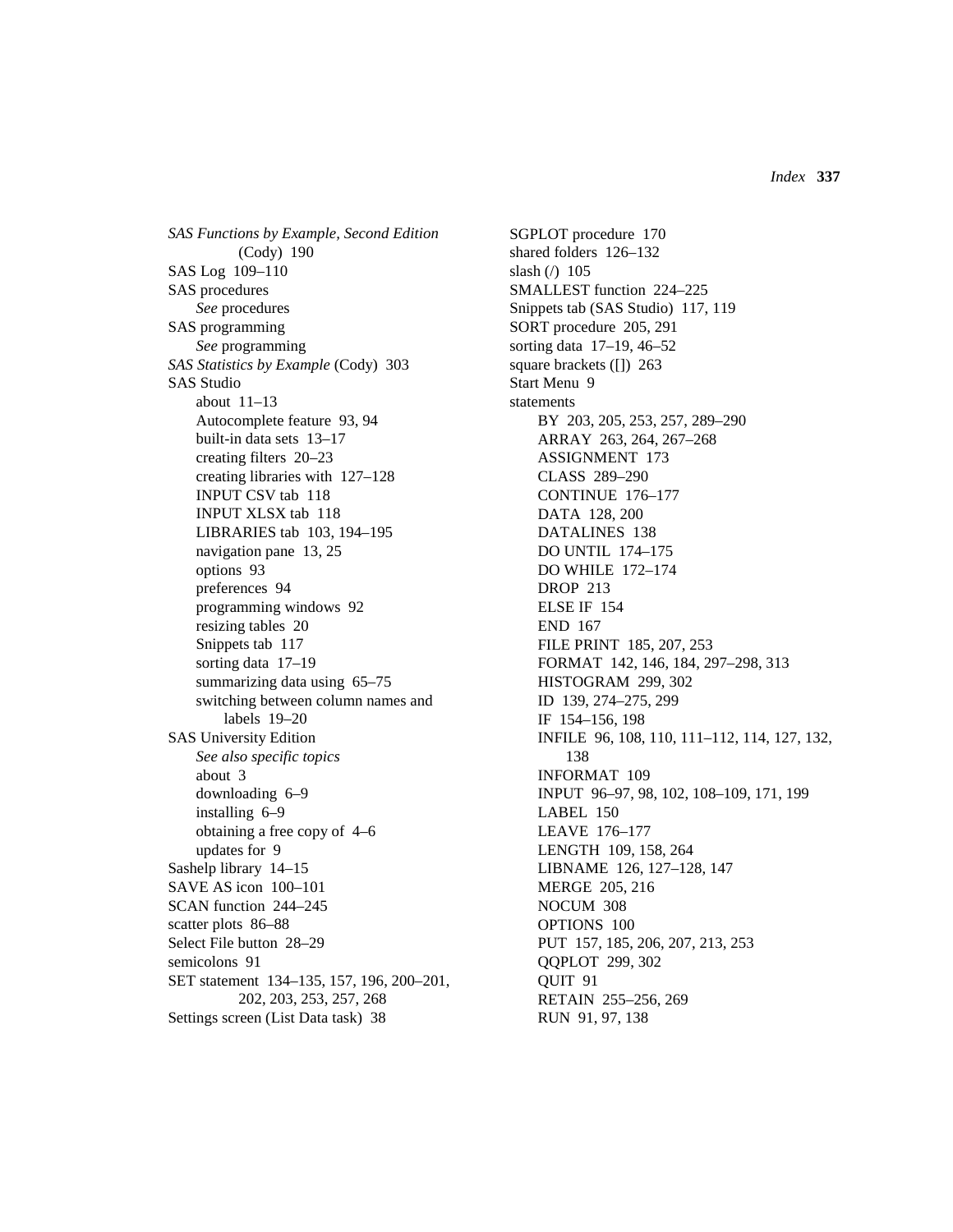Statements *(continued)* SET 134–135, 157, 196, 200–201, 202, 203, 253, 257, 268 SUM 257 TABLES 104–105 TITLE 98, 149, 274 UPDATE 214–216 VALUE 140 VAR 98, 274–276, 285, 287, 299 WHERE 195–196, 197–198 Statistics task 65–66 STD function 286 STDERR function 286 STRIP function 233–234 subsetting *See* data set SUBSTRN function 236–237 SUM function 222–223 SUM statement 257 summarizing data adding classification variables 70–72 character variables 72–75 numeric variables 65–70 summary data set creating with CLASS variables 295–297 creating with MEANS procedure 293– 294 Summary reports, using MEANS procedure to customize 286–287 Summary Statistics task 67 supported files 26

#### T

tables joining 53–63 resizing 20 TABLES option 140–141 TABLES statement 104–105 TABLES tab 57–58 tabular output 69 Tasks tab (Navigation pane) 25, 38, 78, 104 temporary data sets, compared with permanent data sets 125–126

text data, reading dates from 181–184 three-way frequency tables 311–312 TITLE statement 98, 149, 274 trailing @ 199 TRANSPOSE procedure 267, 268 TRANWRD function 247 TRIMN function 233–234 two-way frequency tables 309–311

#### U

UNIVARIATE procedure 298–302 UNTIL condition 175–176 UPCASE function 234–235 UPDATE statement 214–216 updates, for SAS University Edition 9 Utilities tab 25–27, 54–55

#### V

valid SAS names 95 VALUE statements 140 VAR statement 98, 274–276, 285, 287, 299 variable labels 150–151 variable names about 95 importing Excel workbooks with invalid 33–34 importing Excel workbooks with no 34–35 using labels instead of 277–278 variables character 72–75, 265–266 choosing which to list 50–52 classification 70–72 contributor 205–206 defined 99 group 83–84 naming in output data set with MEANS procedure 294–295 numeric 65–70, 265 response 81–83 selecting 40, 73 Variables pane (SAS Studio) 15–16 View tab (SAS Studio) 19 VirtualBox 11 visit-to-visit differences, computing 253–255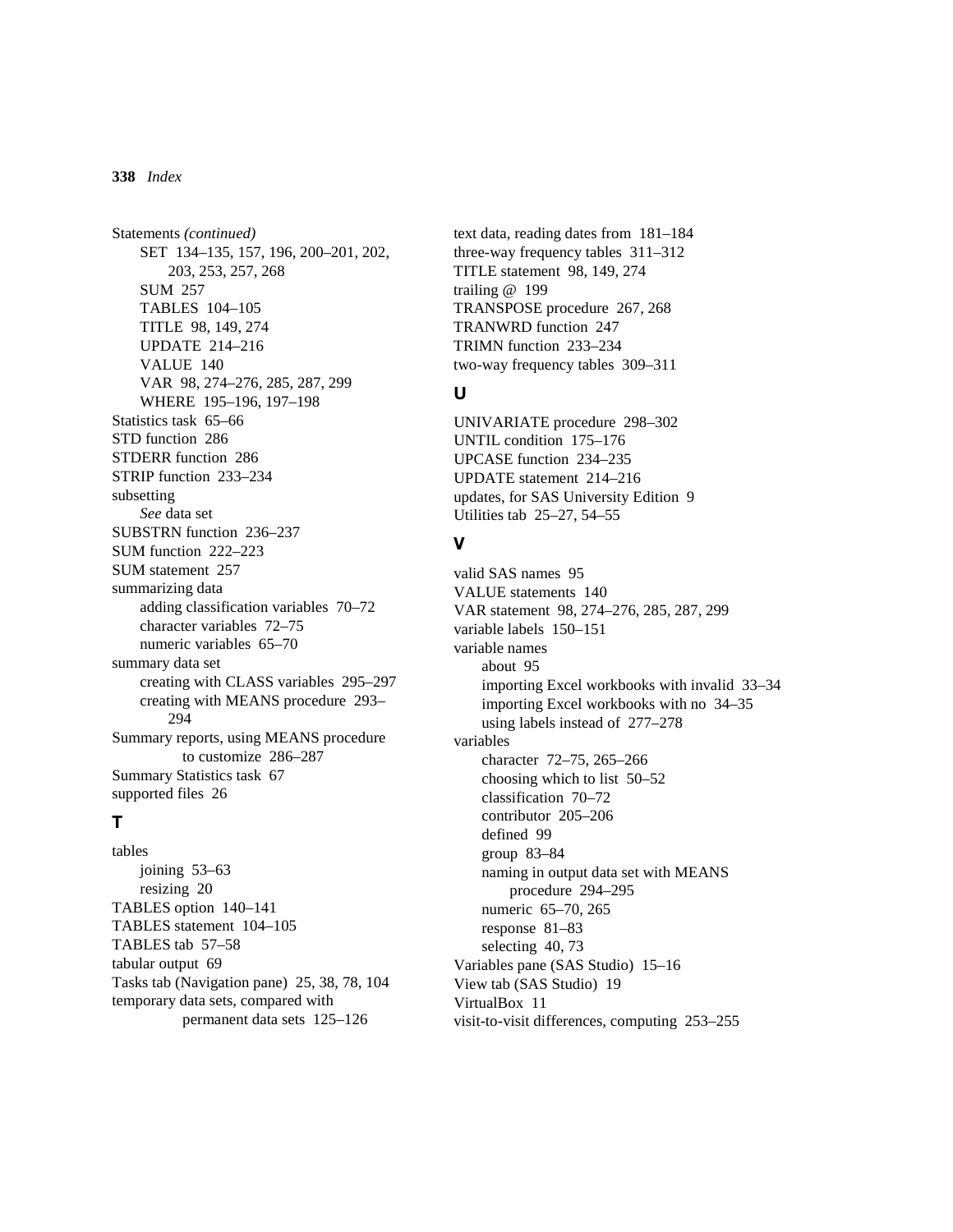VMWare Player, downloading SAS University Edition using 6–9

#### W

WEEKDAY function 186–188, 220 WHERE= option 197–198 WHERE statement 195–196, 197–198 WHILE condition 174 Windows, virtualization software for 5 work area, expanding in SAS Studio 16–17 Work library 31 workbooks *See* Excel workbooks writing SAS data sets *See* data sets

#### Y

year creating dates from values for 184 extracting from 186–188 YEAR function 186–188 YRDIF function 190

> From [An Introduction to SAS® University Edition](http://www.sas.com/store/prodBK_68380_en.html), by Ron Cody. Copyright © 2015, SAS Institute Inc., Cary, North Carolina, USA. ALL RIGHTS RESERVED.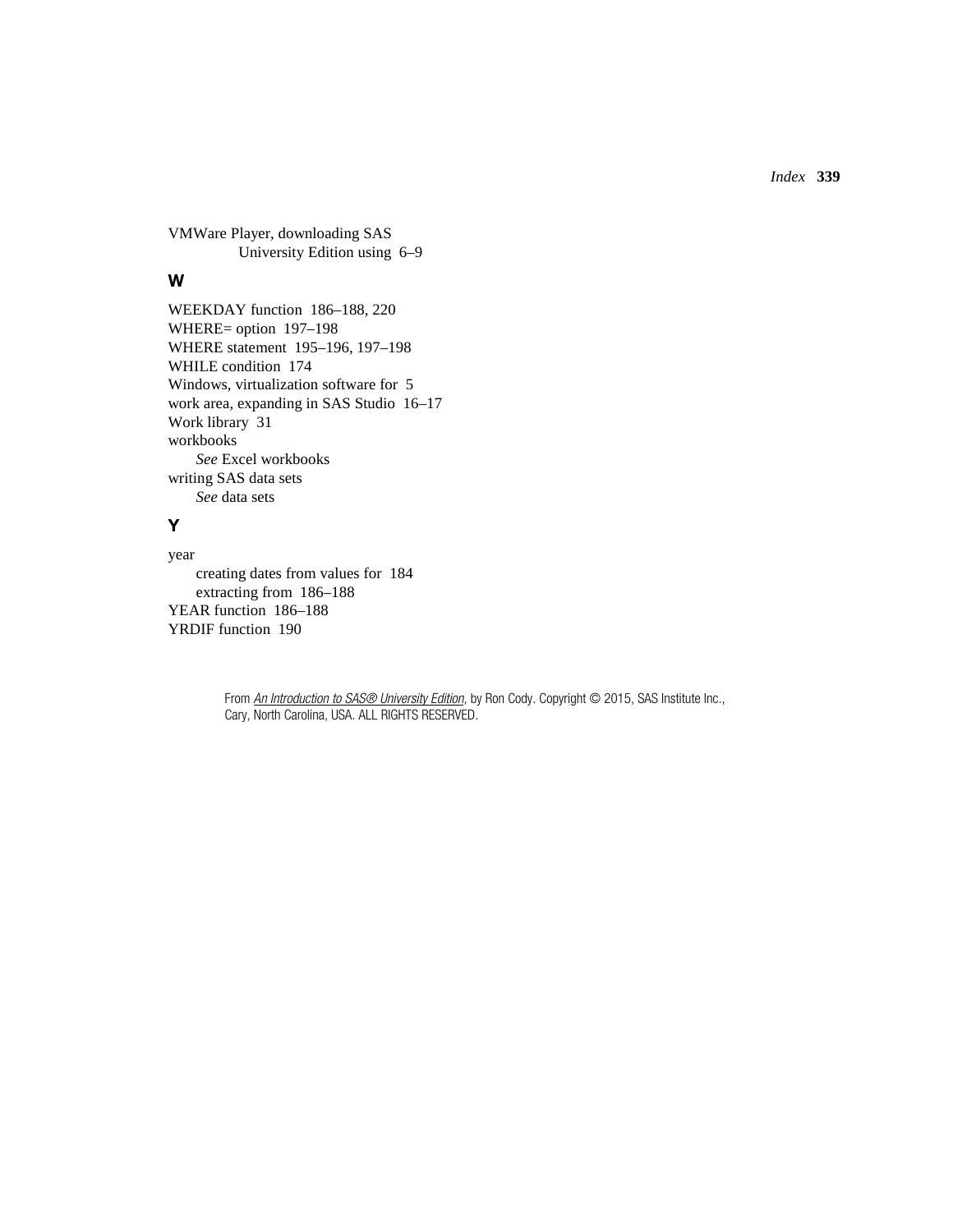### About The Author



Ron Cody, EdD, a retired professor from the Rutgers Robert Wood Johnson Medical School now works as a private consultant and a national instructor for SAS Institute Inc. A SAS user since 1977, Ron's extensive knowledge and innovative style have made him a popular presenter at local, regional, and national SAS conferences. He has authored or co-authored numerous books, such as *Learning SAS by Example: A Programmer's Guide*; *SAS Statistics by Example, Applied Statistics and the SAS Programming Language, Fifth Edition*; *The SAS Workbook*; *The SAS Workbook Solutions*; *Cody's Data Cleaning Techniques Using SAS, Second Edition*; *Longitudinal Data and SAS: A Programmer's Guide*; *SAS* 

*Functions by Example, Second Edition*, and *Cody's Collection of Popular Programming Tasks and How to Tackle Them*, and *Test Scoring and Analysis Using SAS,* as well as countless articles in medical and scientific journals.

Learn more about this author by visiting his author page at [http://support.sas.com/cody. There y](http://support.sas.com/authors/cody)ou can download free book excerpts, access example code and data, read the latest reviews, get updates, and more.